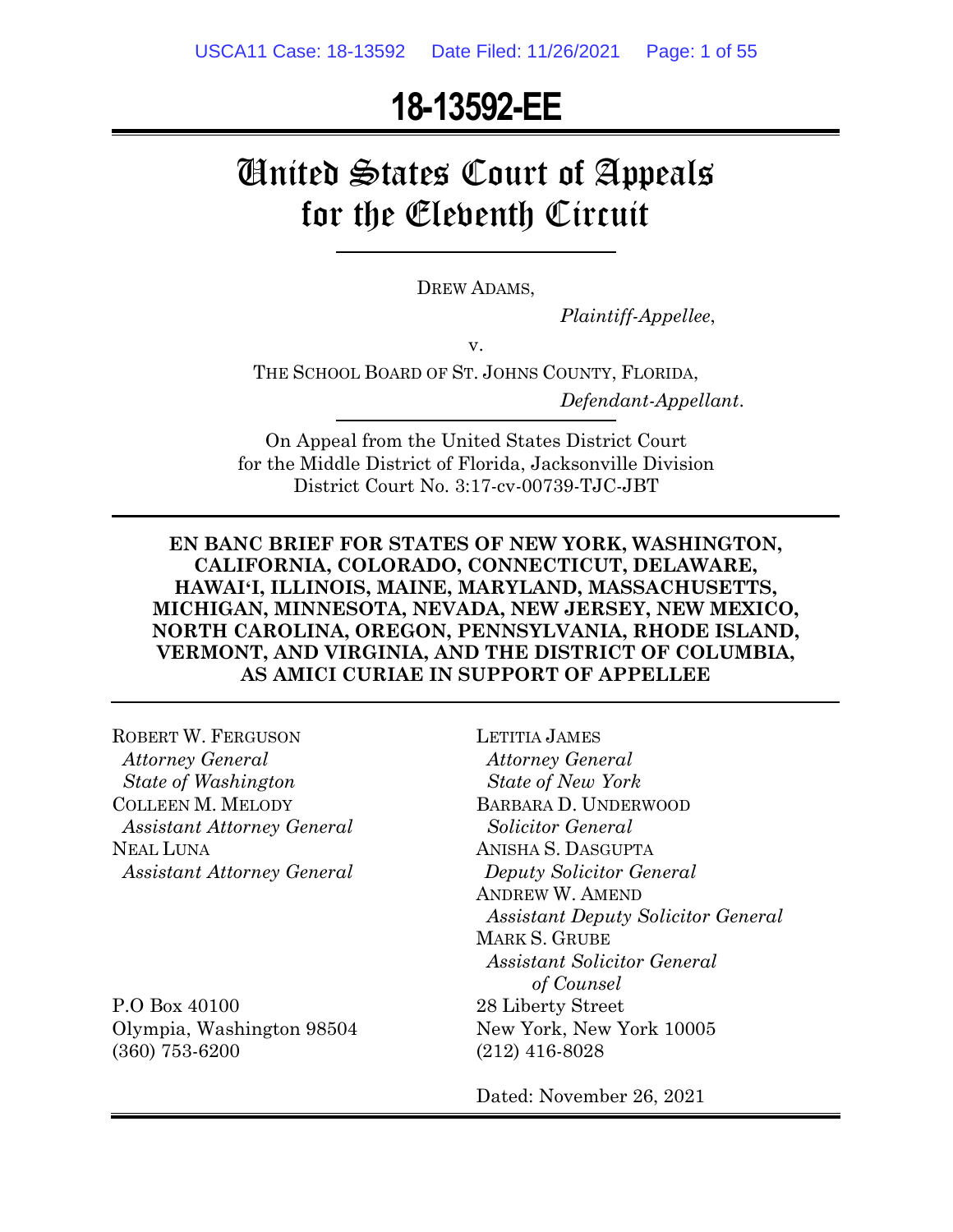#### **CERTIFICATE OF INTERESTED PARTIES AND CORPORATE DISCLOSURE STATEMENT**

Pursuant to Federal Rule of Appellate Procedure 26.1 and Eleventh Circuit Rule 26.1-1 through 26.1-3, the undersigned counsel for Amici Curiae States of New York, Washington, California, Colorado, Connecticut, Delaware, Hawaiʻi, Illinois, Maine, Maryland, Massachusetts, Michigan, Minnesota, Nevada, New Jersey, New Mexico, North Carolina, Oregon, Pennsylvania, Rhode Island, Vermont, and Virginia, and the District of Columbia, certifies that he believes that the Certificate of Interested Persons set forth in the Petition for Panel Rehearing and Rehearing En Banc of Appellant The School Board of St. Johns County, Florida (Aug. 4, 2021) is complete, subject to the amendments set forth in the Certificates of Interested Persons filed by other amici since that time and subject to the following further amendments.

#### **Added:**

Grube, Mark S.,

New York State Office of the Attorney General,

Counsel for *Amici Curiae*

Luna, Neal,

Washington State Office of the Attorney General,

C-1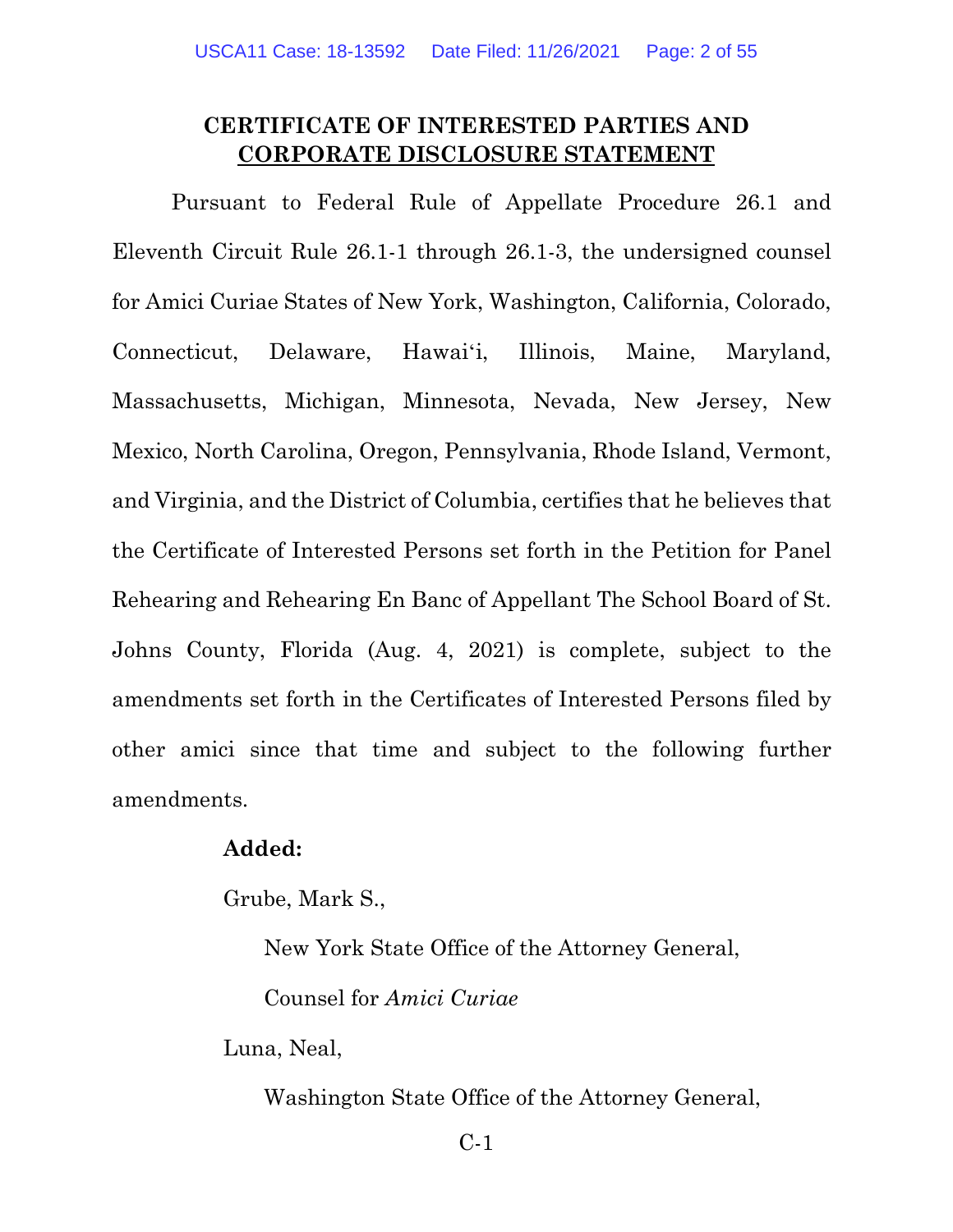Counsel for *Amici Curiae*

State of Colorado – *Amicus Curiae*

State of Maryland – *Amicus Curiae*

State of Nevada – *Amicus Curiae*

State of North Carolina – *Amicus Curiae*

#### **Removed:**

Copsey, Alan D.

Washington State Office of the Attorney General,

Counsel for *Amici Curiae*

State of Iowa – *Amicus Curiae*

The undersigned will enter this information in the Court's web-

based CIP contemporaneously with filing this Certification of

Interested Persons.

Respectfully submitted this 26th day of November, 2021.

*/s/ Mark S. Grube* . Mark S. Grube Assistant Solicitor General

State of New York Office of the Attorney General 28 Liberty Street New York, NY 10005 (212) 416-8028 *Counsel for Amici Curiae*

C-2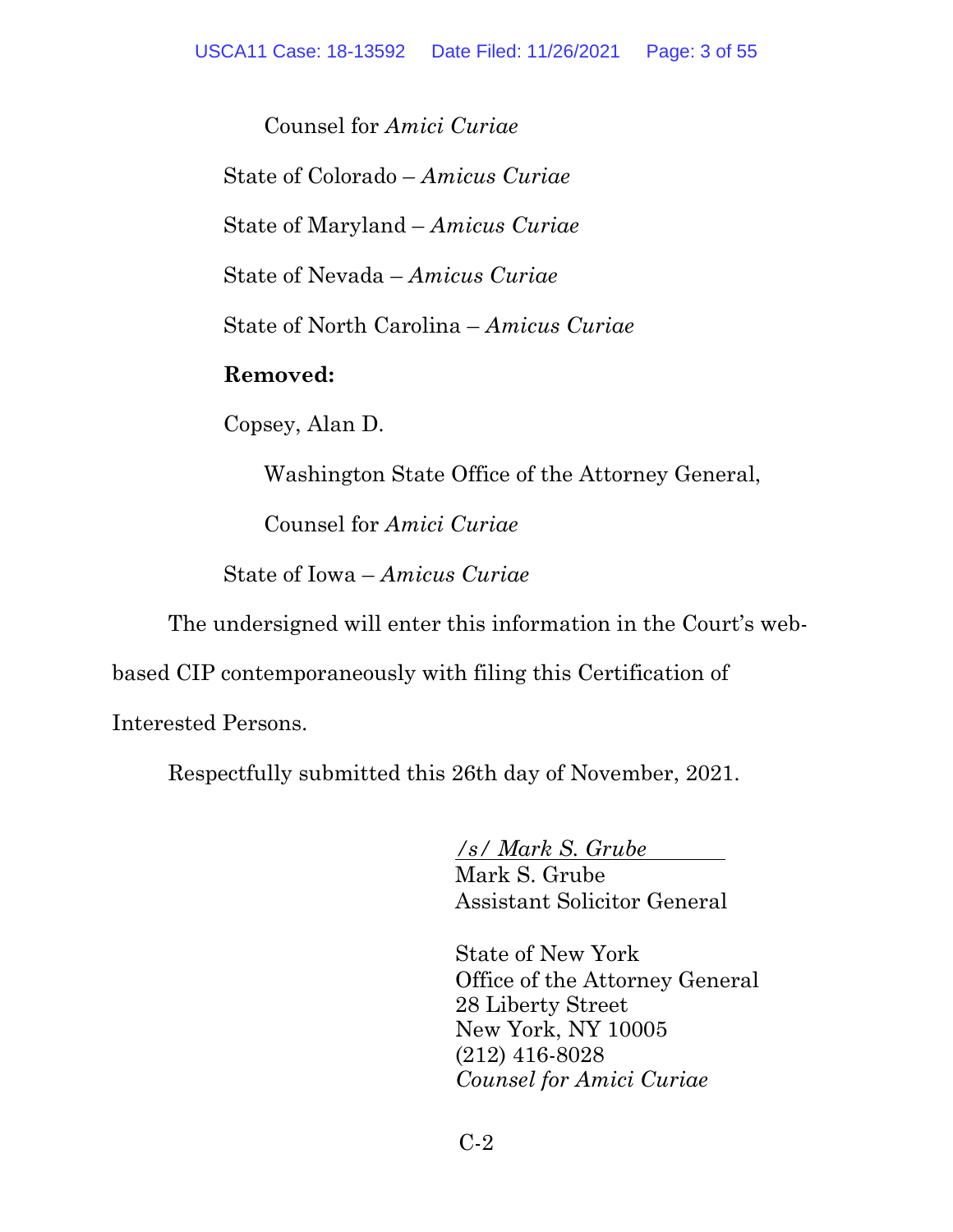## **TABLE OF CONTENTS**

## **Page**

| POINT I                                                                                                                                                                   |
|---------------------------------------------------------------------------------------------------------------------------------------------------------------------------|
| PROTECTING TRANSGENDER PEOPLE FROM DISCRIMINATION<br>CONFERS WIDE SOCIETAL BENEFITS WITHOUT COMPROMISING THE                                                              |
| Transgender Youth Face Pervasive and Harmful<br>А.<br>Discrimination That Causes Them Serious Health and                                                                  |
| The Amici States' Experiences Confirm That Protecting<br>B.<br>Transgender People from Discrimination Yields Broad<br>Benefits Without Compromising Privacy or Safety, or |
| Nondiscriminatory restroom policies produce<br>1.<br>important benefits and pose no safety concerns 12                                                                    |
| 2.<br>Nondiscriminatory restroom policies neither<br>compromise personal privacy nor require significant                                                                  |
| POINT II                                                                                                                                                                  |
| TITLE IX AND THE EQUAL PROTECTION CLAUSE PROHIBIT THE                                                                                                                     |
|                                                                                                                                                                           |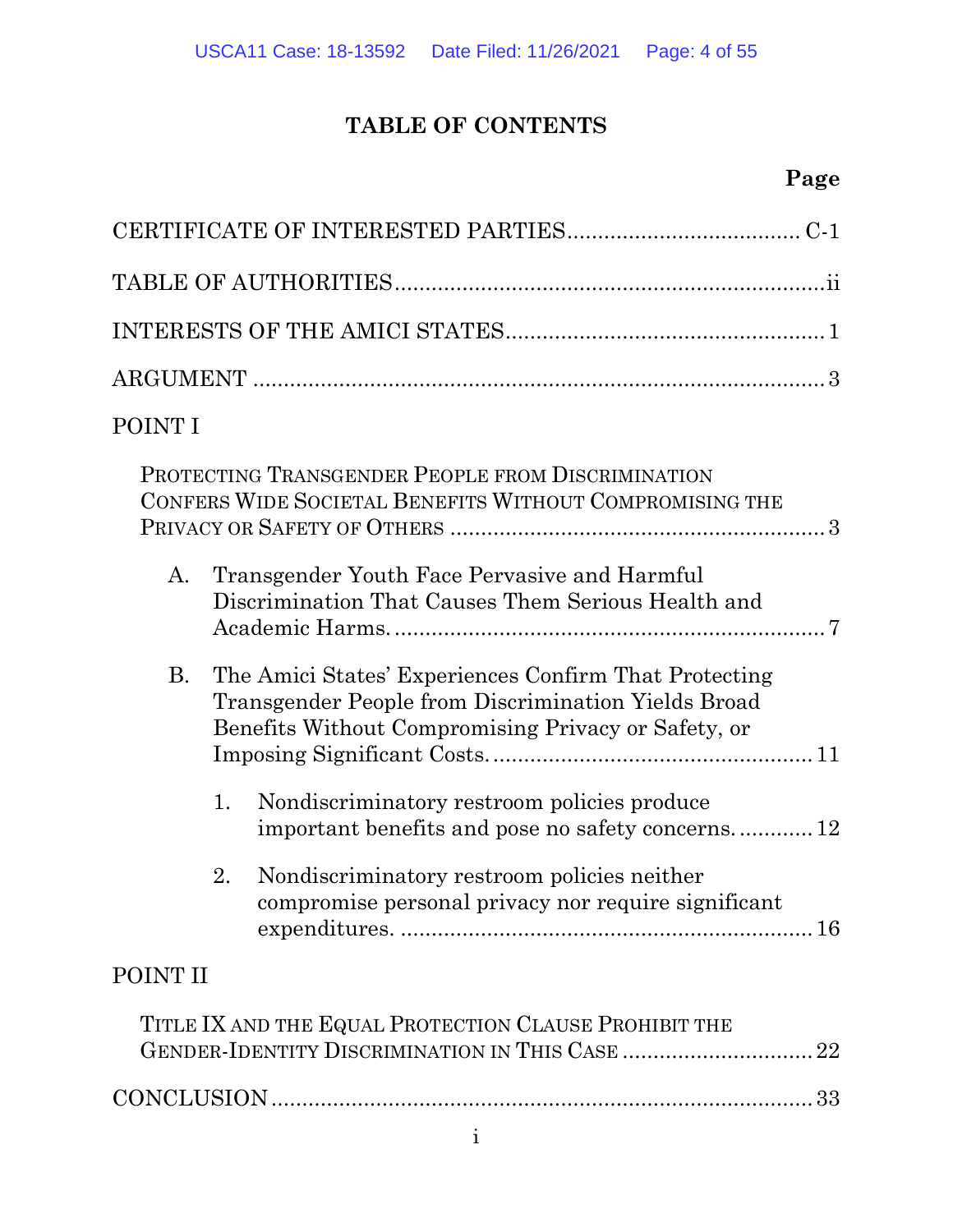## **TABLE OF AUTHORITIES**

| Cases                                                   | Page(s) |
|---------------------------------------------------------|---------|
| Adams ex rel. Kasper v. School Bd.,                     |         |
| Bennett v. Kentucky Dep't of Educ.,                     |         |
| Bostock v. Clayton Cnty.,                               |         |
| Brown v. Board of Educ.,                                |         |
| City of Cleburne v. Cleburne Living Ctr.,               |         |
| Davis ex rel. LaShonda D. v. Monroe Cnty. Bd. of Educ., |         |
| Dodds v. United States Dep't of Educ.,                  |         |
| Doe ex rel. Doe v. Boyertown Area Sch. Dist.,           |         |
| Franklin v. Gwinnett Cnty. Pub. Schs.,                  |         |
| Glenn v. Brumby,                                        |         |
| Grimm v. Gloucester Cnty. Sch. Bd.,                     |         |
| Jackson v. Birmingham Bd. of Educ.,                     |         |
| Manhattan Gen. Equip. Co. v. Comm'r,                    |         |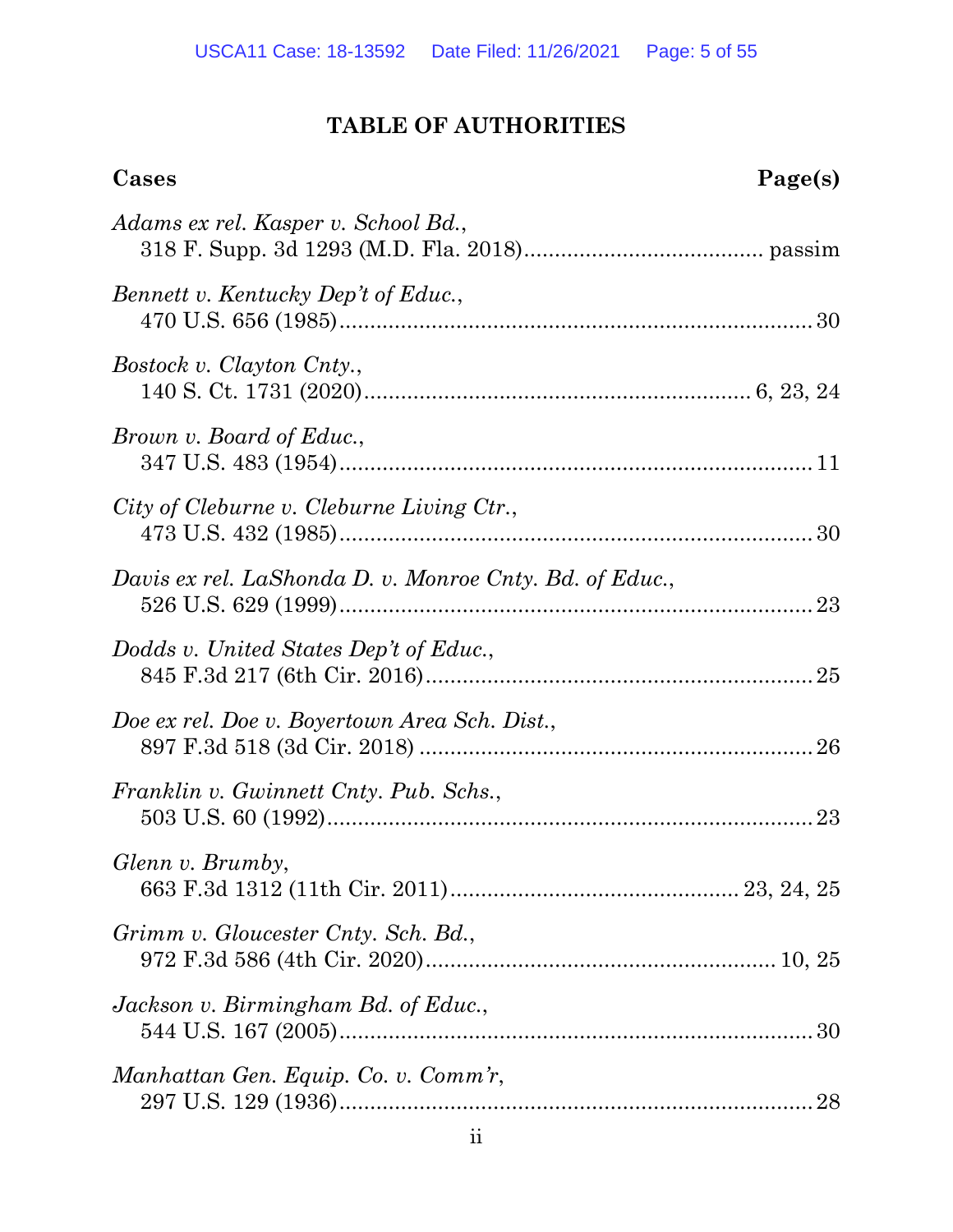| Cases<br>Page(s)                                                                          |
|-------------------------------------------------------------------------------------------|
| N.H. v. Anoka-Hennepin Sch. Dist. No. 11,                                                 |
| Nguyen v. Immigration & Naturalization Serv.,                                             |
| <i>Parents for Privacy v. Barr,</i>                                                       |
| Pennhurst State Sch. & Hosp. v. Halderman,                                                |
| Roberts v. United States Jaycees,                                                         |
| United States v. Larionoff,                                                               |
| Whitaker ex rel. Whitaker v. Kenosha Unified School District<br>No. 1 Board of Education, |
| Laws                                                                                      |
| Federal                                                                                   |
| 20 U.S.C.                                                                                 |
| California                                                                                |
|                                                                                           |
| Cal. Educ. Code                                                                           |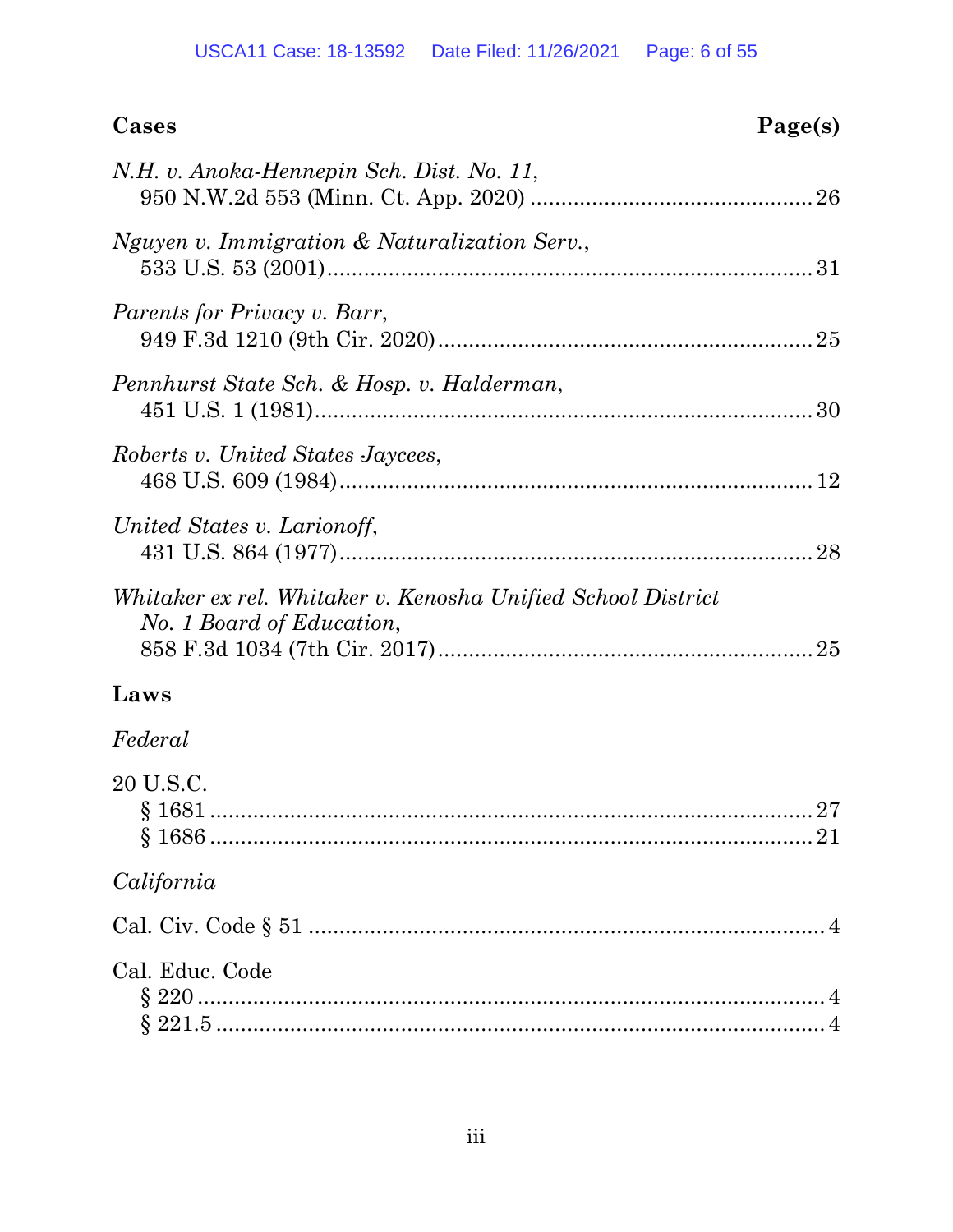## Laws

## Page(s)

|  | California (cont'd) |  |
|--|---------------------|--|
|  |                     |  |

| Cal. Gov't Code  |  |
|------------------|--|
|                  |  |
|                  |  |
|                  |  |
|                  |  |
| Cal. Penal Code  |  |
|                  |  |
|                  |  |
| Colorado         |  |
| Colo. Rev. Stat. |  |
|                  |  |
|                  |  |
|                  |  |
|                  |  |
| Connecticut      |  |
| Conn. Gen. Stat. |  |
|                  |  |
|                  |  |
|                  |  |
|                  |  |
|                  |  |

## $Delaw are$

| Del. Code Ann. tit. 6 |  |
|-----------------------|--|
|                       |  |
|                       |  |
|                       |  |
|                       |  |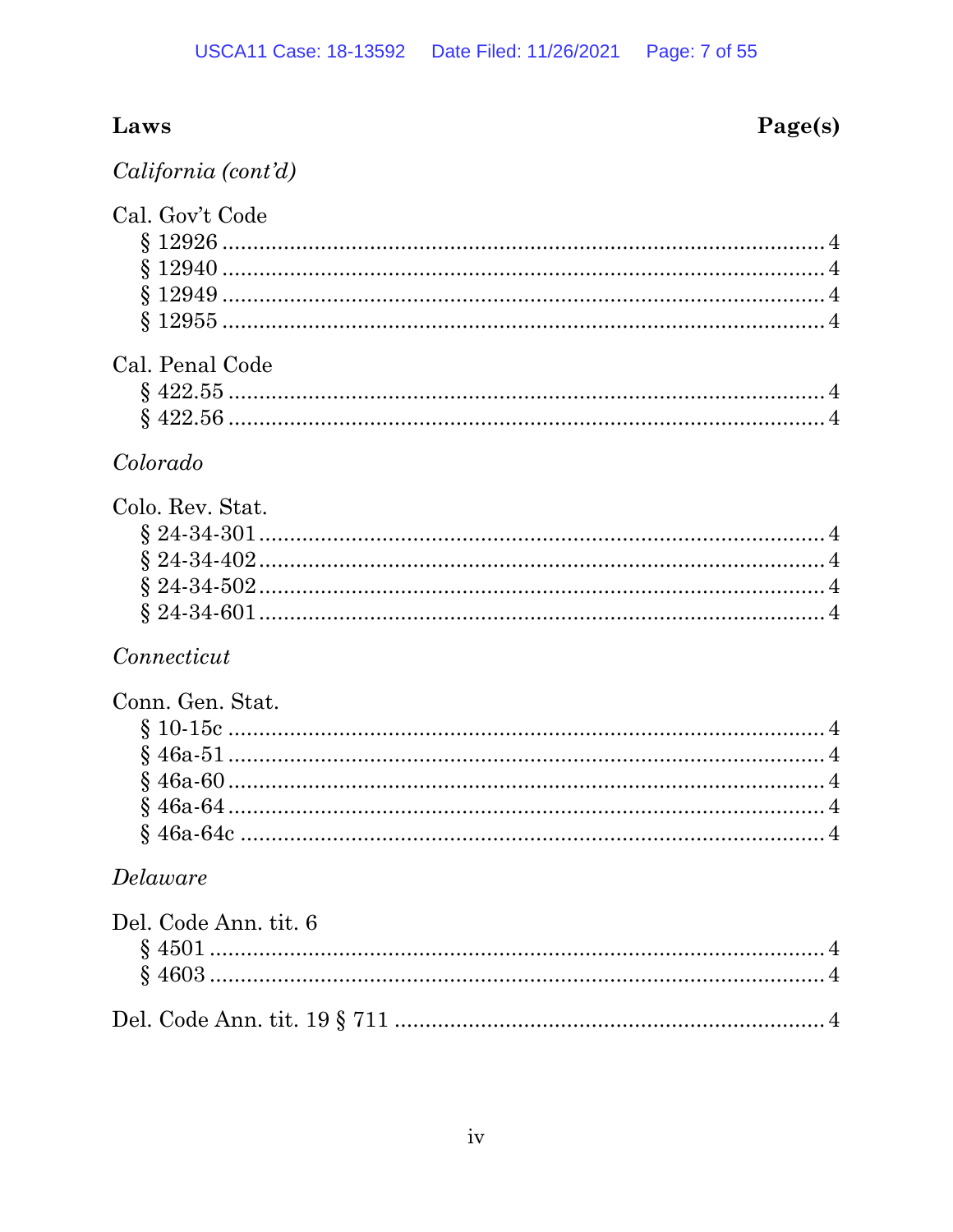## Laws

#### Hawai'i

#### Haw, Rev. Stat.

#### *Illinois*

| 775 Ill. Comp. Stat. |  |
|----------------------|--|
|                      |  |
|                      |  |
|                      |  |

#### *Iowa*

# **Iowa Code**

#### Maine

| Me. Rev. Stat. Ann. tit. 5 |  |
|----------------------------|--|
|                            |  |
|                            |  |
|                            |  |
|                            |  |
|                            |  |
|                            |  |

#### Maryland

| Md. Code Ann., State Gov't |  |
|----------------------------|--|
|                            |  |
|                            |  |
|                            |  |

## Page(s)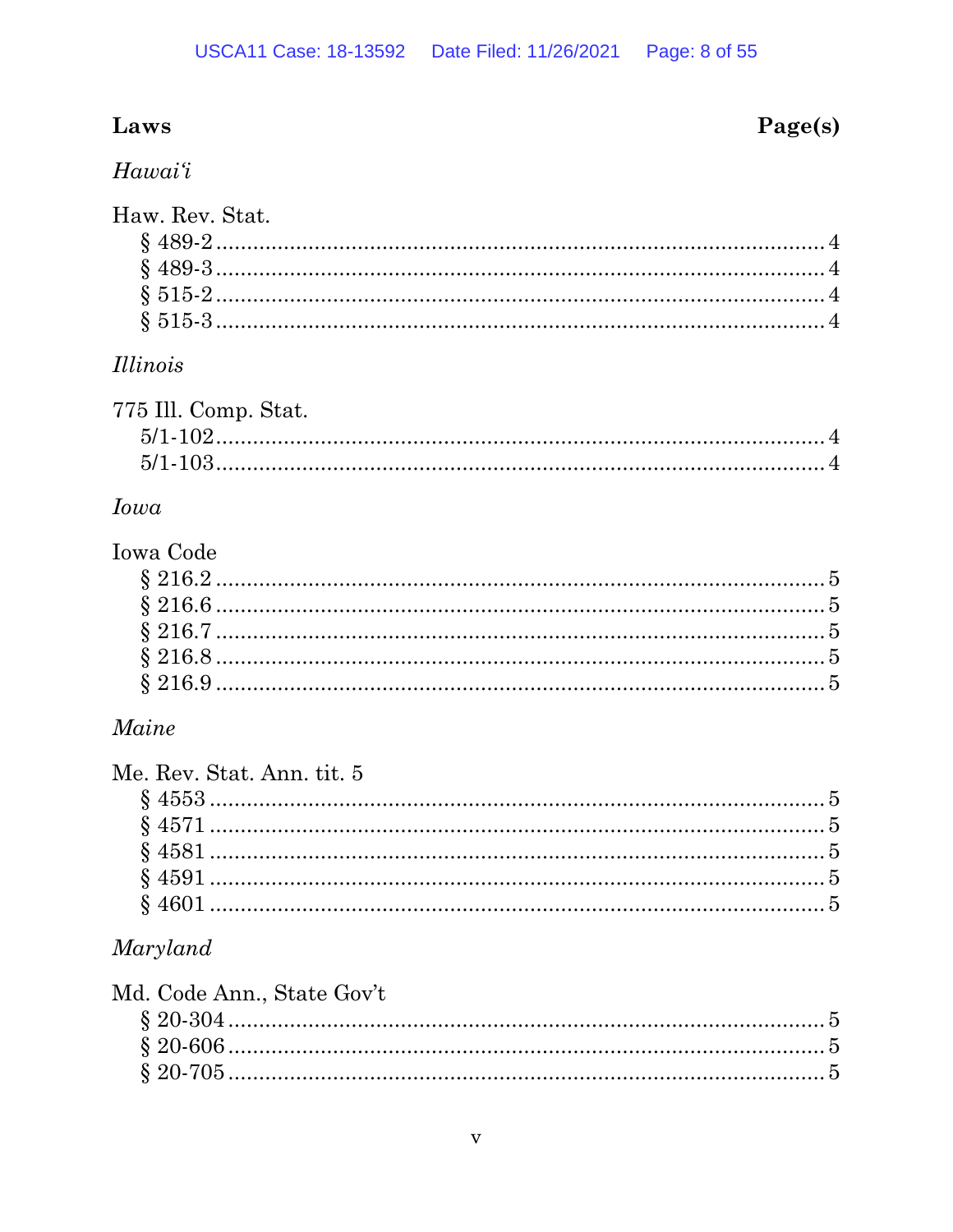| Laws                    | Page(s) |
|-------------------------|---------|
| <i>Massachussetts</i>   |         |
|                         |         |
|                         |         |
|                         |         |
| Mass. Gen. Laws ch. 272 |         |
| Minnesota               |         |
| Minn. Stat.             |         |
| Nebraska                |         |
|                         |         |
| Nevada                  |         |
| Nev. Rev. Stat.         |         |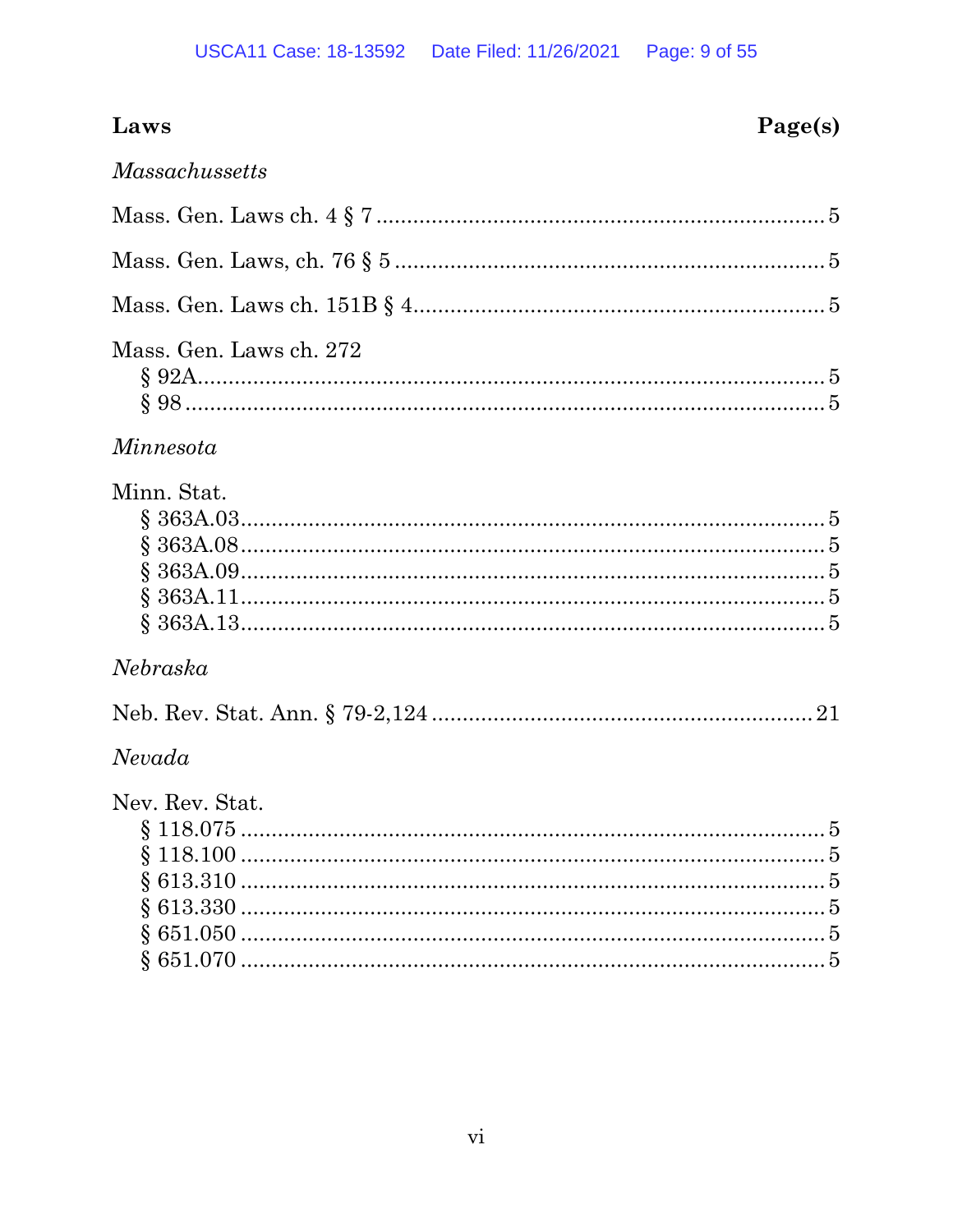# Laws

# Page(s)

| New Hampshire |  |
|---------------|--|
|               |  |
|               |  |

| N.H. Rev. Stat. Ann. |  |
|----------------------|--|
|                      |  |
|                      |  |
|                      |  |
|                      |  |
|                      |  |
| New Jersey           |  |
| N.J. Stat. Ann.      |  |
|                      |  |
|                      |  |
|                      |  |
|                      |  |
| New Mexico           |  |
| N.M. Stat. Ann.      |  |
|                      |  |
|                      |  |
|                      |  |
| New York             |  |
|                      |  |
| <i>Oregon</i>        |  |
| Or. Rev. Stat.       |  |
|                      |  |
|                      |  |
|                      |  |
| Rhode Island         |  |
|                      |  |
|                      |  |
| 28 R.I. Gen. Laws    |  |
|                      |  |
|                      |  |
|                      |  |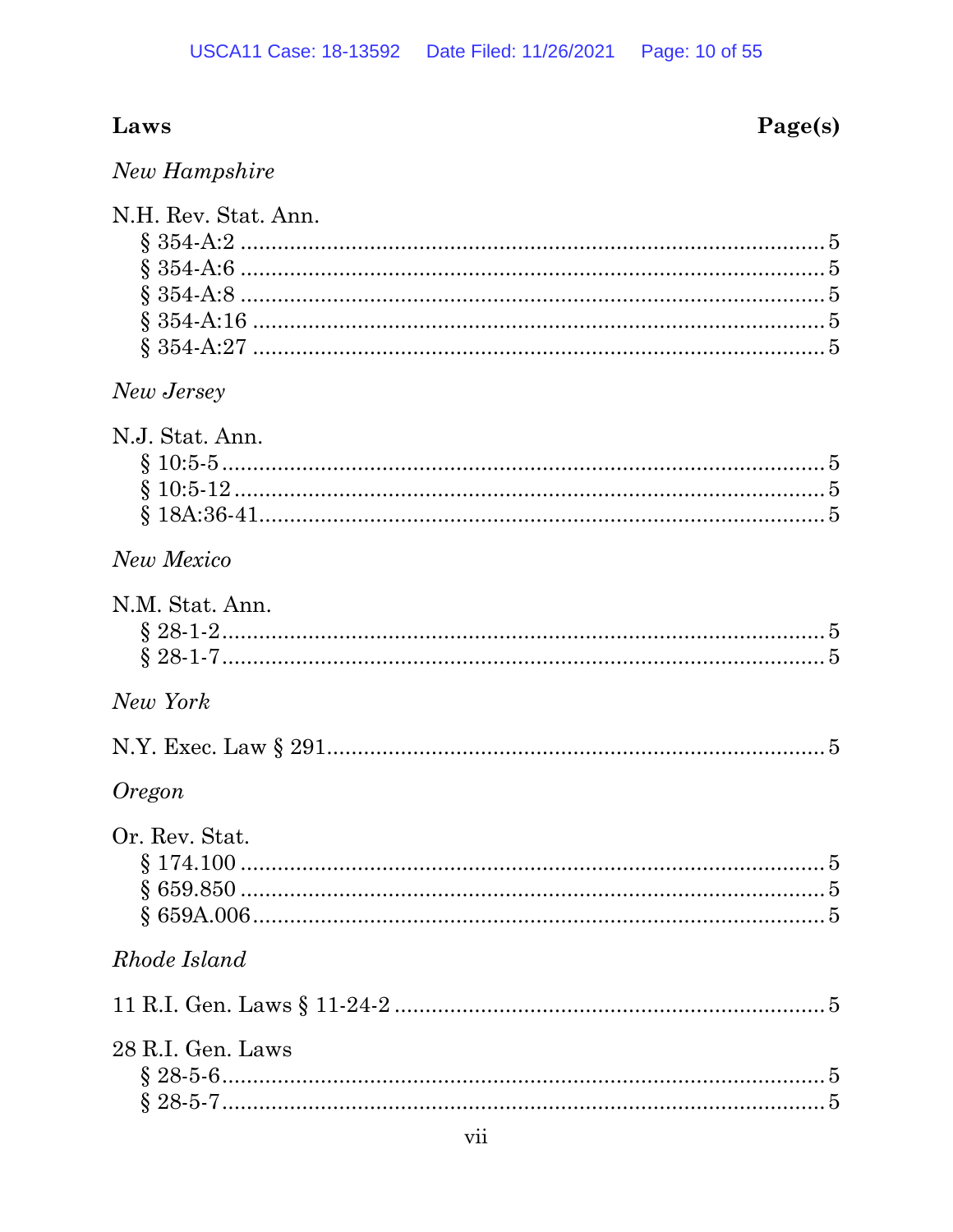| Laws<br>Page(s)                    |
|------------------------------------|
| Rhode Island (cont'd)              |
| 34 R.I. Gen. Laws                  |
| Utah                               |
| Utah Code Ann.<br>$$34A-5-106$ 6   |
| Vermont                            |
|                                    |
| Vt. Stat. Ann. tit. 9              |
|                                    |
| Washington<br>Wash. Rev. Code Ann. |
| West Virginia                      |
| W. Va. Code Ann.<br>$§$ 21-3-12    |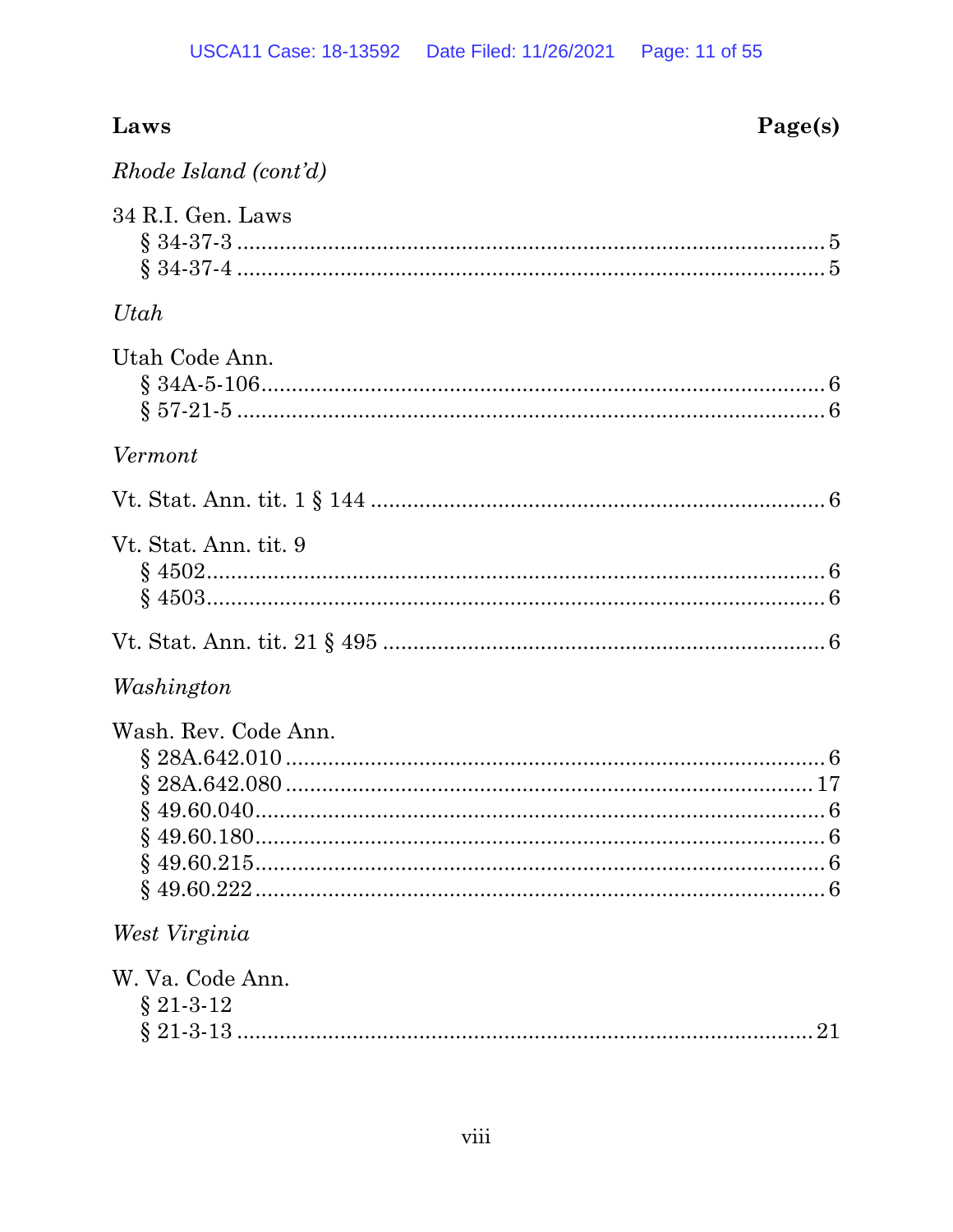## **Laws Page(s)**

*District of Columbia*

## **Administrative Sources**

## **Legislative History**

| Assemb. B. 1266, 2013-2014 Sess. (Cal. 2013),<br>http://www.leginfo.ca.gov/pub/13-14/bill/asm/ab 1251-                                              |  |
|-----------------------------------------------------------------------------------------------------------------------------------------------------|--|
| Assemb. Comm. on Educ., Bill Analysis for Assemb. B. 1266,<br>2013-2014 Sess. (Cal. 2013),<br>http://www.leginfo.ca.gov/pub/13-14/bill/asm/ab 1251- |  |
| S. Comm. on Educ., Bill Analysis for Assemb. B. 1266,                                                                                               |  |

## **Miscellaneous Authorities**

| Alberto Arenas et al., 7 Reasons for Accommodating Transgender |  |
|----------------------------------------------------------------|--|
| <i>Students at School</i> , Phi Delta Kappan (Sept. 1, 2016),  |  |
| https://kappanonline.org/arenas-gunckel-smith-7-reasons-for-   |  |
|                                                                |  |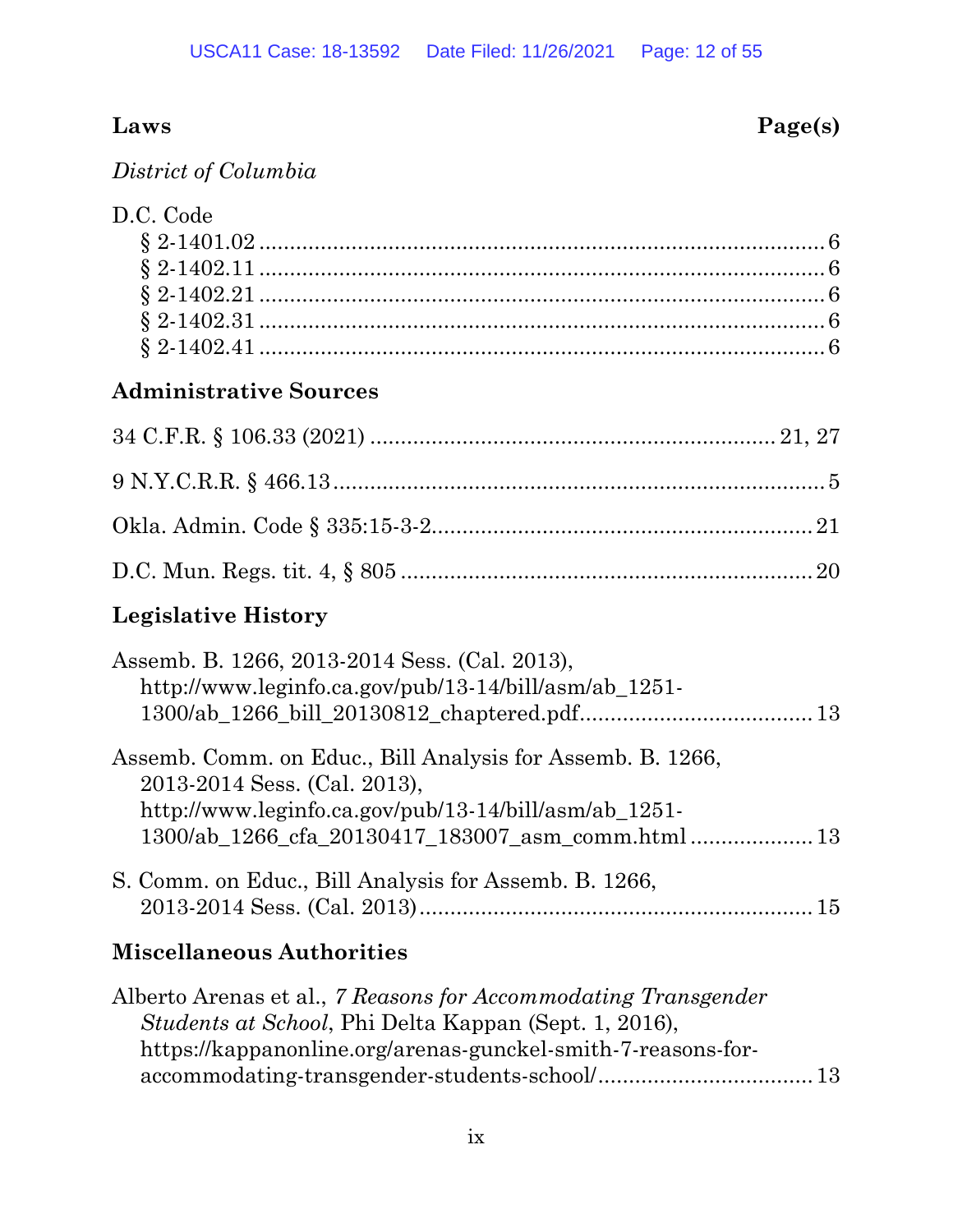| Alexa Ura, For Transgender Boy, Bathroom Fight Just Silly,<br>Texas Trib. (June 14, 2016),<br>https://www.texastribune.org/2016/06/14/transgender-boy-                                                                                                                                      |
|---------------------------------------------------------------------------------------------------------------------------------------------------------------------------------------------------------------------------------------------------------------------------------------------|
| American Psych. Ass'n, Answers to Your Questions About<br>Transgender People, Gender Identity, and Gender Expression<br>(3d ed. 2014), https://www.apa.org/topics/lgbt/transgender.pdf 4                                                                                                    |
| American Psych. Ass'n, Guidelines for Psychological Practice<br>with Transgender and Gender Nonconforming People, 70                                                                                                                                                                        |
| California Sch. Bds. Ass'n, Final Guidance: AB 1266,<br>Transgender and Gender Nonconforming Students,<br>Privacy, Programs, Activities & Facilities (2014),<br>https://www.csba.org/Advocacy/~/media/CSBA/Files/Advoc                                                                      |
| Carlos Maza & Luke Brinker, 15 Experts Debunk Right-<br>Wing Transgender Bathroom Myth, Media Matters for<br>Am. (Mar. 19, 2014),<br>https://www.mediamatters.org/sexual-harassment-sexual-<br>assault/15-experts-debunk-right-wing-transgender-                                            |
| Carlos Maza & Rachel Percelay, Texas Experts Debunk the<br>Transgender "Bathroom Predator" Myth Ahead of HERO<br><i>Referendum</i> , Media Matters for Am. (Oct. 15, 2015),<br>https://www.mediamatters.org/sexual-harassment-sexual-<br>assault/texas-experts-debunk-transgender-bathroom- |
| Colorado Ass'n of Sch. Bds. et al., Guidance for Educators<br>Working with Transgender and Gender Nonconforming<br>Students, https://one-colorado.org/wp-<br>content/uploads/2017/06/TransResourceGuide_2016.pdf 18                                                                         |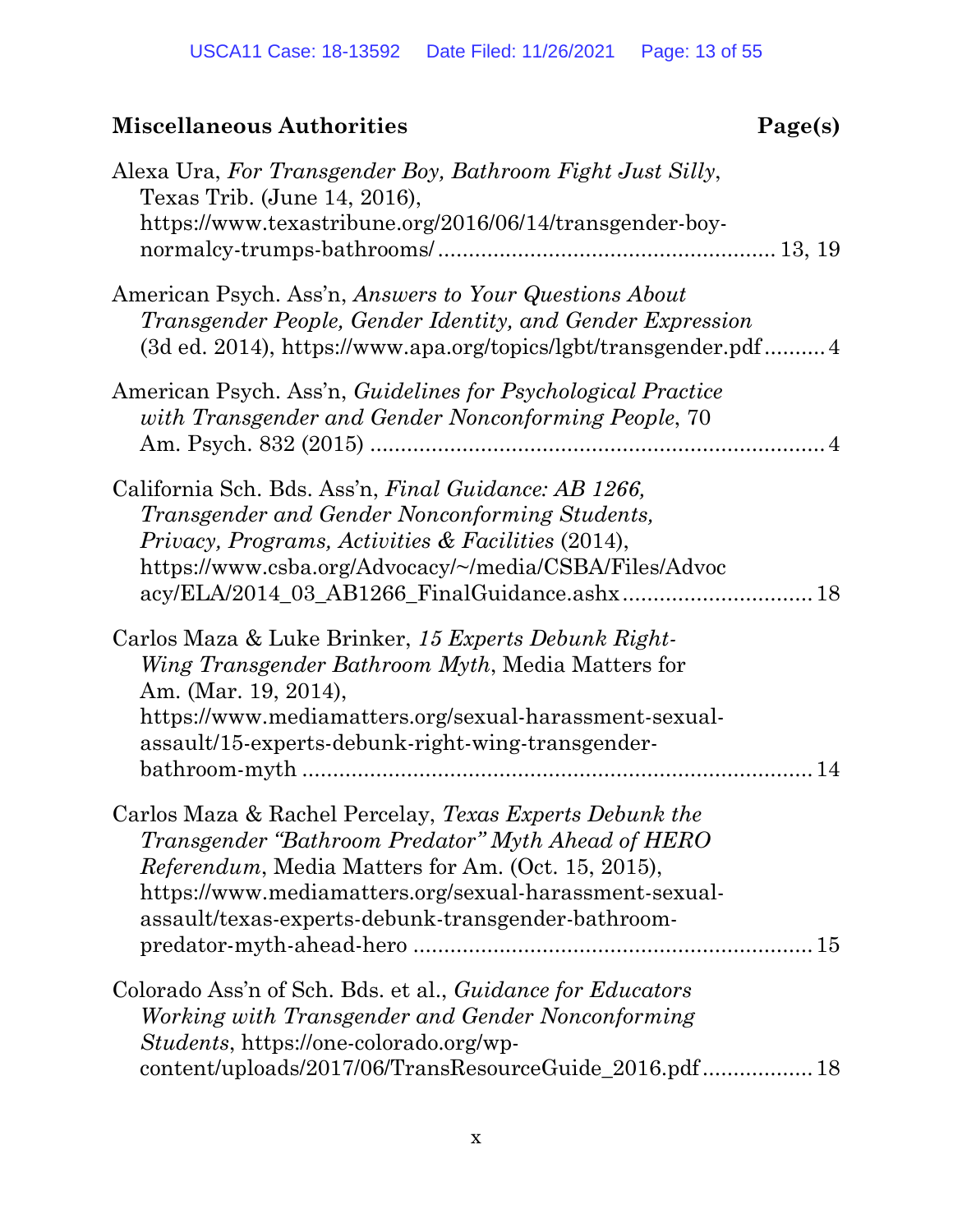| Connecticut Safe Sch. Coal., Guidelines for Connecticut<br>Schools to Comply with Gender Identity and Expression<br>Non-Discrimination Laws (2012),<br>http://www.ct.gov/shp/lib/shp/pdf/guidelines_for_schools_o                                                              |
|--------------------------------------------------------------------------------------------------------------------------------------------------------------------------------------------------------------------------------------------------------------------------------|
| David Crary, <i>Debate Over Transgender Bathroom Access Spreads</i><br><i>Nationwide</i> , Salt Lake Trib. (May 10, 2016),<br>https://archive.sltrib.com/article.php?id=3875520&itype=CMSID  14                                                                                |
| District of Columbia Pub. Schs., Transgender and Gender-<br>Nonconforming Policy Guidance (2015),<br>https://dcps.dc.gov/sites/default/files/dc/sites/dcps/publicat<br>ion/attachments/DCPS%20Transgender%20Gender%20N                                                         |
| Emily A. Greytak et al., <i>Harsh Realities: The Experiences of</i><br>Transgender Youth in Our Nation's Schools (GLSEN)                                                                                                                                                       |
| Fox News, Manafort on Trump's Fight to Rally GOP, Defeat<br>Democrats; Gov. McCrory on Showdown Over NC's<br><i>Transgender Bathroom Law</i> (Jan. 23, 2017),<br>https://www.foxnews.com/transcript/manafort-on-trumps-<br>fight-to-rally-gop-defeat-democrats-gov-mccrory-on- |
| Human Rts. Campaign, Cities and Counties with Non-<br>Discrimination Ordinances That Include Gender Identity,                                                                                                                                                                  |
| Human Rts. Campaign Found., Human Rights Campaign<br>Post-Election Survey of Youth (2017),                                                                                                                                                                                     |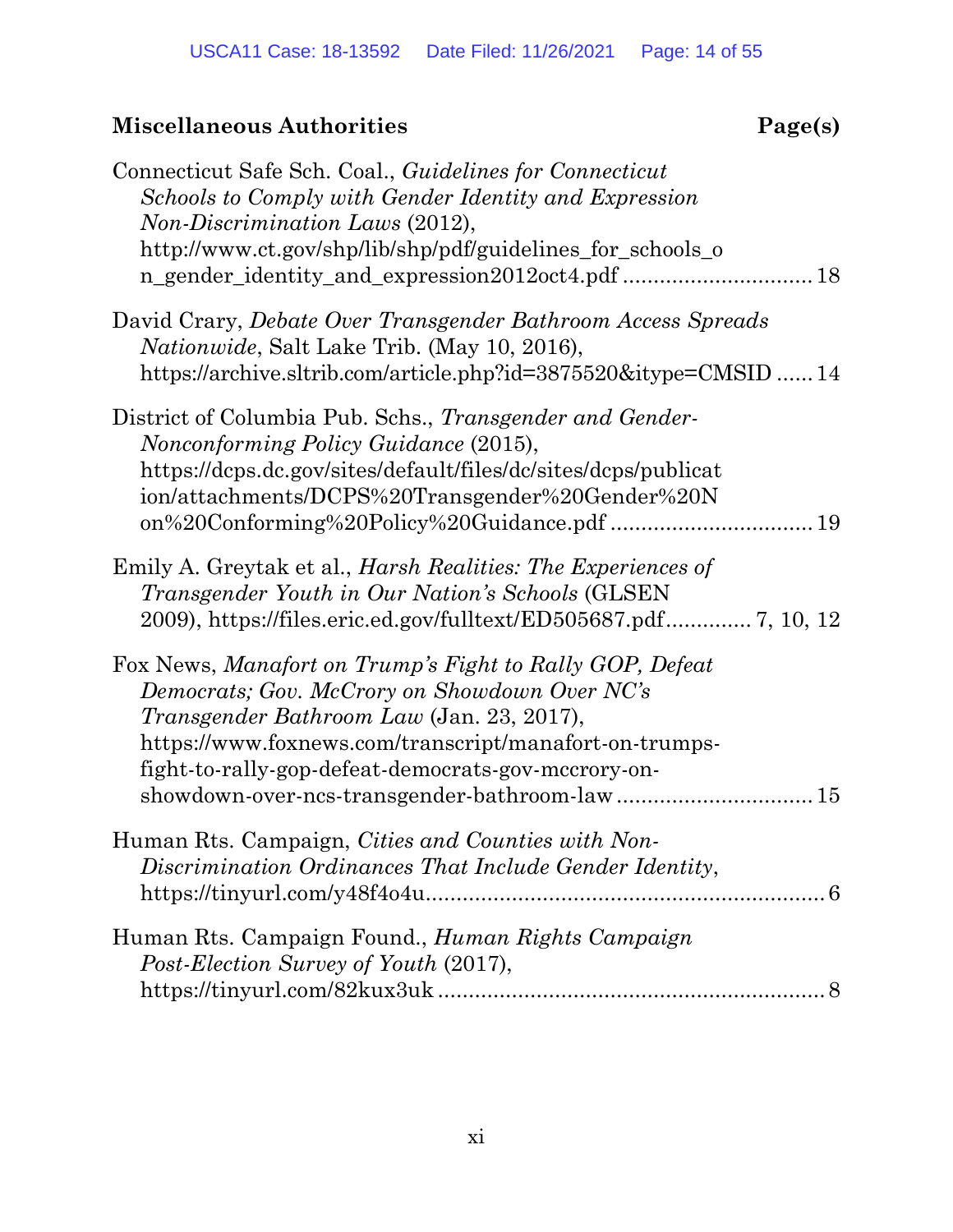| Jody L. Herman, et al., Age of Individuals Who Identify as<br><i>Transgender in the United States</i> (Williams Inst. 2017),<br>https://williamsinstitute.law.ucla.edu/wp-content/uploads/Age-<br>$Trans-Individuals-Jan-2017.pdf$                                                                   |
|------------------------------------------------------------------------------------------------------------------------------------------------------------------------------------------------------------------------------------------------------------------------------------------------------|
| Jody L. Herman, <i>Gendered Restrooms and Minority Stress:</i><br>The Public Regulation of Gender and Its Impact on<br><i>Transgender People's Lives, 19 J. Pub. Mgmt. &amp; Soc. Pol'y</i><br>10                                                                                                    |
| Joseph G. Kosciw et al., The 2015 National School Climate<br>Survey: The Experiences of Lesbian, Gay, Bisexual, and<br><i>Transgender Youth in Our Nation's Schools</i> (GLSEN)                                                                                                                      |
| Joseph G. Kosciw et al., The 2019 National School Climate<br>Survey: The Experiences of Lesbian, Gay, Bisexual,<br>Transgender, and Queer Youth in Our Nation's Schools<br>(GLSEN 2020), https://www.glsen.org/sites/default/files/2020-                                                             |
| Kansas Hum. Rts. Comm'n, Kansas Human Rights Commission<br>Concurs with the U.S. Supreme Court's Bostock Decision                                                                                                                                                                                    |
| Kerith J. Conron, LGBT Youth Population in the United States<br>(Williams Inst. 2020), https://williamsinstitute.law.ucla.edu/wp-<br>content/uploads/LGBT-Youth-US-Pop-Sep-2020.pdf3                                                                                                                 |
| Kristie L. Seelman, Transgender Adults' Access to College<br>Bathrooms and Housing and the Relationship to Suicidality,                                                                                                                                                                              |
| Letter from Chief William G. Brooks III, Mass. Chiefs of Police<br>Ass'n, & Bryan A. Kyes, Mass. Majority City Chiefs, to Sen.<br>William N. Brownsberger & Rep. John V. Fernandes, Joint<br>Comm. on the Judiciary (Oct. 1, 2015),<br>https://www.mass.gov/files/documents/2016/08/wj/ew-le.pdf  15 |
|                                                                                                                                                                                                                                                                                                      |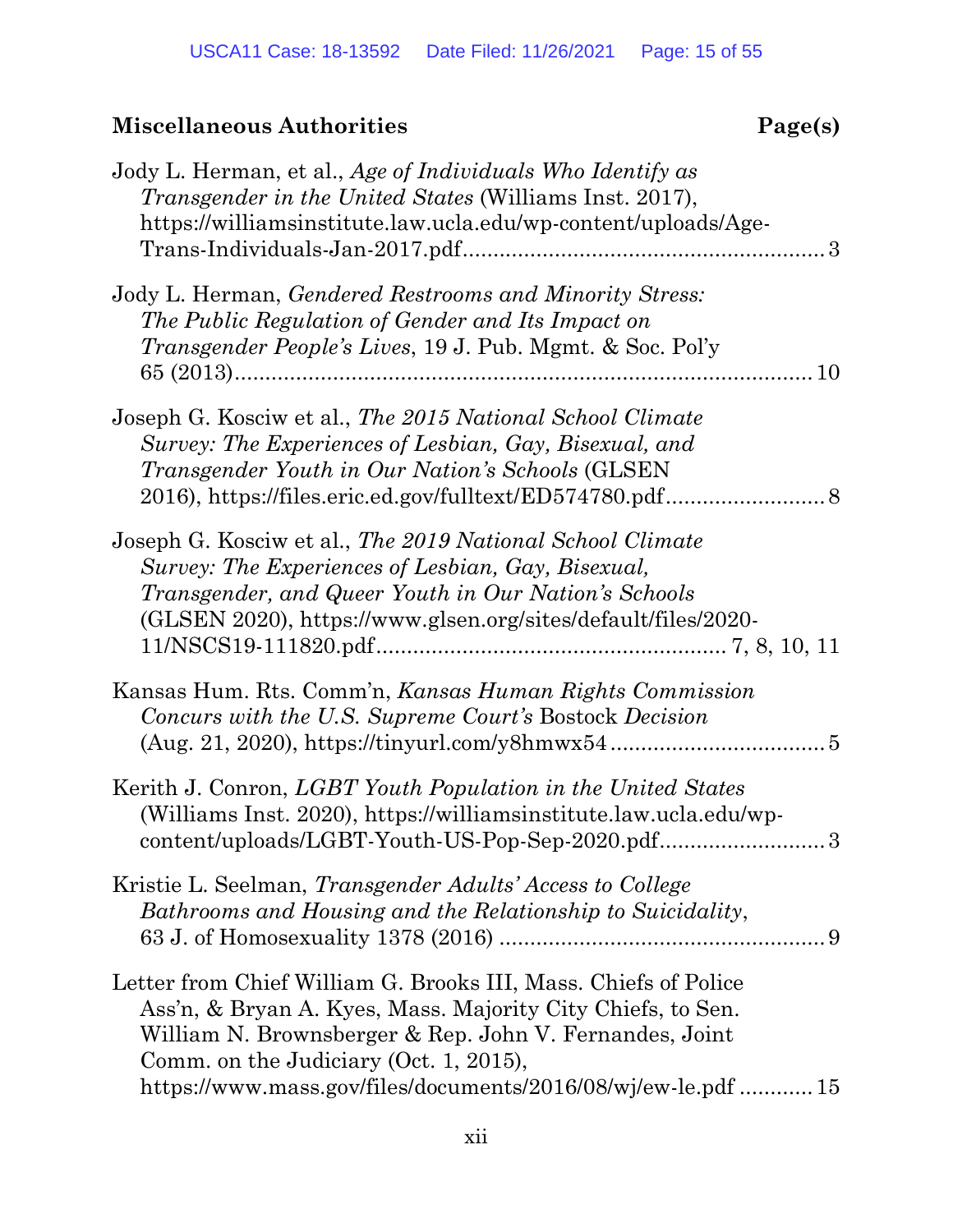| Los Angeles Unified Sch. Dist., District Information, About<br>the Los Angeles Unified School District,                                                                                                                                                                        |
|--------------------------------------------------------------------------------------------------------------------------------------------------------------------------------------------------------------------------------------------------------------------------------|
| Luke Brinker, California School Officials Debunk Right-Wing<br>Lies About Transgender Student Law, Media Matters for Am.<br>(Feb. 11, 2014), https://www.mediamatters.org/diversity-<br>discrimination/california-school-officials-debunk-right-wing-                          |
| Maryland State Dep't of Educ., <i>Providing Safe Spaces for</i><br>Transgender and Gender Non-Conforming Youth: Guidelines<br>for Gender Identity Non-Discrimination (2015),<br>https://www.mabe.org/wp-                                                                       |
| Massachusetts Dep't of Elementary & Secondary Educ.,<br>Guidance for Massachusetts Public Schools: Creating a<br>Safe and Supportive School Environment (Oct. 28, 2021),<br>https://www.doe.mass.edu/sfs/lgbtq/genderidentity.html 18                                          |
| Matt Pearce, What It's Like to Live Under North Carolina's Bathroom<br>Law If You're Transgender, L.A. Times (June 12, 2016),<br>https://www.latimes.com/nation/la-na-north-carolina-bathrooms-<br>21                                                                          |
| Michigan Dep't of Educ., State Board of Education Statement<br>and Guidance on Safe and Supportive Learning<br><i>Environments for Lesbian, Gay, Bisexual, Transgender,</i><br>and Questioning (LGBTQ) Students (2016),<br>https://www.michigan.gov/documents/mde/SBEStatement |
| National Collegiate Athletic Ass'n Off. of Inclusion, NCAA<br>Inclusion of Transgender Student-Athletes (2011),<br>https://13248aea-16f8-fc0a-cf26-<br>a9339dd2a3f0.filesusr.com/ugd/2bc3fc_4a135824fabc4621                                                                   |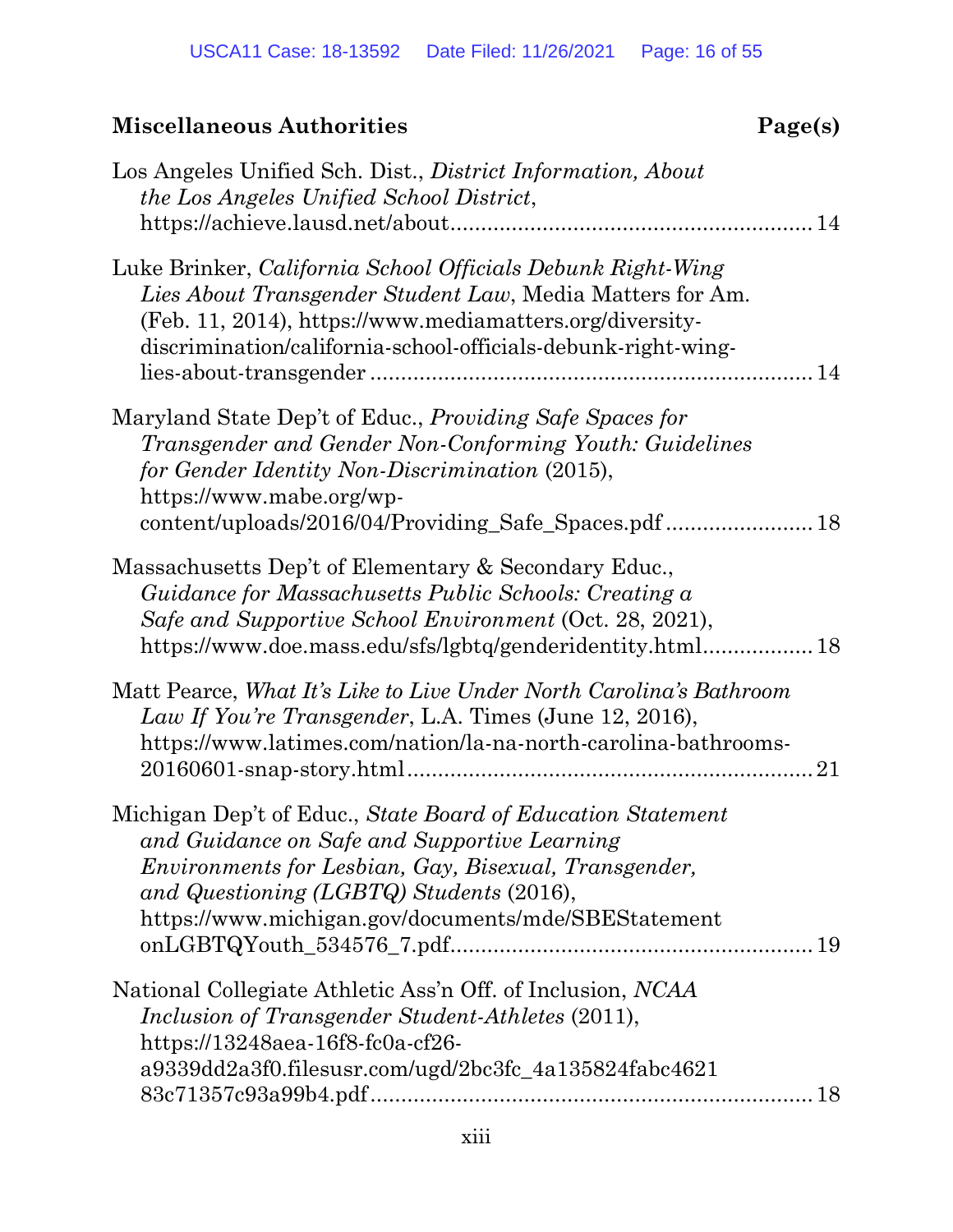| New Jersey State Dep't of Educ., Transgender Student<br>Guidance for School Districts (2018),<br>https://nj.gov/education/students/safety/sandp/transgende                                                                                                                        |
|-----------------------------------------------------------------------------------------------------------------------------------------------------------------------------------------------------------------------------------------------------------------------------------|
| New York State Educ. Dep't, Guidance to School Districts for<br>Creating a Safe and Supportive School Environment for<br>Transgender and Gender Nonconforming Students (2015),<br>http://www.p12.nysed.gov/dignityact/documents/Transg_G                                          |
| Oregon Dep't of Educ., Guidance to School Districts:<br>Creating a Safe and Supportive School Environment for<br>Transgender Students (2016),<br>https://www.oregon.gov/ode/students-and-<br>family/equity/civilrights/Documents/TransgenderStudent<br>19                         |
| Rachel Percelay, 17 School Districts Debunk Right-Wing Lies<br><i>About Protections for Transgender Students, Media</i><br>Matters for Am. (June 3, 2015),<br>https://www.mediamatters.org/sexual-harassment-sexual-<br>assault/17-school-districts-debunk-right-wing-lies-about- |
| Rhode Island Dep't of Educ., <i>Guidance for Rhode Island Schools</i><br>on Transgender and Gender Nonconforming Students (2016),<br>http://www.thriveri.org/documents/Guidance.for.RhodeIsland.<br>Schools.on.Transgender.and.Gender.Nonconforming.Students-                     |
| Sandy E. James et al., The Report of the 2015 U.S. Transgender<br>Survey (Nat'l Ctr. for Transgender Equal. 2016),<br>https://transequality.org/sites/default/files/docs/usts/USTS-                                                                                               |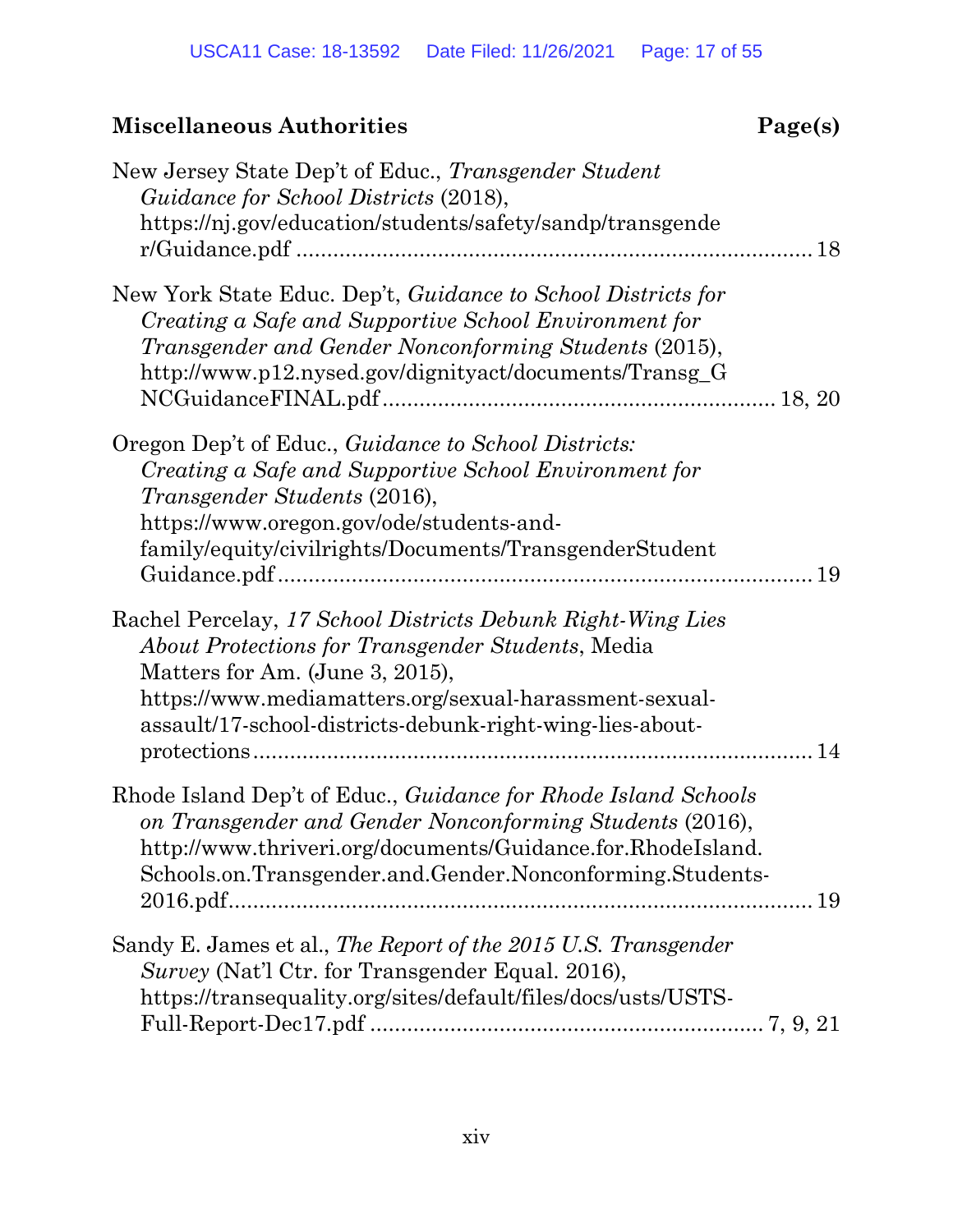| Susanne Beauchaine et al., <i>Prohibiting Discrimination in</i><br><i>Washington Public Schools</i> (Wash. Off. of Superintendent<br>of Pub. Instruction 2012),<br>https://www.k12.wa.us/sites/default/files/public/equity/pu<br>bdocs/Prohibiting_Discrimination_in_Washington_Public_<br>Schools_February2012(RevisedSep.2019Disclaimer).pdf 17, 18 |
|-------------------------------------------------------------------------------------------------------------------------------------------------------------------------------------------------------------------------------------------------------------------------------------------------------------------------------------------------------|
| Vermont Agency of Educ., Continuing Best Practices for<br>Schools Regarding Transgender and Gender<br><i>Nonconforming Students (2017),</i><br>https://education.vermont.gov/sites/aoe/files/documents/ed<br>u-best-practices%20-for-schools-regarding-transgender-                                                                                   |
| Washington Interscholastic Activities Ass'n, 2021-2022<br><i>Handbook</i> (2021), http://wiaa.com/results/handbook/2021-<br>17                                                                                                                                                                                                                        |
| Washington State Hum. Rts. Comm'n, Frequently Asked Questions<br>Regarding WAC 162-32-060 Gender-Segregated Facilities (2016),<br>https://www.hum.wa.gov/sites/default/files/public/rule-<br>making/Questions%20and%20Answers%20Regarding%20WAC<br>17                                                                                                 |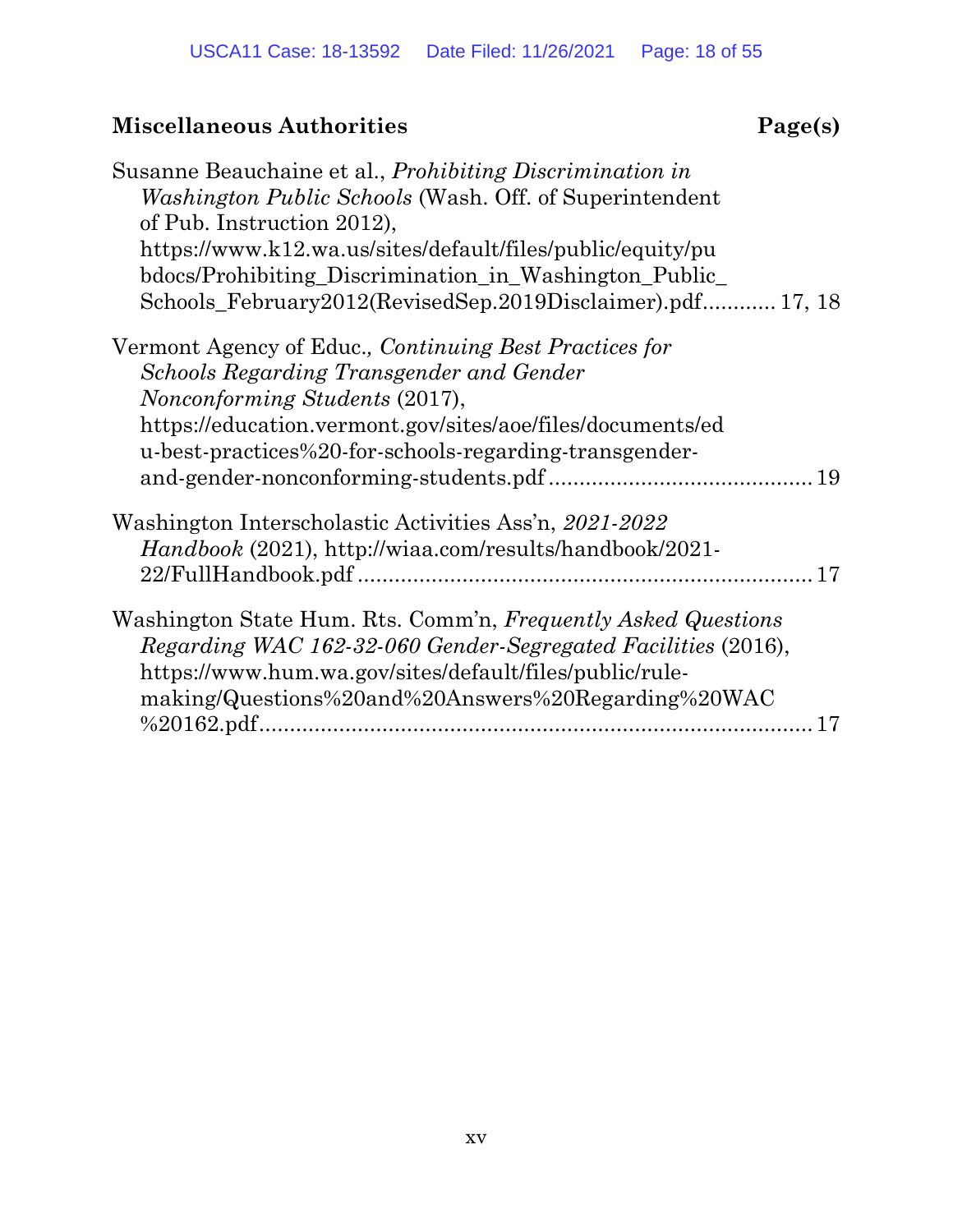#### **INTERESTS OF THE AMICI STATES**

<span id="page-18-0"></span>Pursuant to this Court's Local Rule 35-8, the States of New York, Washington, California, Colorado, Connecticut, Delaware, Hawaiʻi, Illinois, Maine, Maryland, Massachusetts, Michigan, Minnesota, Nevada, New Jersey, New Mexico, North Carolina, Oregon, Pennsylvania, Rhode Island, Vermont, and Virginia, and the District of Columbia, file this brief as amici curiae in support of plaintiff-appellee Drew Adams. This Court directed counsel to address the following questions: (1) does the St. Johns County School District's policy of assigning bathrooms based on sex violate the Equal Protection Clause of the Constitution; and (2) does the School District's policy of assigning bathrooms based on sex violate Title IX of the Education Amendments Act of 1972, 20 U.S.C. § 1681 et seq.? But this appeal does not challenge the authority of a school district to assign bathrooms based on sex. Rather, it challenges a school district policy that purports to implement that authority by excluding from the boys' bathroom a person who is identified as a male in the official identification documents issued by his home State of Florida and recognized as a male for all other purposes by the school, when the exclusion is based on the sex assigned to that person at birth.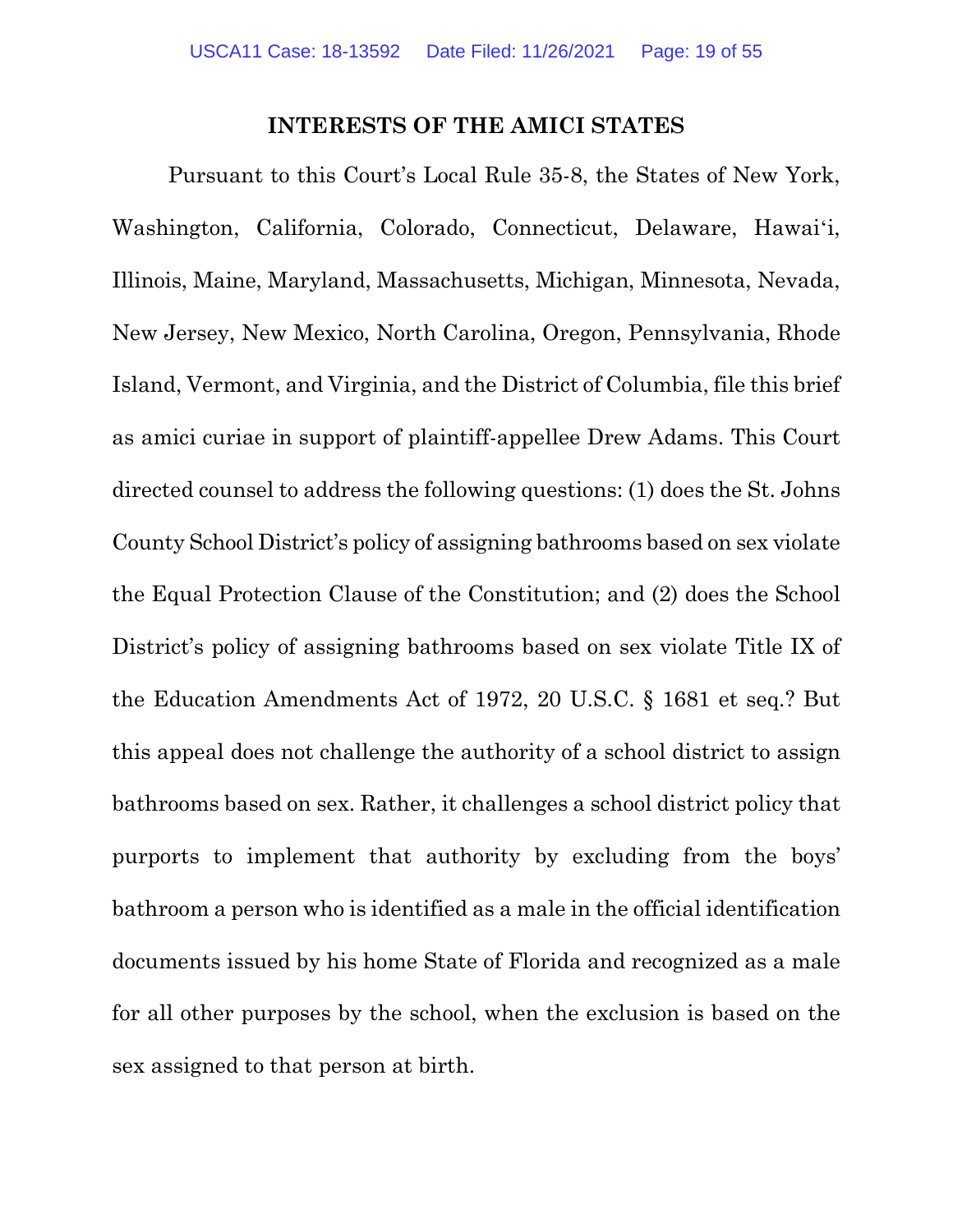Amici States strongly support the right of transgender people to live with dignity, be free from discrimination, and have equal access to education, government-sponsored opportunities, and other incidents of life, including equal access to school restrooms. Discrimination on the basis of transgender status causes tangible economic, educational, emotional, and health harms.

To prevent these injuries, the amici States have adopted policies aimed at combatting discrimination against transgender people. Amici submit this brief to describe their experiences with administering such policies—including policies that maintain gender-segregated restrooms while allowing transgender students to use such restrooms on an equal basis with other students of the same sex. As amici's experiences show, ensuring transgender people have access to public facilities consistent with their gender identity—including access to common restrooms benefits all, without compromising safety or privacy, or imposing significant costs.

The amici States also share a strong interest in seeing that federal law is properly applied to protect transgender people from discrimination. The unwritten policy of the School Board of St. Johns County,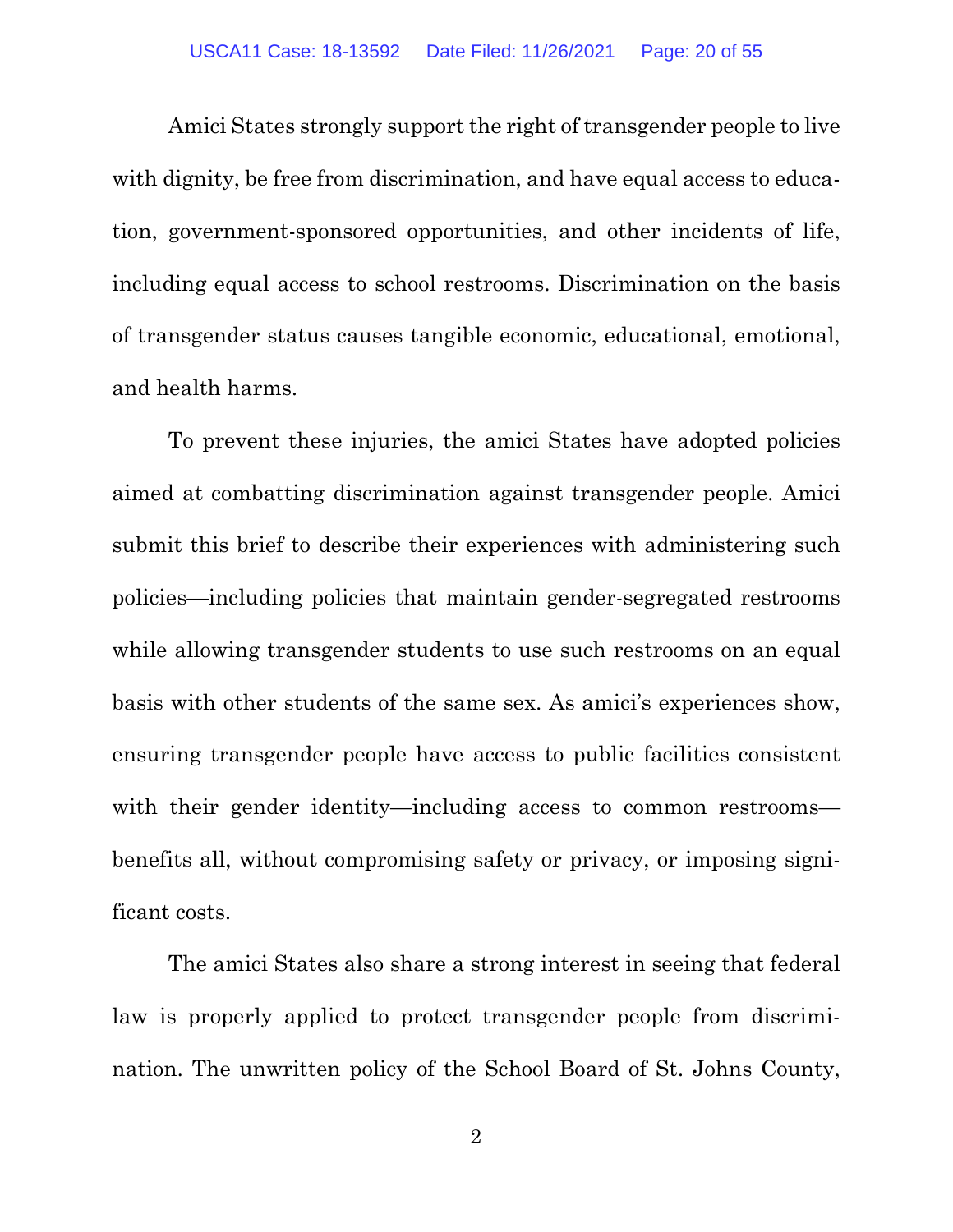Florida (Board) barring Adams from using the boys' bathroom violates federal statutory and constitutional protections that prohibit such invidious discrimination. The policy violates Title IX by denying transgender boys and girls access to the same common restrooms that other boys and girls may use. Further, because the policy fails to advance any legitimate interest such as protecting public safety or personal privacy, its only function is to stigmatize a particular group, which violates equal protection.

#### **ARGUMENT**

#### **POINT I**

#### <span id="page-20-2"></span><span id="page-20-1"></span><span id="page-20-0"></span>**PROTECTING TRANSGENDER PEOPLE FROM DISCRIMINATION CONFERS WIDE SOCIETAL BENEFITS WITHOUT COMPROMISING THE PRIVACY OR SAFETY OF OTHERS**

Nearly 1.5 million people in the United States—including approxi-

mately 150,000 teenagers<sup>1</sup>—identify as transgender.<sup>2</sup> Transgender people

have been part of cultures worldwide "from antiquity until the present

<span id="page-20-3"></span><sup>1</sup> Jody L. Herman, et al., *Age of Individuals Who Identify as Transgender in the United States* 2 (Williams Inst. 2017) (internet). (For authorities available online, full URLs appear in the table of authorities. All URLs were last visited on November 26, 2021.)

<span id="page-20-4"></span><sup>2</sup> Kerith J. Conron, *LGBT Youth Population in the United States* 1 (Williams Inst. 2020) (internet).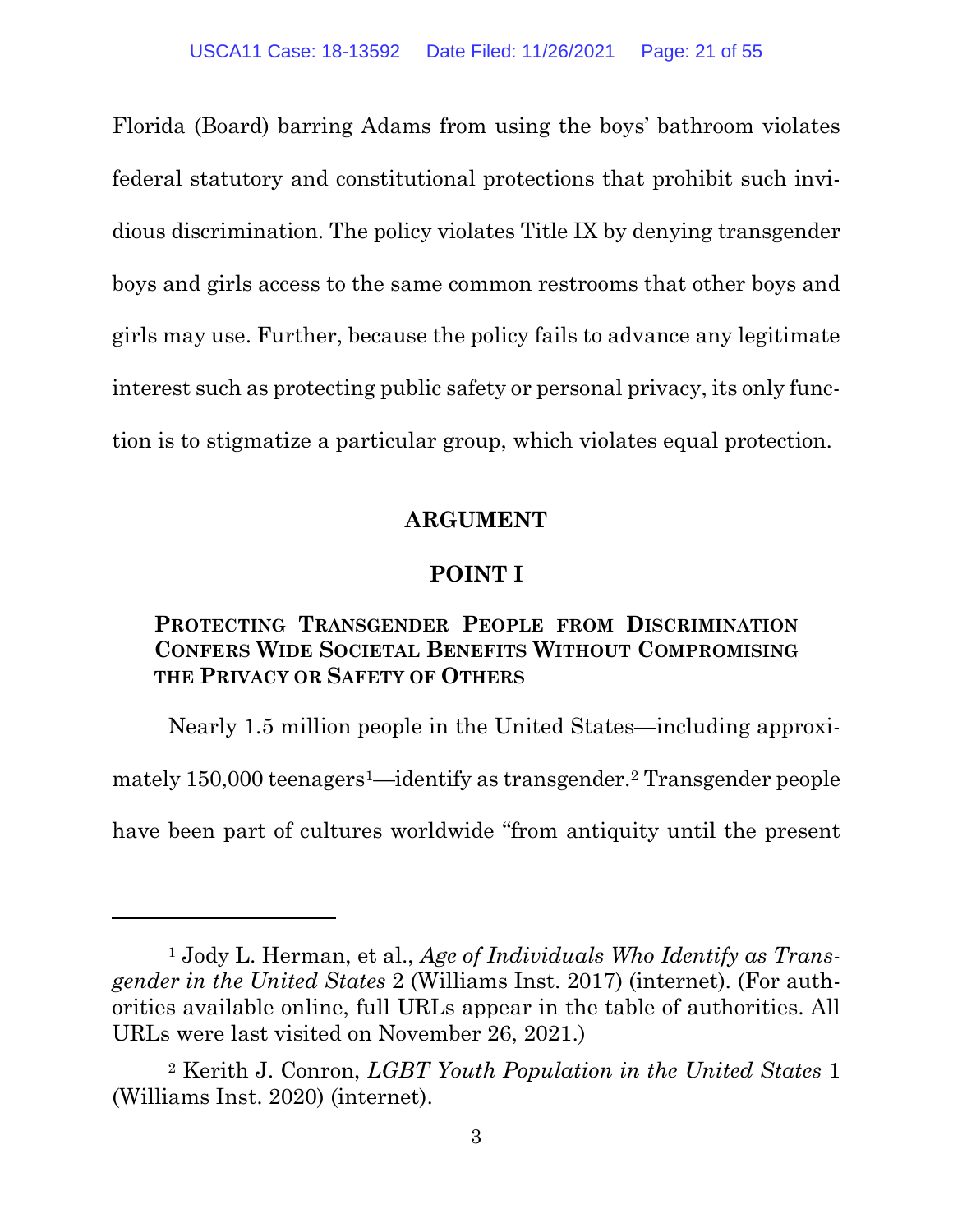day."[3](#page-21-0) They contribute to our communities in myriad ways, including as students, teachers, essential workers, firefighters, police officers, lawyers, nurses, and doctors.

Unfortunately, transgender people often experience discrimination that limits their ability to realize their potential. To combat such discrimination, States began providing civil rights protections for transgender people nearly a quarter century ago. Today, at least twentytwo States and the District of Columbia,[4](#page-21-1) and at least 225 local

<span id="page-21-0"></span><sup>3</sup> American Psych. Ass'n (APA), *Answers to Your Questions About Transgender People, Gender Identity, and Gender Expression* 1 (3d ed. 2014) (internet); *see also* APA, *Guidelines for Psychological Practice with Transgender and Gender Nonconforming People*, 70 Am. Psych. 832, 834 (2015).

<span id="page-21-1"></span><sup>4</sup> **California**: Cal. Civ. Code § 51(b), (e)(5) (public accommodations); Cal. Educ. Code §§ 220 (education), 221.5(f) (education and school athletic participation); Cal. Gov't Code §§ 12926(o), (r)(2), 12940(a), 12949 (employment); *id.* § 12955 (housing); Cal. Penal Code §§ 422.55, 422.56(c) (hate crimes). **Colorado**: Colo. Rev. Stat. § 24-34-301(7) (definition); *id.*  § 24-34-402 (employment); *id.* § 24-34-502 (housing); *id.* § 24-34-601 (public accommodations). **Connecticut**: Conn. Gen. Stat. § 10-15c (schools); *id.* § 46a-51(21) (definition); *id.* § 46a-60 (employment); *id.*  § 46a-64 (public accommodations); *id.* § 46a-64c (housing). **Delaware**: Del. Code Ann. tit. 6, § 4501 (public accommodations); *id.* tit. 6, § 4603(b) (housing); *id.* tit. 19, § 711 (employment). **Hawai'i**: Haw. Rev. Stat. § 489- 2 (definition); *id.* § 489-3 (public accommodations); *id.* § 515-2 (definition); *id.* § 515-3 (housing). **Illinois**: 775 Ill. Comp. Stat. 5/1-102(A) (housing, employment, access to financial credit, public accommodations); *id.* 5/1- (*continued on the next page*)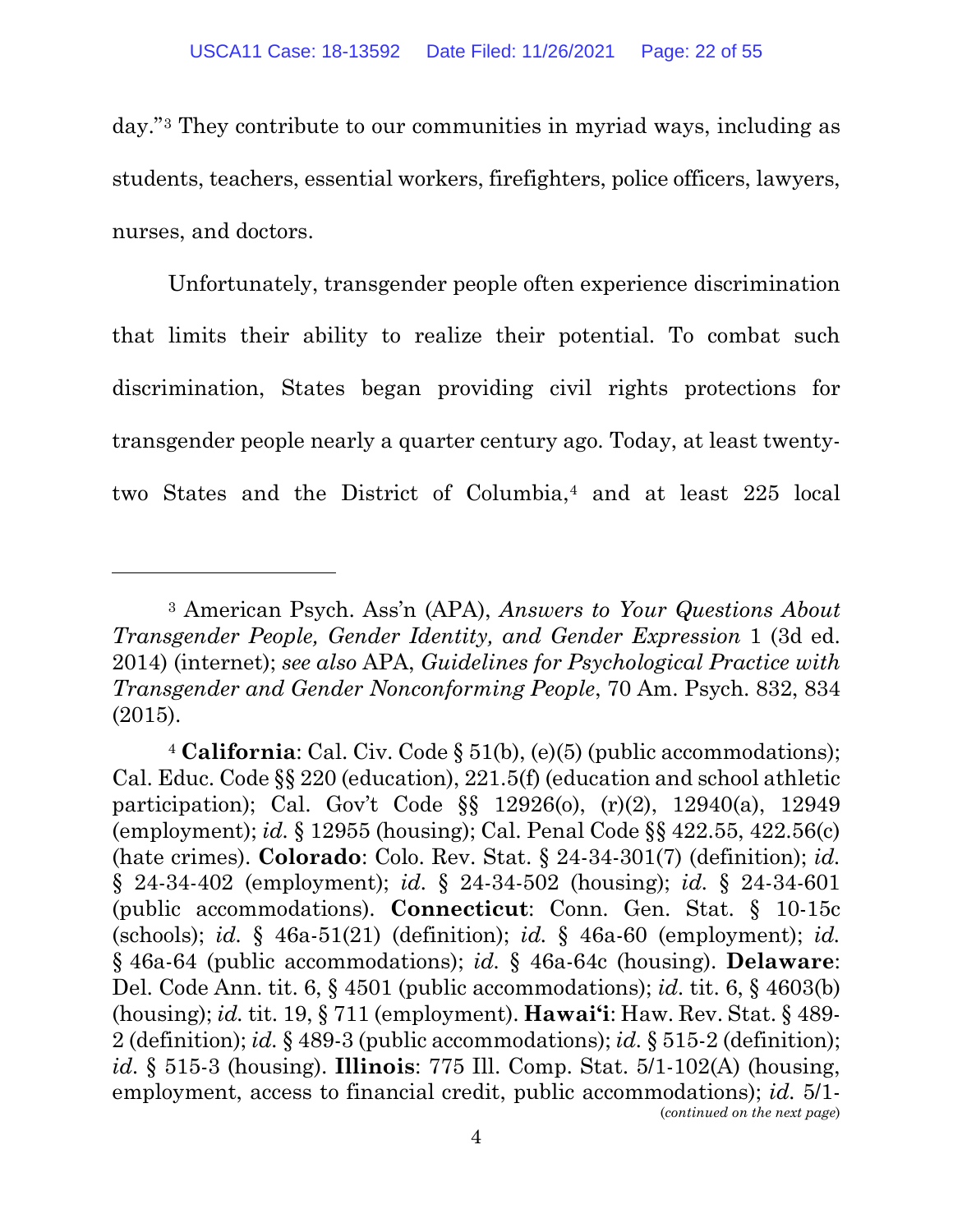103(O-1) (definition). **Iowa**: Iowa Code § 216.2(10) (definition); *id.* § 216.6 (employment); *id.* § 216.7 (public accommodations); *id.* § 216.8 (housing); *id.* § 216.9 (education). **Kansas**: Kansas Hum. Rts. Comm'n, *Kansas Human Rights Commission Concurs with the U.S. Supreme Court's*  Bostock *Decision* (Aug. 21, 2020) (internet) (advising that Kansas laws prohibiting discrimination based on "sex" in "employment, housing, and public accommodation" contexts "are inclusive of LGBTQ and all derivates of 'sex'"). **Maine**: Me. Rev. Stat. Ann. tit. 5, § 4553(9-C) (definition); *id.* § 4571 (employment); *id.* § 4581 (housing); *id.* § 4591 (public accommodations); *id.* § 4601 (education). **Maryland**: Md. Code Ann., State Gov't § 20-304 (public accommodations); *id.* § 20-606 (employment); *id.* § 20-705 (housing). **Massachusetts**: Mass. Gen. Laws ch. 4, § 7, fiftyninth (definition); *id.* ch. 76, § 5 (education); *id.* ch. 151B, § 4 (employment, housing, credit); *id.* ch. 272, §§ 92A, 98 (public accommodations) (as amended by Ch. 134, 2016 Mass. Acts). **Minnesota**: Minn. Stat. § 363A.03(44) (definition); *id.* § 363A.08 (employment); *id.* § 363A.09 (housing); *id.* § 363A.11 (public accommodations); *id.* § 363A.13 (education). **Nevada**: Nev. Rev. Stat. §§ 118.075, 118.100 (housing); *id.* §§ 613.310(4), 613.330 (employment); *id.* §§ 651.050(2), 651.070 (public accommodations). **New Hampshire**: N.H. Rev. Stat. Ann. § 354- A:2(XIV-e) (definition); *id.* § 354-A:6 (employment); *id.* § 354-A:8 (housing); *id.* § 354-A:16 (public accommodations); *id.* § 354-A:27 (education). **New Jersey**: N.J. Stat. Ann. § 10:5-5(rr) (definition); *id.* § 10:5-12 (public accommodations, housing, employment); *id.* § 18A:36-41 (directing issuance of guidance to school districts permitting transgender students "to participate in gender-segregated school activities in accordance with the student's gender identity"). **New Mexico**: N.M. Stat. Ann. § 28-1-2(Q) (definition); *id.* § 28-1-7(A) (employment); *id.* § 28-1-7(F) (public accommodations); *id.* § 28-1-7(G) (housing). **New York**: N.Y. Exec. Law § 291 (education, employment, public accommodations, housing); 9 N.Y.C.R.R. § 466.13 (interpreting the N.Y. Exec. Law § 296 (Human Rights Law) definition of "sex" to include gender identity). **Oregon**: Or. Rev. Stat. § 174.100(4) (definition); *id.* § 659.850 (education); *id.* § 659A.006 (employment, housing, public accommodations). **Rhode Island**: 11 R.I. Gen. Laws § 11-24-2 (public accommodations); 28 R.I. Gen. Laws §§ 28- 5-6(11), 28-5-7 (employment); 34 R.I. Gen. Laws §§ 34-37-3(9), 34-37-4 (*continued on the next page*)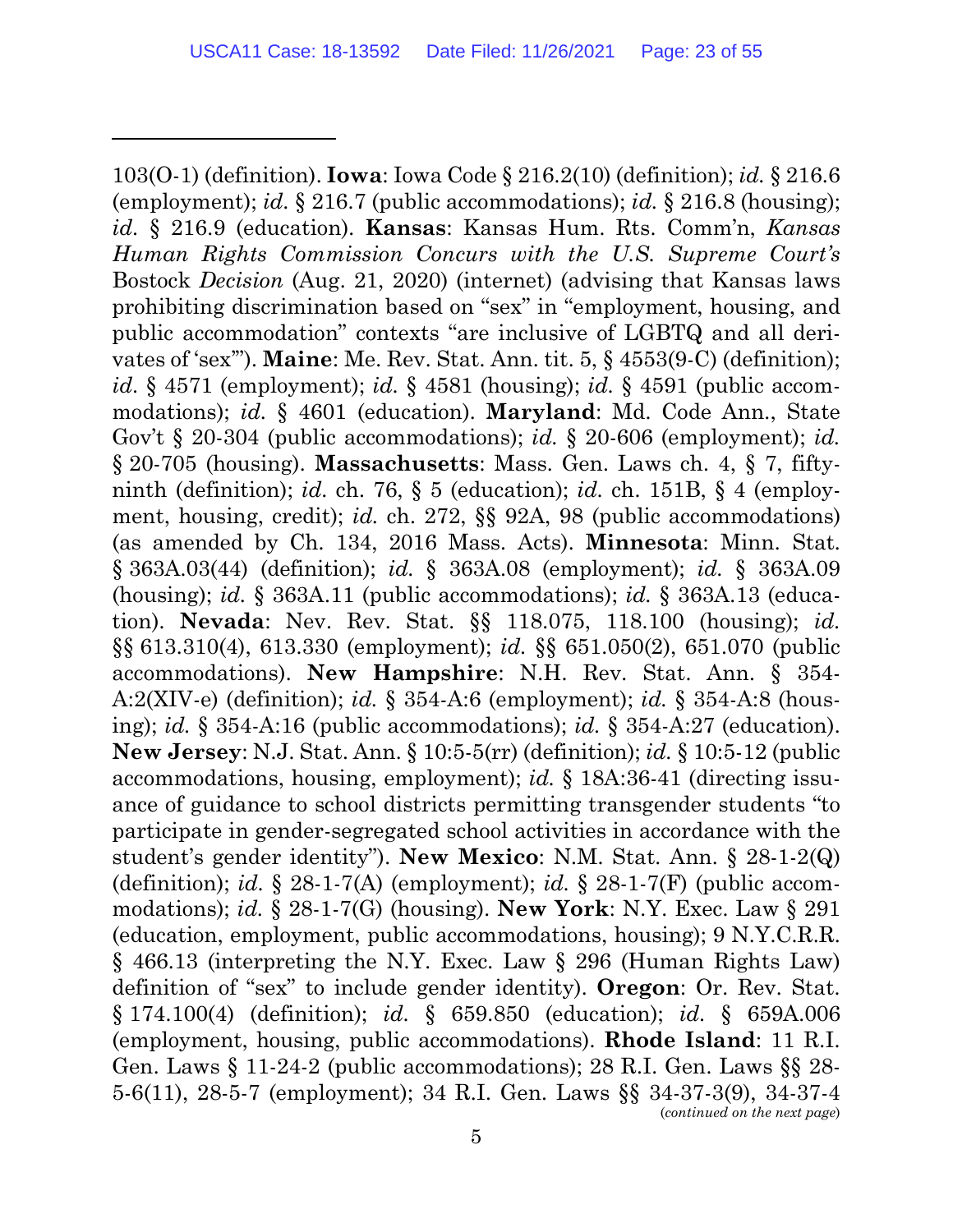governments,[5](#page-23-0) offer express protections against discrimination based on gender identity in areas such as education, housing, public accommodations, and employment.[6](#page-23-1) The experiences of amici States and other jurisdictions show that policies and practices that ensure equal access to public facilities for transgender people—including access to common restrooms consistent with their gender identity—promote safe and inclusive school environments that benefit all.

<span id="page-23-0"></span><sup>5</sup> Human Rts. Campaign, *Cities and Counties with Non-Discrimination Ordinances That Include Gender Identity* (internet) (current as of January 28, 2021).

<sup>(</sup>housing). **Utah**: Utah Code Ann. § 34A-5-106 (employment); *id.* § 57-21- 5 (housing). **Vermont**: Vt. Stat. Ann. tit. 1, § 144 (definition); *id.* tit. 9, § 4502 (public accommodations); *id.* tit. 9, § 4503 (housing); *id.* tit. 21, § 495 (employment). **Washington**: Wash. Rev. Code Ann. § 28A.642.010 (education); *id.* § 49.60.040(27) (definition); *id.* § 49.60.180 (employment); *id.* § 49.60.215 (public accommodations); *id.* § 49.60.222 (housing). **District of Columbia**: D.C. Code § 2-1401.02(12A) (definition); *id.* § 2- 1402.11 (employment); *id.* § 2-1402.21 (housing); *id.* § 2-1402.31 (public accommodations); *id.* § 2-1402.41 (education).

<span id="page-23-1"></span><sup>6</sup> The U.S. Supreme Court has confirmed that longstanding federal law similarly prohibits employment discrimination based on gender identity. *See Bostock v. Clayton Cnty.*, 140 S. Ct. 1731, 1742-43 (2020).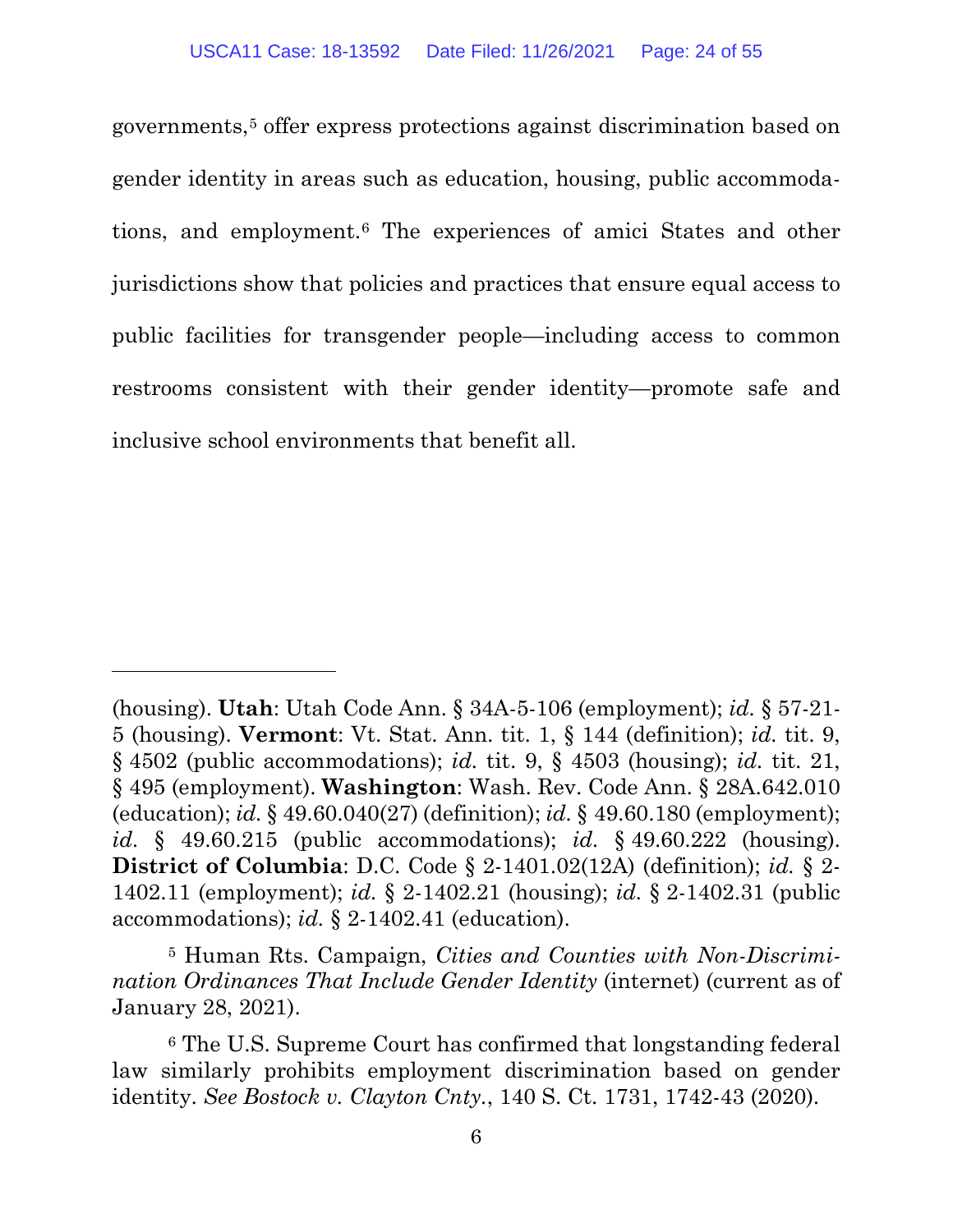#### <span id="page-24-0"></span>**A. Transgender Youth Face Pervasive and Harmful Discrimination That Causes Them Serious Health and Academic Harms.**

Transgender youth experience levels of discrimination, violence, and harassment that exceed those experienced by their cisgender counterparts.[7](#page-24-1) In the 2015 U.S. Transgender Survey (USTS), the largest survey of transgender people to date, 77% of respondents who were known or perceived as transgender in grades K-12 reported negative experiences at school, including being harassed or attacked[.8](#page-24-2) More than half of transgender students (54%) reported verbal harassment, almost a quarter (24%) reported suffering a physical attack, and almost one in eight (13%) reported being sexually assaulted.[9](#page-24-3) Another 2015 survey showed that three-fourths of transgender students felt unsafe at school

<span id="page-24-1"></span><sup>7</sup> Joseph G. Kosciw et al., *The 2019 National School Climate Survey: The Experiences of Lesbian, Gay, Bisexual, Transgender, and Queer Youth in Our Nation's Schools* xxvii, 93 (GLSEN 2020) (internet); *see also* Emily A. Greytak et al., *Harsh Realities: The Experiences of Transgender Youth in Our Nation's Schools* xi (GLSEN 2009) (internet).

<span id="page-24-3"></span><span id="page-24-2"></span><sup>8</sup> Sandy E. James et al., *The Report of the 2015 U.S. Transgender Survey* 131-35 (Nat'l Ctr. for Transgender Equal. 2016) (internet).

<sup>9</sup> *Id.* at 132-33.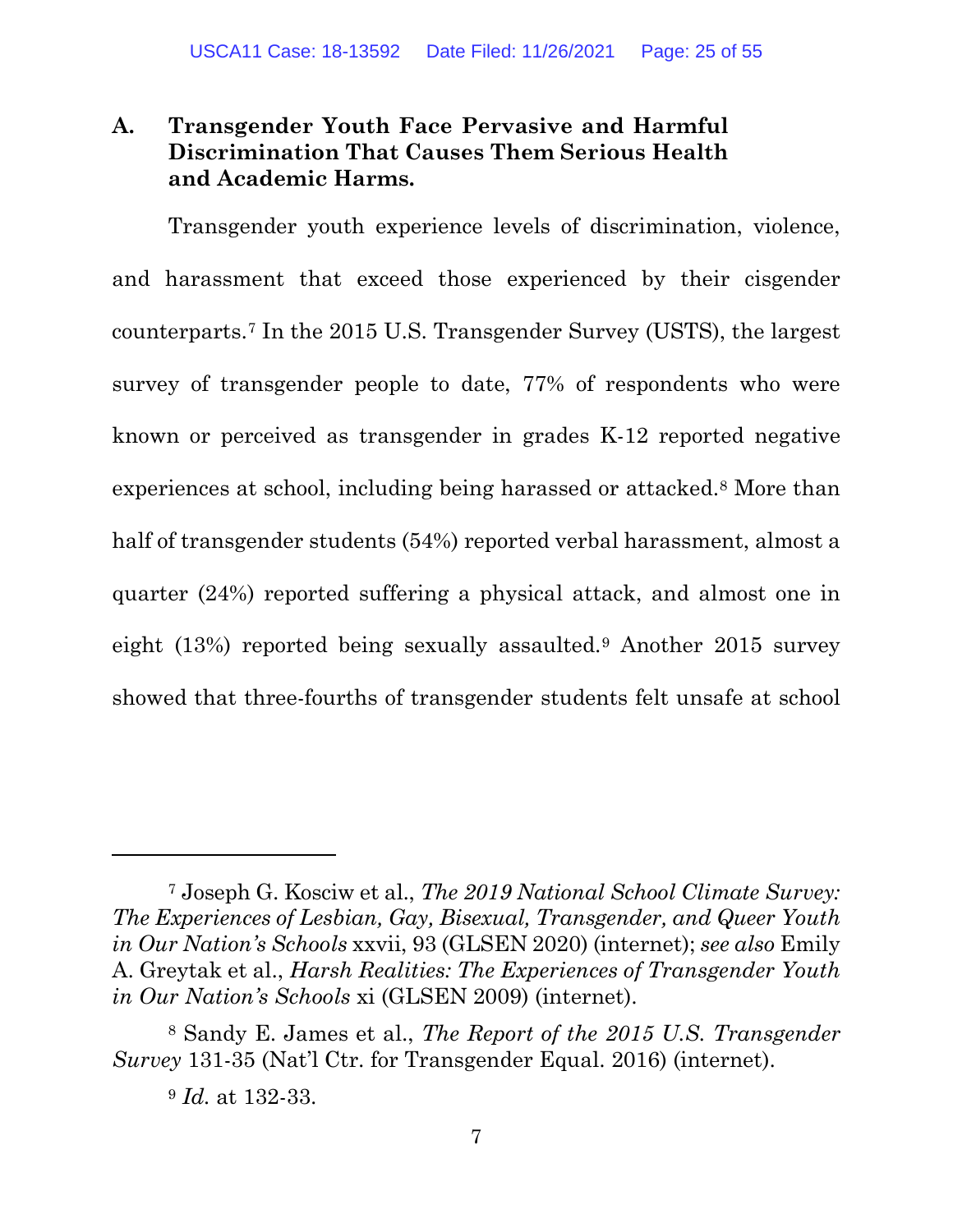because of their gender expression.[10](#page-25-0) More than a quarter of transgender respondents to a survey of LGBTQ teenagers in December 2016 and January 2017 reported being bullied or harassed within the past thirty days.[11](#page-25-1) As a consequence of this violence and harassment, transgender students surveyed in 2019 reported feeling less connected to their school, and had less of a sense of belonging, than other students.[12](#page-25-2)

Discrimination against transgender youth—including denial of access to appropriate restroom facilities—can have serious health and academic consequences. LGBTQ students who experienced discriminatory policies or practices in school were found to have lower self-esteem and higher levels of depression than students who had not encountered such discrimination.[13](#page-25-3) Respondents to the 2015 USTS who reported

<span id="page-25-0"></span><sup>10</sup> Joseph G. Kosciw et al., *The 2015 National School Climate Survey: The Experiences of Lesbian, Gay, Bisexual, and Transgender Youth in Our Nation's Schools* 84-85 (GLSEN 2016) (internet).

<span id="page-25-1"></span><sup>11</sup> Human Rts. Campaign Found., *Human Rights Campaign Post-Election Survey of Youth* 8 (2017) (internet).

<span id="page-25-3"></span><span id="page-25-2"></span><sup>12</sup> Kosciw et al., *The 2019 National School Climate Survey*, *supra*, at 95.

<sup>13</sup> *Id.* at 52, 54.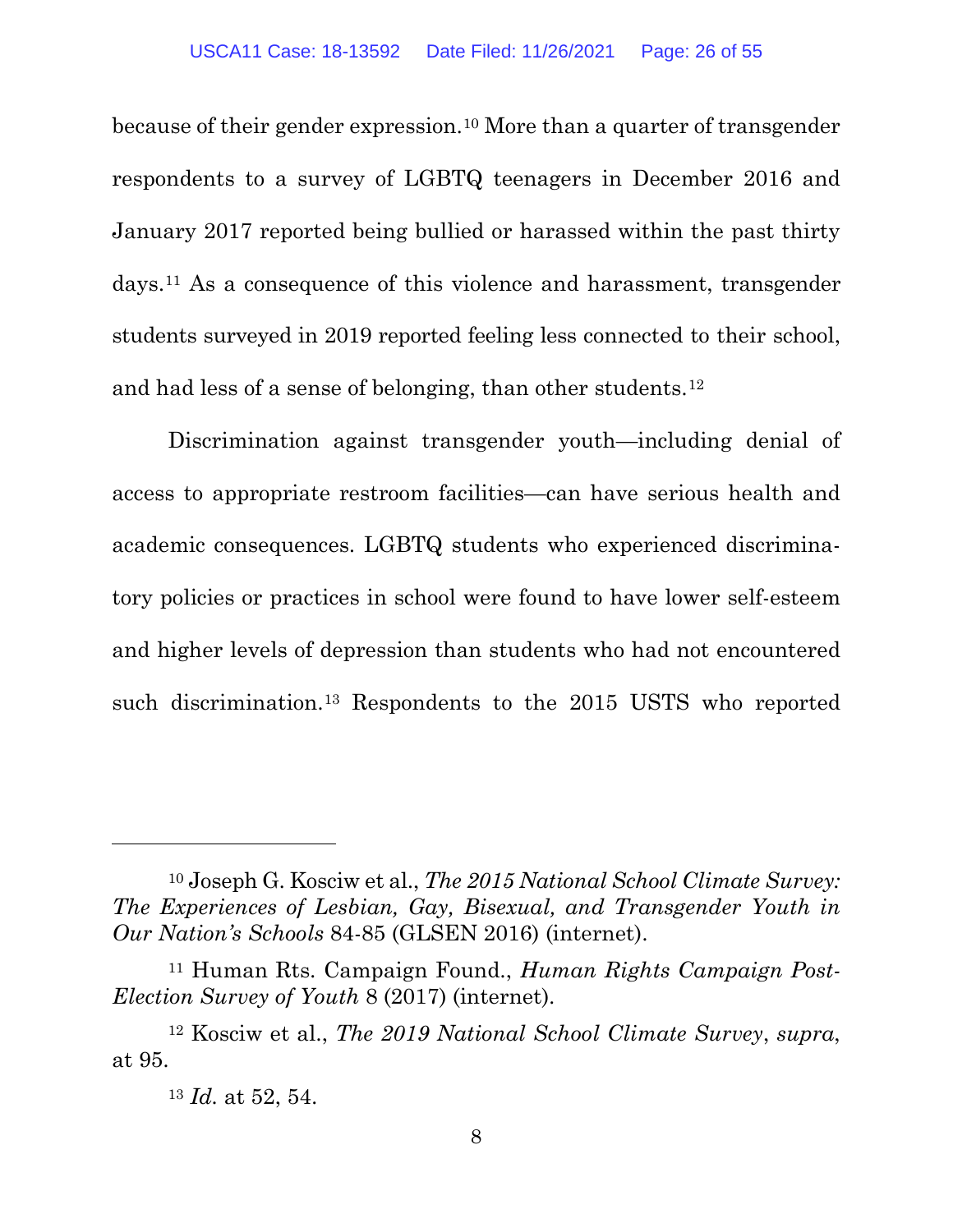negative experiences in grades K-12 were more likely than other respondents to be under serious psychological distress, to have experienced homelessness, and to have attempted suicide.<sup>[14](#page-26-0)</sup> Transgender people attempt suicide at a rate nearly nine times that of the general population.[15](#page-26-1) And a 2016 study found that transgender people who had been denied access to bathroom facilities were approximately 40% more likely to have attempted suicide than were other transgender people.[16](#page-26-2)

Suicide is not the only health risk. For example, Adams testified that the Board's denial of appropriate restroom facilities caused him to diminish his fluid intake, a practice that can cause urinary tract infections and dehydration. *Adams ex rel. Kasper v. School Bd.*, 318 F. Supp. 3d 1293, 1307 & n.28 (M.D. Fla. 2018). Research shows that Adams's experience is not unique. More than four in five (82.1%) of the transgender students surveyed in one study had avoided school restrooms

<sup>14</sup> James et al., *2015 U.S. Transgender Survey*, *supra*, at 132.

<sup>15</sup> *Id.* at 114.

<span id="page-26-2"></span><span id="page-26-1"></span><span id="page-26-0"></span><sup>16</sup> Kristie L. Seelman, *Transgender Adults' Access to College Bathrooms and Housing and the Relationship to Suicidality*, 63 J. of Homosexuality 1378, 1388 tbl. 2 (2016).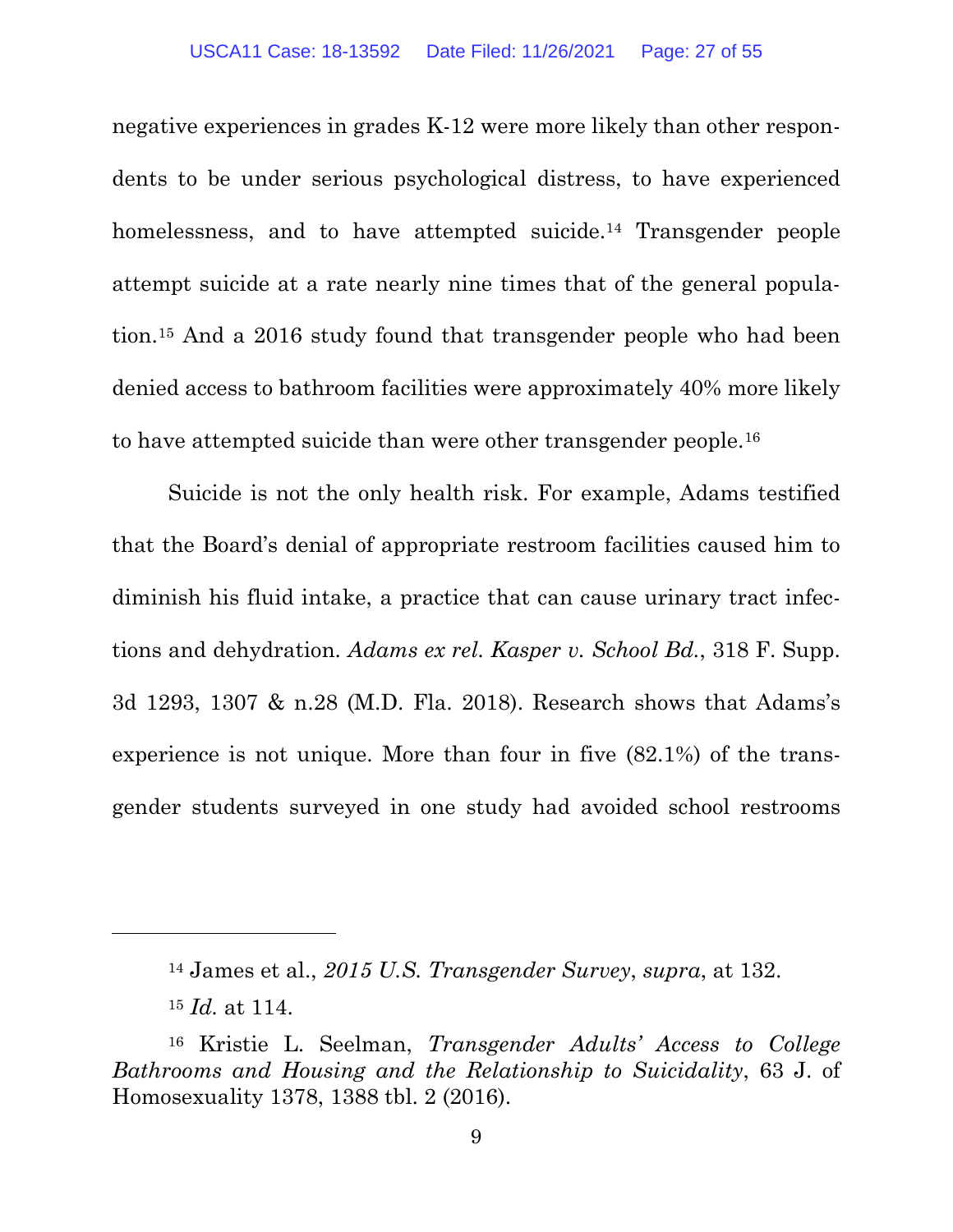because they felt unsafe or uncomfortable.[17](#page-27-0) And 54% of respondents in another study of transgender people reported negative health effects from avoiding public restrooms, such as kidney infections and other kidneyrelated problems.[18](#page-27-1)

Discrimination in school settings also negatively affects educational outcomes. A 2019 survey showed that LGBTQ students who had experienced discriminatory policies and practices had lower levels of educational achievement, lower grade point averages, and lower levels of educational aspiration than other students.[19](#page-27-2) Discriminatory school climates have also been found to exacerbate absenteeism. A 2019 survey of LGBTQ students found that those who had experienced discrimination in their

<span id="page-27-0"></span><sup>17</sup> Kosciw et al., *The 2019 National School Climate Survey*, *supra*, at 97 fig. 3.8.

<span id="page-27-1"></span><sup>18</sup> Jody L. Herman, *Gendered Restrooms and Minority Stress: The Public Regulation of Gender and Its Impact on Transgender People's Lives*, 19 J. Pub. Mgmt. & Soc. Pol'y 65, 75 (2013); *see also Grimm v. Gloucester Cnty. Sch. Bd.*, 972 F.3d 586, 600, 603, 617 (4th Cir.) (transgender boy suffered painful urinary tract infection after being denied access to boys' restrooms at school), *rehr'g en banc denied*, 976 F.3d 399 (4th Cir. 2020), *cert. denied*, 141 S. Ct. 2878 (2021).

<span id="page-27-2"></span><sup>19</sup> Kosciw et al., *The 2019 National School Climate Survey*, *supra*, at 45, 48; *see also* Greytak et al., *Harsh Realities*, *supra*, at 25, 27 fig. 15 (showing that more-frequently harassed transgender students had significantly lower grade point averages than other transgender students).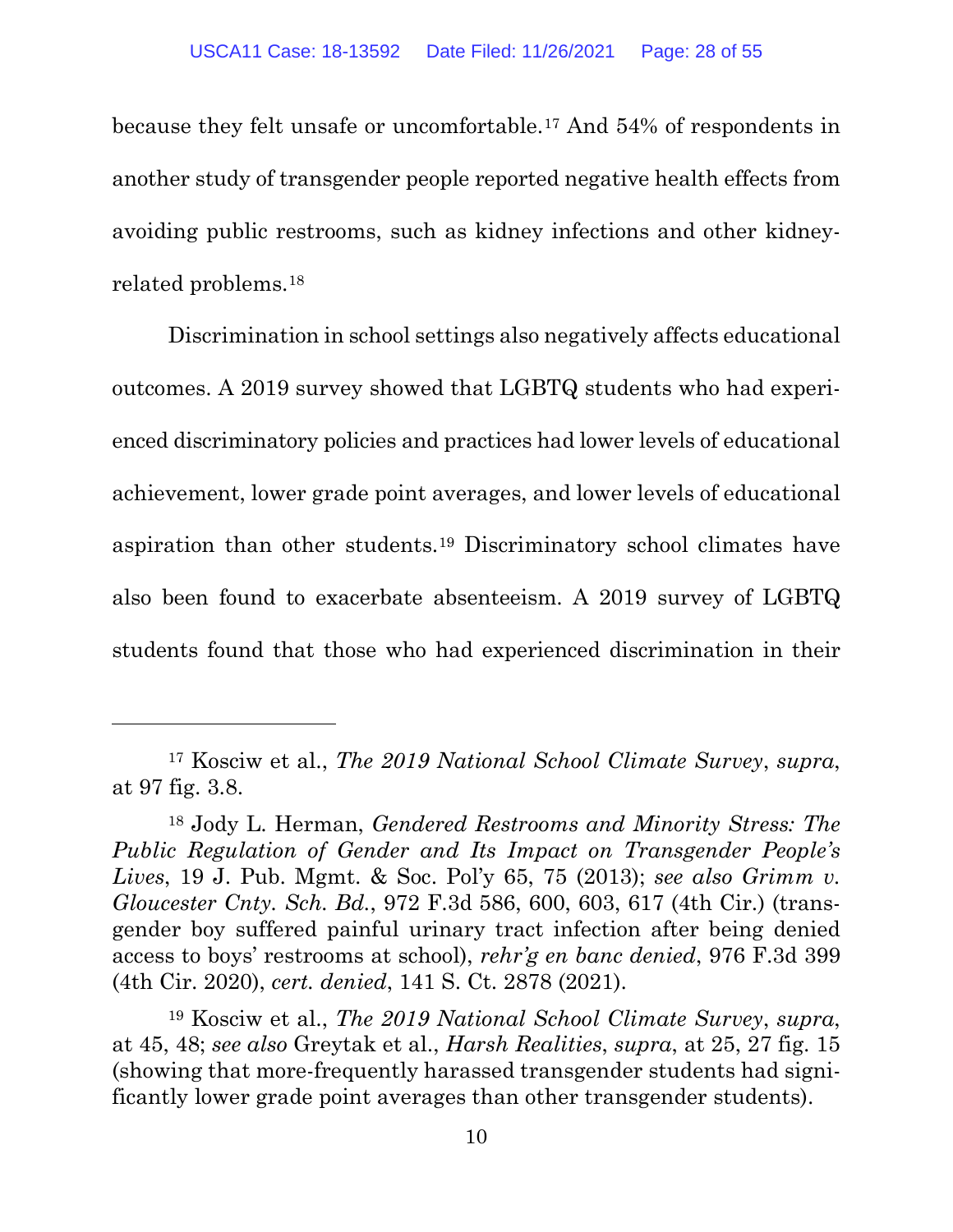school based on their sexual orientation or gender identity were almost three times as likely to have missed school in the month before the survey because they felt unsafe or uncomfortable (44.1% vs. 16.4%).[20](#page-28-1)

Such harassment inhibits transgender students' ability to learn, to the detriment of the broader community. Education advances more than the private interests of students: it prepares young people to contribute to society socially, culturally, and economically. *See, e.g.*, *Brown v. Board of Educ.*, 347 U.S. 483, 493 (1954).

#### <span id="page-28-0"></span>**B. The Amici States' Experiences Confirm That Protecting Transgender People from Discrimination Yields Broad Benefits Without Compromising Privacy or Safety, or Imposing Significant Costs.**

As noted above, at least twenty-two States and 225 localities provide civil rights protections to transgender people, including by requiring that transgender people be permitted to use restrooms consistent with their gender identity. These protections do not discard the well-established practice of segregating restrooms by gender. Rather, these policies maintain sex-segregated spaces while permitting transgender people to

<span id="page-28-1"></span><sup>20</sup> Kosciw et al., *The 2019 National School Climate Survey*, *supra*, at 49.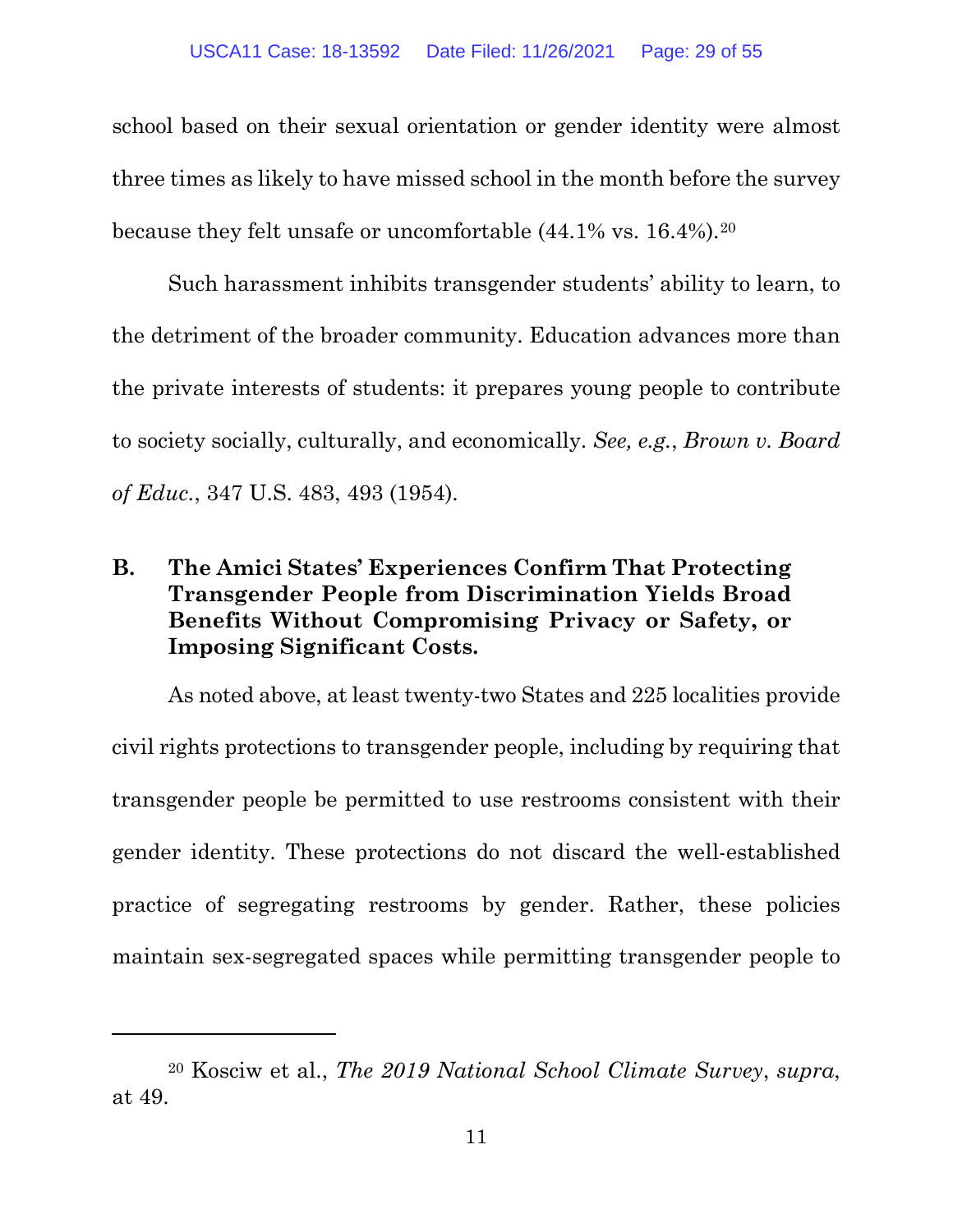use a facility that aligns with their gender identity—thus helping to ease the stigma transgender people often experience, with positive effects for their educational and health outcomes. Such policies promote compelling interests in "removing the barriers to economic advancement and political and social integration that have historically plagued certain disadvantaged groups." *Roberts v. United States Jaycees*, 468 U.S. 609, 626 (1984). And those policies do so without threatening individual safety or privacy, or imposing significant costs.

#### <span id="page-29-0"></span>**1. Nondiscriminatory restroom policies produce important benefits and pose no safety concerns.**

Supportive educational environments increase success rates for transgender students. Data from one national survey show that morefrequently harassed transgender teenagers had significantly lower gradepoint averages than other transgender students.[21](#page-29-1)

Policies supporting transgender students, including by allowing them to use common restrooms consistent with their gender identity, also can reduce the health risks facing those students. For example,

<span id="page-29-1"></span><sup>21</sup> Greytak et al., *Harsh Realities*, *supra*, at 27 fig. 15.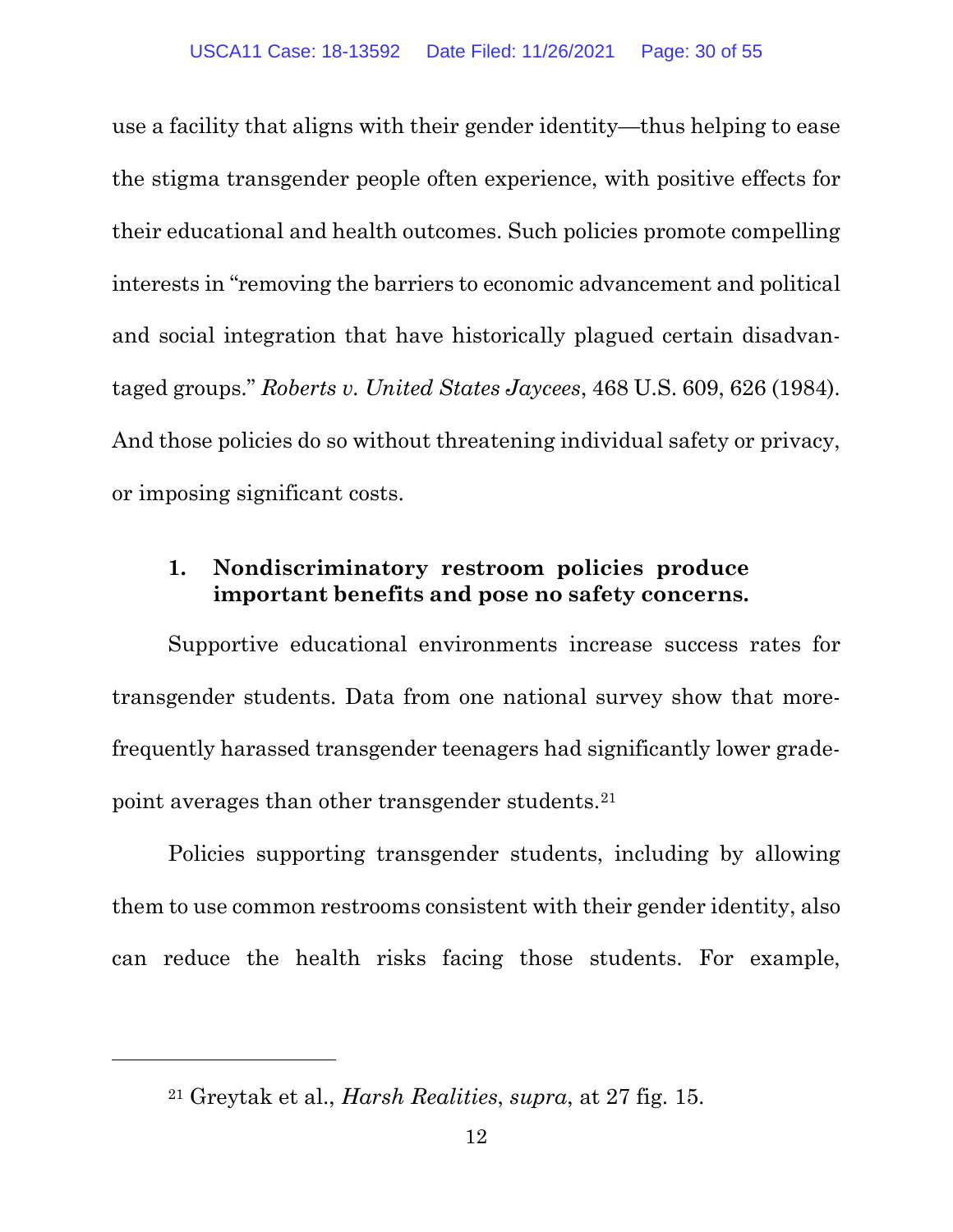California adopted protections against gender-identity discrimination in schools to address harms suffered by transgender students, including students not drinking and eating during the school day to avoid restroom  $use.22$  $use.22$ 

In States allowing transgender students to use bathrooms corresponding to their gender identity, public schools have reported no instances of transgender students harassing others in restrooms or locker rooms.[23](#page-30-1) Indeed, the experiences of school administrators in thirty-one States and the District of Columbia show that public safety concerns are unfounded, as are concerns that students will pose as transgender simply to gain improper restroom access.[24](#page-30-2) The Board's speculation that student safety will suffer if transgender people are treated fairly is thus contrary to the

<span id="page-30-0"></span><sup>22</sup> *See* Assemb. B. 1266, 2013-2014 Sess. (Cal. 2013) (internet); Assemb. Comm. on Educ., Bill Analysis for Assemb. B. 1266, *supra*, at 5- 6, 7 (internet); *see also* Alexa Ura, *For Transgender Boy, Bathroom Fight Just Silly*, Texas Trib. (June 14, 2016) (internet).

<span id="page-30-1"></span><sup>23</sup> Alberto Arenas et al., *7 Reasons for Accommodating Transgender Students at School*, Phi Delta Kappan (Sept. 1, 2016) (internet).

<span id="page-30-2"></span><sup>24</sup> Br. of Amici Curiae Sch. Adm'rs from Thirty-One States and D.C. in Supp. of Resp't ("School Adm'rs Br.") at 14-16, *Gloucester Cnty. Sch. Bd. v. G.G. ex rel. Grimm*, 137 S. Ct. 1239 (2017) (No. 16-273), 2017 WL 930055.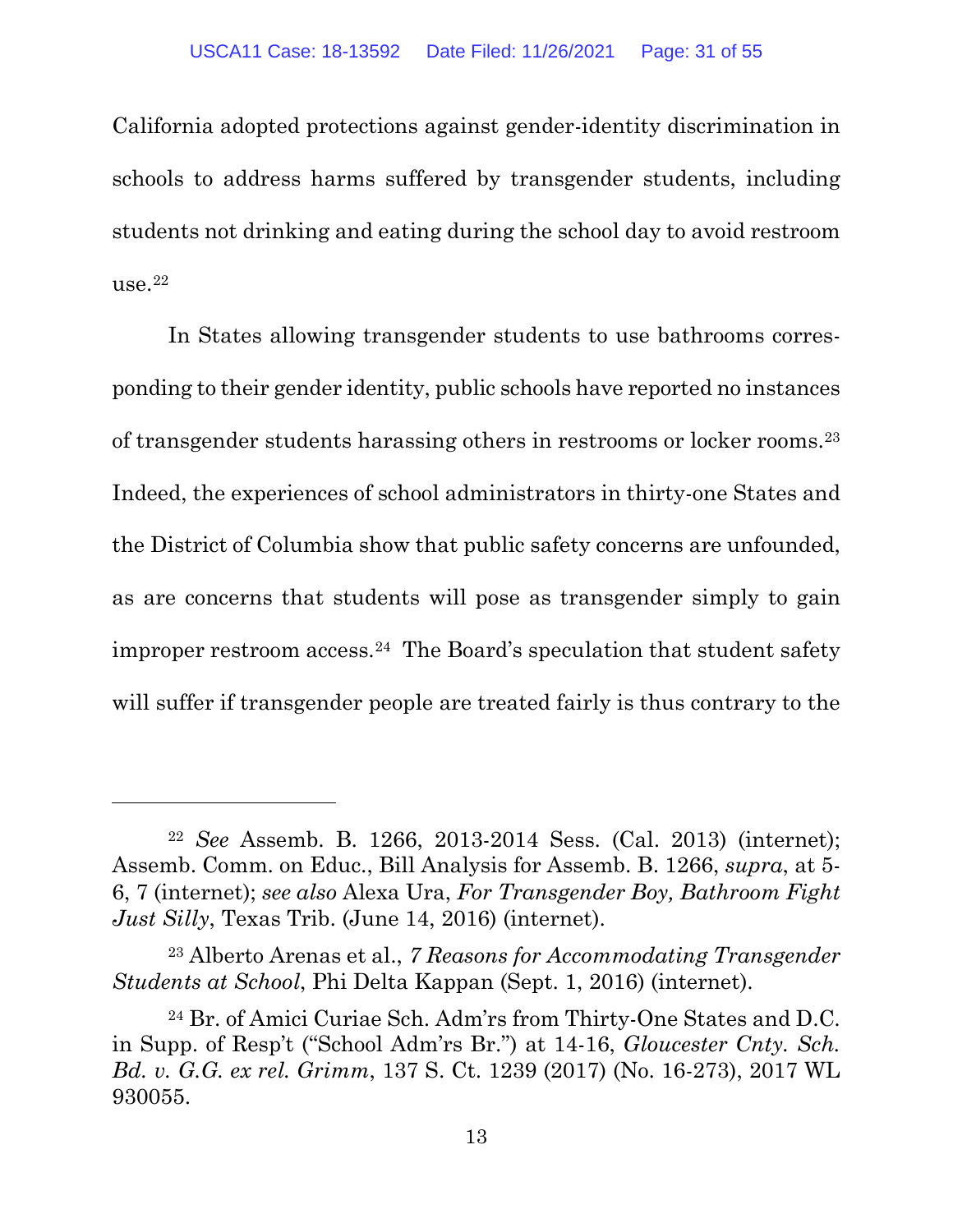actual experiences of States and localities where nondiscrimination has long been the law.[25](#page-31-0)

For instance, a former county sheriff noted that Washington State has protected transgender people from discrimination for a decade "with no increase in public safety incidents as a result"; he emphasized "that indecent exposure, voyeurism, and sexual assault<sup>[]</sup> are already illegal, and police use those laws to keep people safe."[26](#page-31-1) In 2013, the Los Angeles Unified School District—the second largest school district in the country, with more than  $600,000$  K-12 students<sup>27</sup>—reported to the California

<span id="page-31-0"></span><sup>25</sup> *See, e.g.*, Rachel Percelay, *17 School Districts Debunk Right-Wing Lies About Protections for Transgender Students*, Media Matters for Am. (June 3, 2015) (internet) (largest school districts in 12 States with genderidentity protection laws); Carlos Maza & Luke Brinker, *15 Experts Debunk Right-Wing Transgender Bathroom Myth*, Media Matters for Am. (Mar. 19, 2014) (internet) (law enforcement officials, government employees, and advocates for sexual assault victims); Luke Brinker, *California School Officials Debunk Right-Wing Lies About Transgender Student Law*, Media Matters for Am. (Feb. 11, 2014) (internet) (six of California's largest school districts, including two that have had antidiscrimination policies for more than a decade).

<span id="page-31-1"></span><sup>26</sup> David Crary, *Debate Over Transgender Bathroom Access Spreads Nationwide*, Salt Lake Trib. (May 10, 2016) (quotation marks omitted) (internet).

<span id="page-31-2"></span><sup>27</sup> Los Angeles Unified Sch. Dist., *District Information, About the Los Angeles Unified School District* (internet).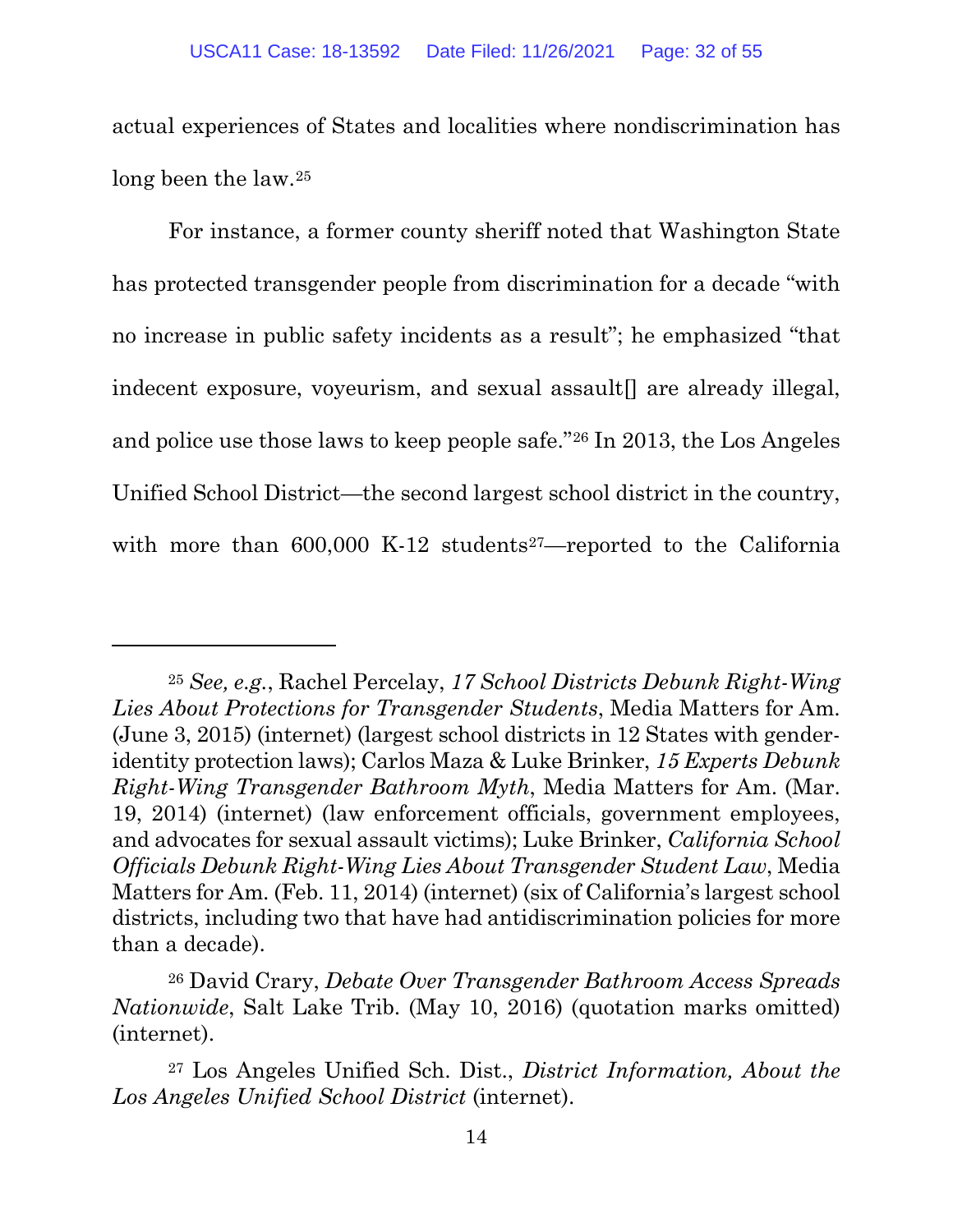Legislature that the district had "no issues, problems or lawsuits as a result of [a 2004] policy" allowing students to use restrooms corresponding to their gender identity.[28](#page-32-0) And the Massachusetts Chiefs of Police Association and Massachusetts Majority City Chiefs expressed that allowing people to use public bathrooms consistent with their gender identity "improve[s] public safety."[29](#page-32-1) Meanwhile, in Texas, officials in Austin, Dallas, and El Paso found no increase in restroom safety incidents as a result of those cities' policies allowing transgender people to use restrooms consistent with their gender identity.[30](#page-32-2)

<span id="page-32-0"></span><sup>28</sup> S. Comm. on Educ., Bill Analysis for Assemb. B. 1266, *supra*, at 8 (internet).

<span id="page-32-1"></span><sup>29</sup> Letter from Chief William G. Brooks III, Mass. Chiefs of Police Ass'n, & Bryan A. Kyes, Mass. Majority City Chiefs, to Sen. William N. Brownsberger & Rep. John V. Fernandes, Joint Comm. on the Judiciary (Oct. 1, 2015) (internet).

<span id="page-32-2"></span><sup>30</sup> Carlos Maza & Rachel Percelay, *Texas Experts Debunk the Transgender "Bathroom Predator" Myth Ahead of HERO Referendum*, Media Matters for Am. (Oct. 15, 2015) (internet); *see also, e.g.*, Fox News, *Manafort on Trump's Fight to Rally GOP, Defeat Democrats; Gov. McCrory on Showdown Over NC's Transgender Bathroom Law* (Jan. 23, 2017) (internet) (no known cases of people in North Carolina committing crimes in bathrooms under the cover of protections provided to transgender people).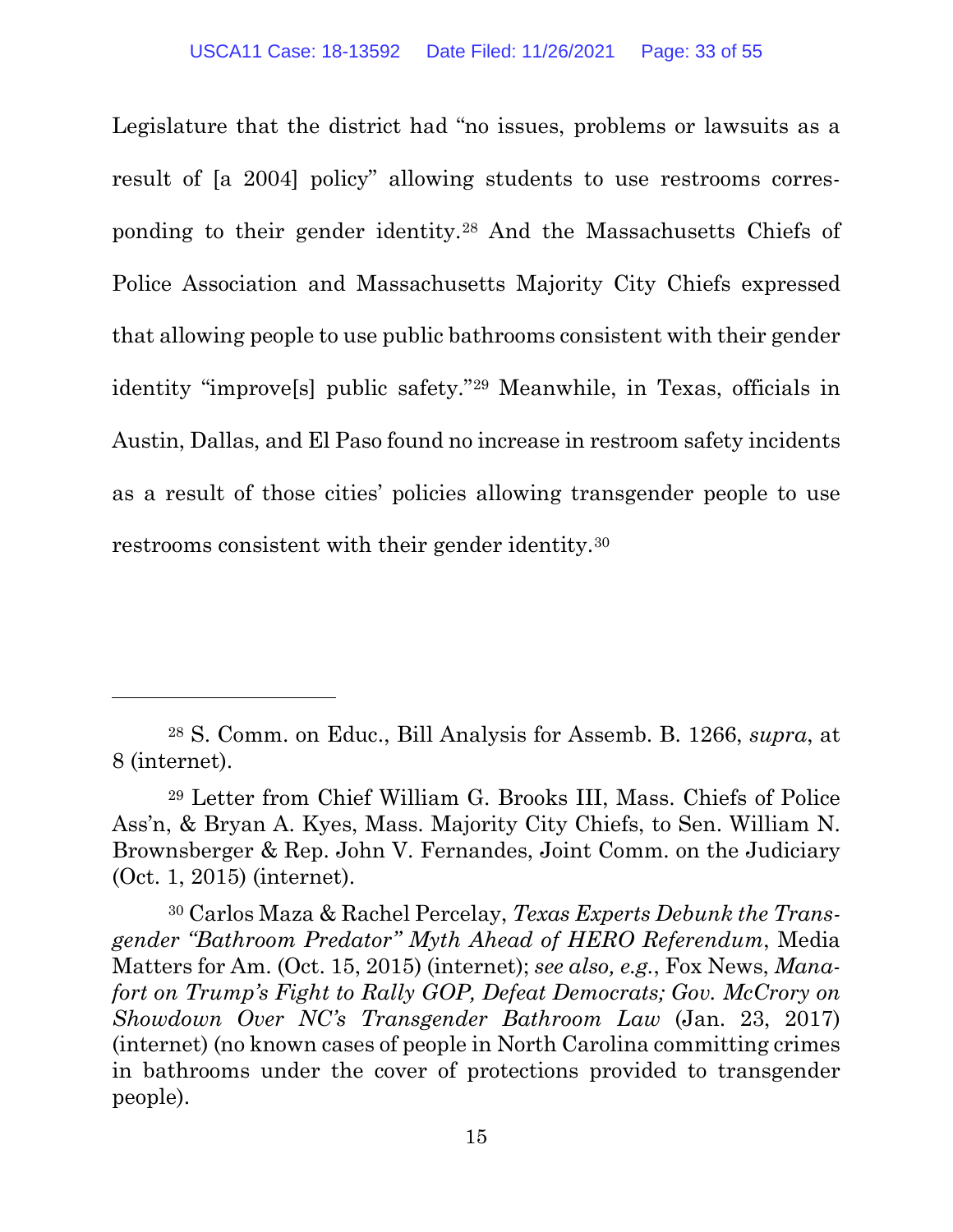#### <span id="page-33-0"></span>**2. Nondiscriminatory restroom policies neither compromise personal privacy nor require significant expenditures.**

Contrary to the Board's claim (En Banc Br. for Appellant (Br.) at 14-15), state experiences show that nondiscriminatory policies have not generated privacy issues, nor imposed untoward costs on schools. The risk that students will see others' intimate body parts, or have their intimate body parts seen by others, is not presented by ordinary restroom use. And in any event, concerns about the presence of others (whether or not transgender) can be addressed—and are being addressed—by increasing privacy options for all students, without singling out transgender people for stigmatizing differential treatment.

School districts in the amici States have identified a variety of cost-effective options to maximize privacy for all users of restrooms and changing facilities while avoiding discrimination. In Washington State, where school districts are required to "allow students to use the restroom that is consistent with their gender identity consistently asserted at school," schools must provide "[a]ny student—transgender or not—who has a need or desire for increased privacy, regardless of the underlying reason," with "access to an alternative restroom (e.g., staff restroom,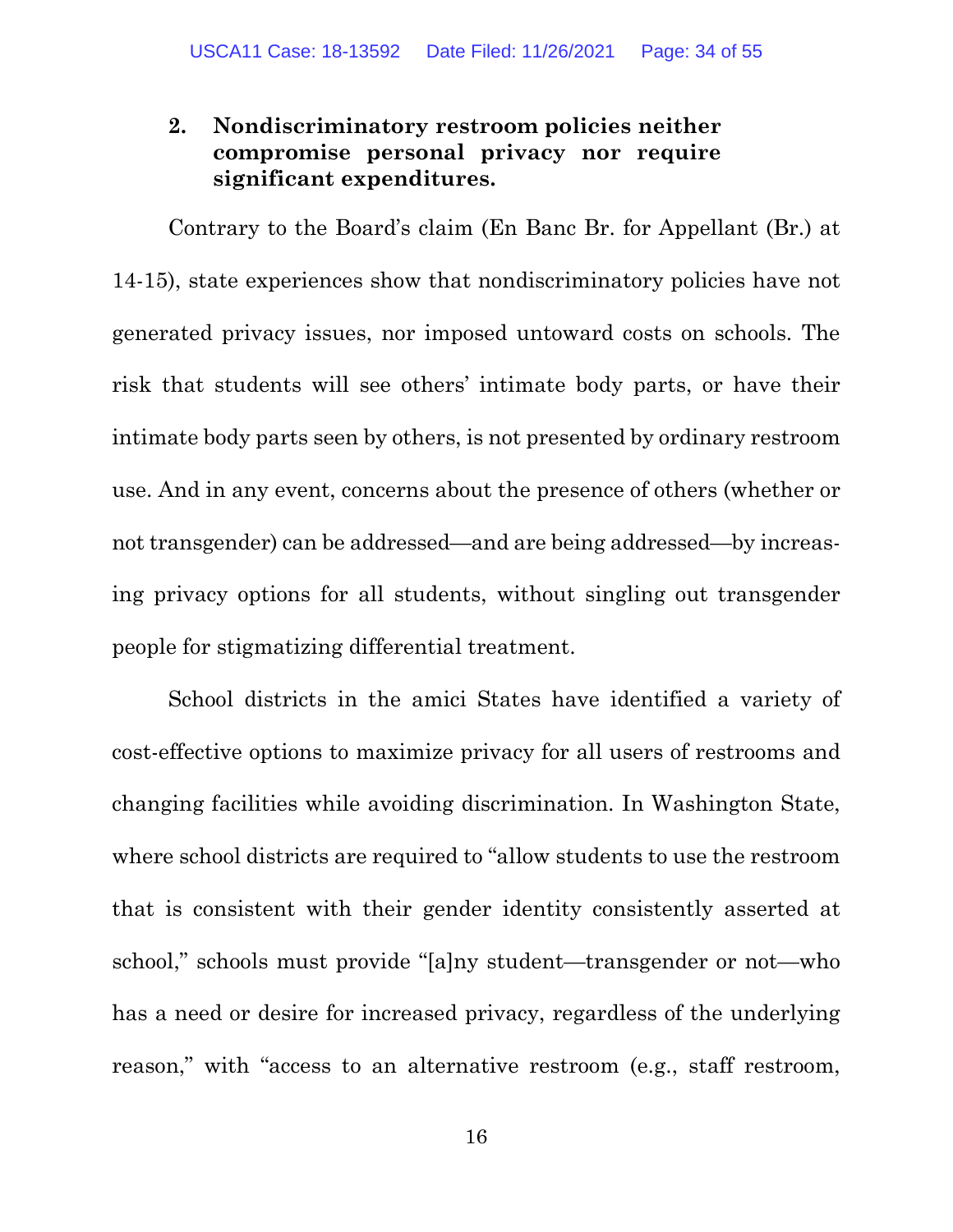health office restroom)."<sup>31</sup> This gives all students with privacy concerns "the option to make use of a separate restroom and have their concerns addressed without stigmatizing any individual student."[32](#page-34-1)

Similar provisions apply to locker rooms. Students in Washington are allowed to participate in physical education and athletic activities "in a manner that is consistent with their gender identity."[33](#page-34-2) But rather than segregating transgender students, additional privacy is provided for any student who desires it, regardless of the underlying reason, by providing "a reasonable alternative changing area, such as the use of a private area

<span id="page-34-0"></span><sup>31</sup> Susanne Beauchaine et al., *Prohibiting Discrimination in Washington Public Schools* 30 (Wash. Off. of Superintendent of Pub. Instruction 2012) (emphasis added) (internet); *see also* Washington State Hum. Rts. Comm'n, *Frequently Asked Questions Regarding WAC 162-32-060 Gender-Segregated Facilities* 3 (2016) (internet) (businesses need not "make any [structural] changes" or "add additional facilities," but "are encouraged to provide private areas for changing or showering whenever feasible" and "may wish to explore installing partitions or curtains for persons desiring privacy"); Wash. Rev. Code Ann. § 28A.642.080 (requiring implementation by January 31, 2020).

<sup>32</sup> Beauchaine et al., *Prohibiting Discrimination*, *supra*, at 30.

<span id="page-34-2"></span><span id="page-34-1"></span><sup>33</sup> *Id.*; Washington Interscholastic Activities Ass'n, *2021-2022 Handbook* 36 (2021) (internet).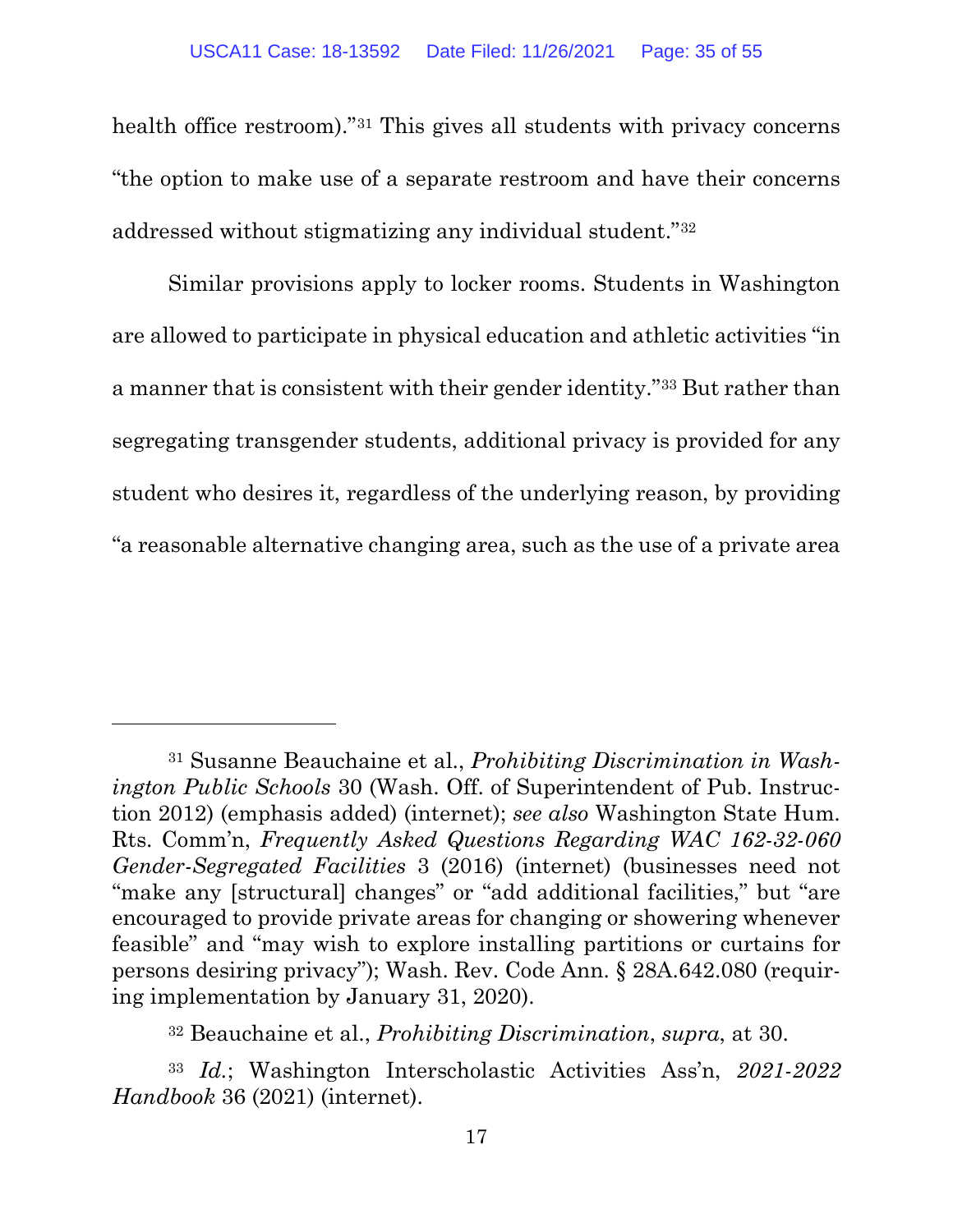(e.g., a nearby restroom stall with a door), or a separate changing schedule."[34](#page-35-0)

At least nine other States and the District of Columbia offer similar guidance to help schools maximize privacy while complying with laws prohibiting gender-identity discrimination—for instance, by offering privacy curtains and separate restroom and changing spaces to all who desire them.[35](#page-35-1) None of these solutions requires remodeling or

<span id="page-35-0"></span><sup>34</sup> Beauchaine et al., *Prohibiting Discrimination*, *supra*, at 30-31; *see also* National Collegiate Athletic Ass'n Off. of Inclusion, *NCAA Inclusion of Transgender Student-Athletes* 20 (2011) (internet) (providing similar standards).

<span id="page-35-1"></span><sup>35</sup> **California**: California Sch. Bds. Ass'n, *Final Guidance: AB 1266, Transgender and Gender Nonconforming Students, Privacy, Programs, Activities & Facilities* 2 (2014) (internet). **Colorado**: Colorado Ass'n of Sch. Bds. et al., *Guidance for Educators Working with Transgender and Gender Nonconforming Students* 4-5 (internet). **Connecticut**: Connecticut Safe Sch. Coal., *Guidelines for Connecticut Schools to Comply with Gender Identity and Expression Non-Discrimination Laws* 9-10 (2012) (internet). **Maryland**: Maryland State Dep't of Educ., *Providing Safe Spaces for Transgender and Gender Non-Conforming Youth: Guidelines for Gender Identity Non-Discrimination* 13-14 (2015) (internet). **Massachusetts**: Massachusetts Dep't of Elementary & Secondary Educ., *Guidance for Massachusetts Public Schools: Creating a Safe and Supportive School Environment* (Oct. 28, 2021) (internet). **New Jersey**: New Jersey State Dep't of Educ., *Transgender Student Guidance for School Districts* 7 (2018) (internet). **New York**: New York State Educ. Dep't, *Guidance to School Districts for Creating a Safe and Supportive School Environment for Transgender and Gender Nonconforming Students* 9-10 (*continued on the next page*)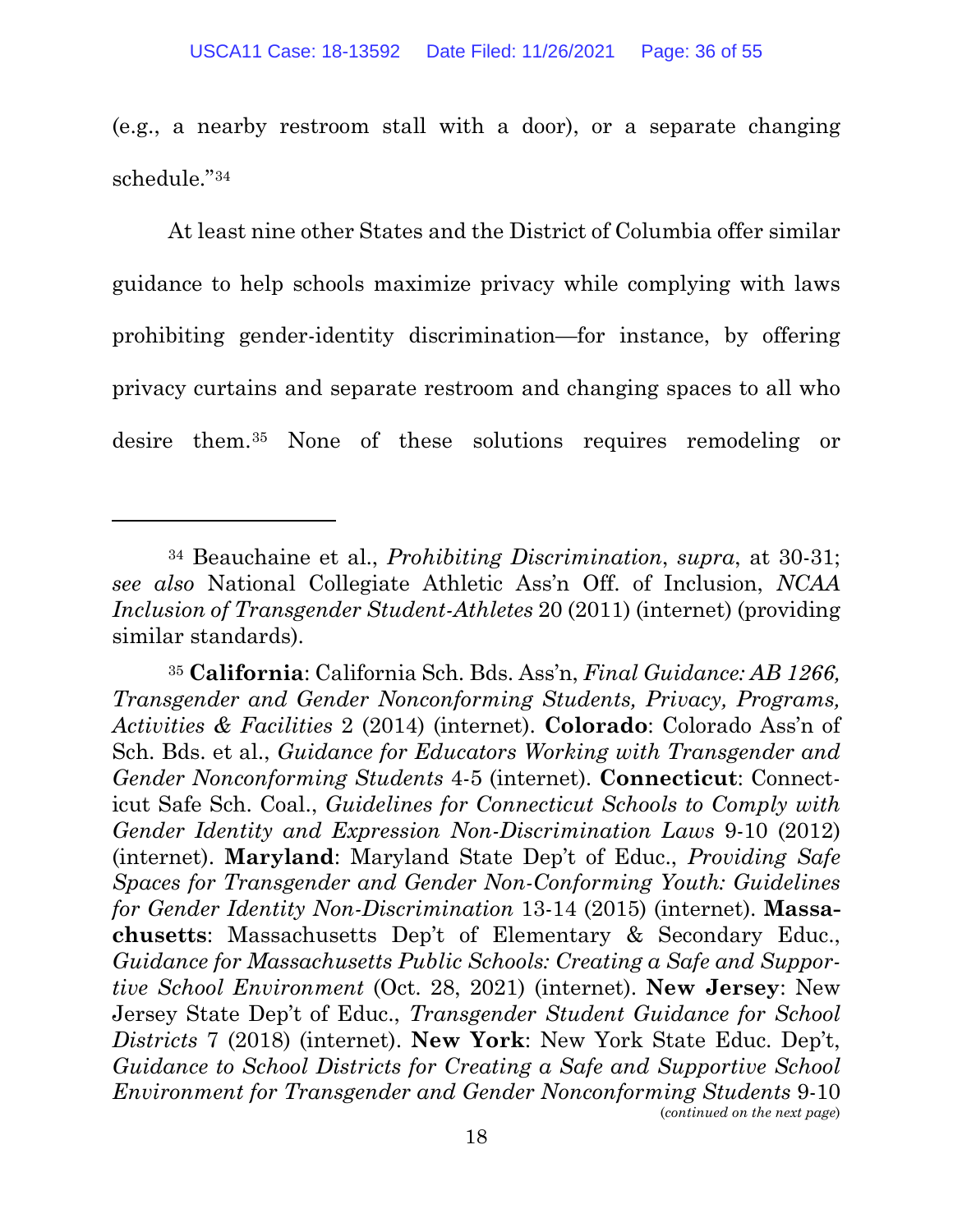restructuring restrooms, or otherwise investing in costly facility upgrades. As a spokeswoman for Texas's Clear Creek Independent School District confirmed, that district, like many others, "ha[s] been successful in balancing the rights of all students without issue and offer[s] restrooms, showers and changing areas for students seeking privacy, regardless of their gender or gender identity."[36](#page-36-0) The experiences of school administrators in dozens of States across the country confirm that such policies can be implemented fairly, simply, and effectively.[37](#page-36-1)

<sup>36</sup> Ura, *For Transgender Boy*, *supra* (quotation marks omitted).

<span id="page-36-1"></span><span id="page-36-0"></span><sup>37</sup> *See* School Adm'rs Br. at 17-21, *Gloucester Cnty. Sch. Bd.*, 137 S. Ct. 1239 (2017) (No. 16-273), 2017 WL 930055.

<sup>(2015) (</sup>internet). **Michigan**: Michigan Dep't of Educ., *State Board of Education Statement and Guidance on Safe and Supportive Learning Environments for Lesbian, Gay, Bisexual, Transgender, and Questioning (LGBTQ) Students* 5-6 (2016) (internet). **Oregon**: Oregon Dep't of Educ., *Guidance to School Districts: Creating a Safe and Supportive School Environment for Transgender Students* 10-11 (2016) (internet). **Rhode Island***:* Rhode Island Dep't of Educ., *Guidance for Rhode Island Schools on Transgender and Gender Nonconforming Students* 8-9 (2016) (internet). **Vermont**: Vermont Agency of Educ.*, Continuing Best Practices for Schools Regarding Transgender and Gender Nonconforming Students* 6, 8 (2017) (internet). **District of Columbia**: District of Columbia Pub. Schs., *Transgender and Gender-Nonconforming Policy Guidance* 9 (2015) (internet).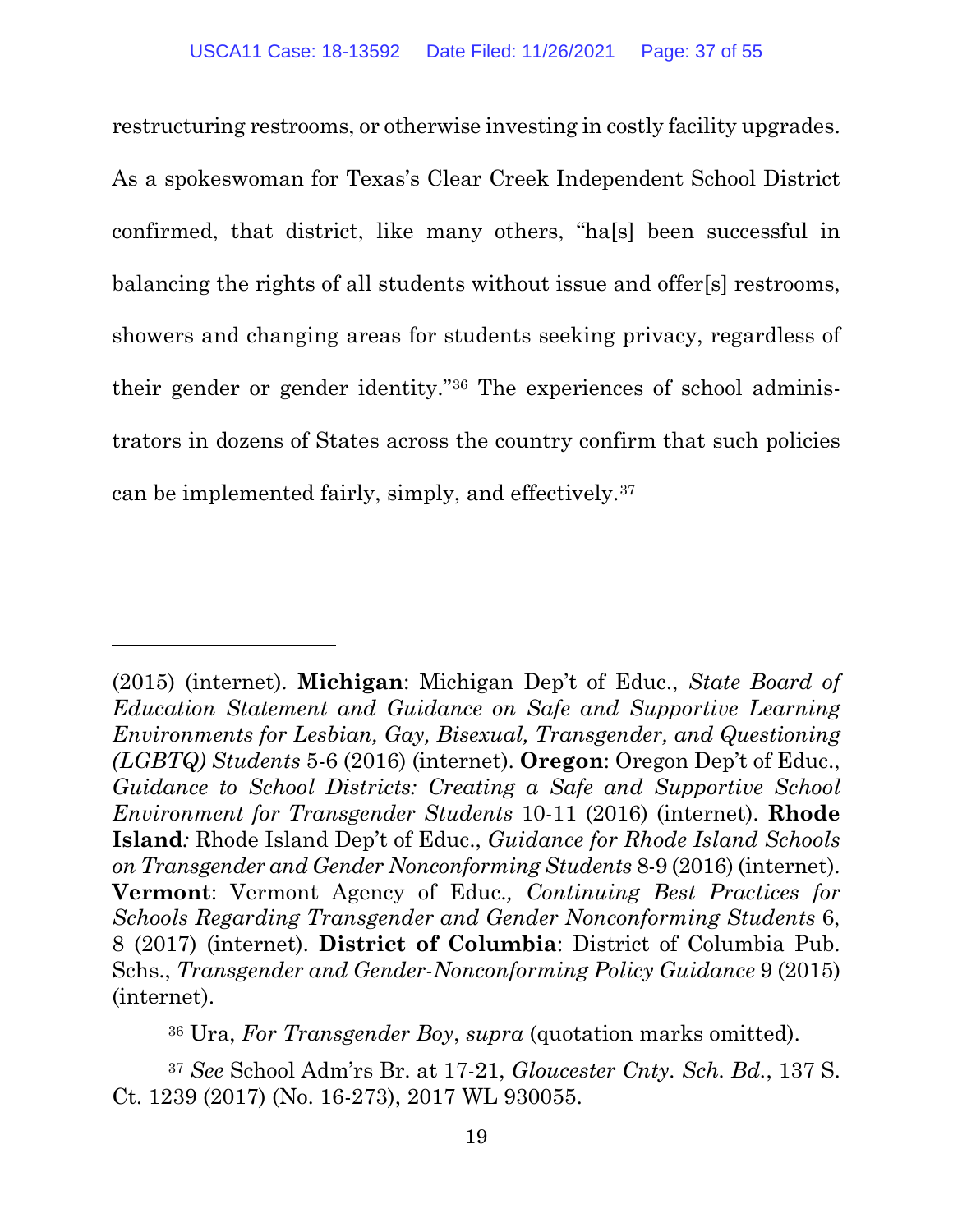Inclusive policies such as these maintain gender-segregated spaces. For example, the District of Columbia expressly requires that businesses "provide access to and the safe use of facilities that are segregated by gender" where nudity in the presence of others is customary, while also making accommodations for transgender individuals to use the facility "that is consistent with that individual's gender identity or expression."[38](#page-37-0) And New York's guidance for school districts explains how schools have accommodated transgender youth and "foster[ed] an inclusive and supportive learning environment," while maintaining sex-segregated spaces.[39](#page-37-1) Contrary to the arguments advanced by the States supporting the Board (En Banc Br. for Amici Curiae the States of Tenn. et al. in Supp. of Def.-Appellant at 2, 5-6), inclusive policies are thus entirely consistent with the laws that they have adopted permitting sex-

<sup>38</sup> D.C. Mun. Regs. tit. 4, § 805.

<span id="page-37-1"></span><span id="page-37-0"></span><sup>39</sup> New York State Educ. Dep't, *Guidance to School Districts for Creating a Safe and Supportive School Environment for Transgender and Gender Nonconforming Students*, *supra*, at 10.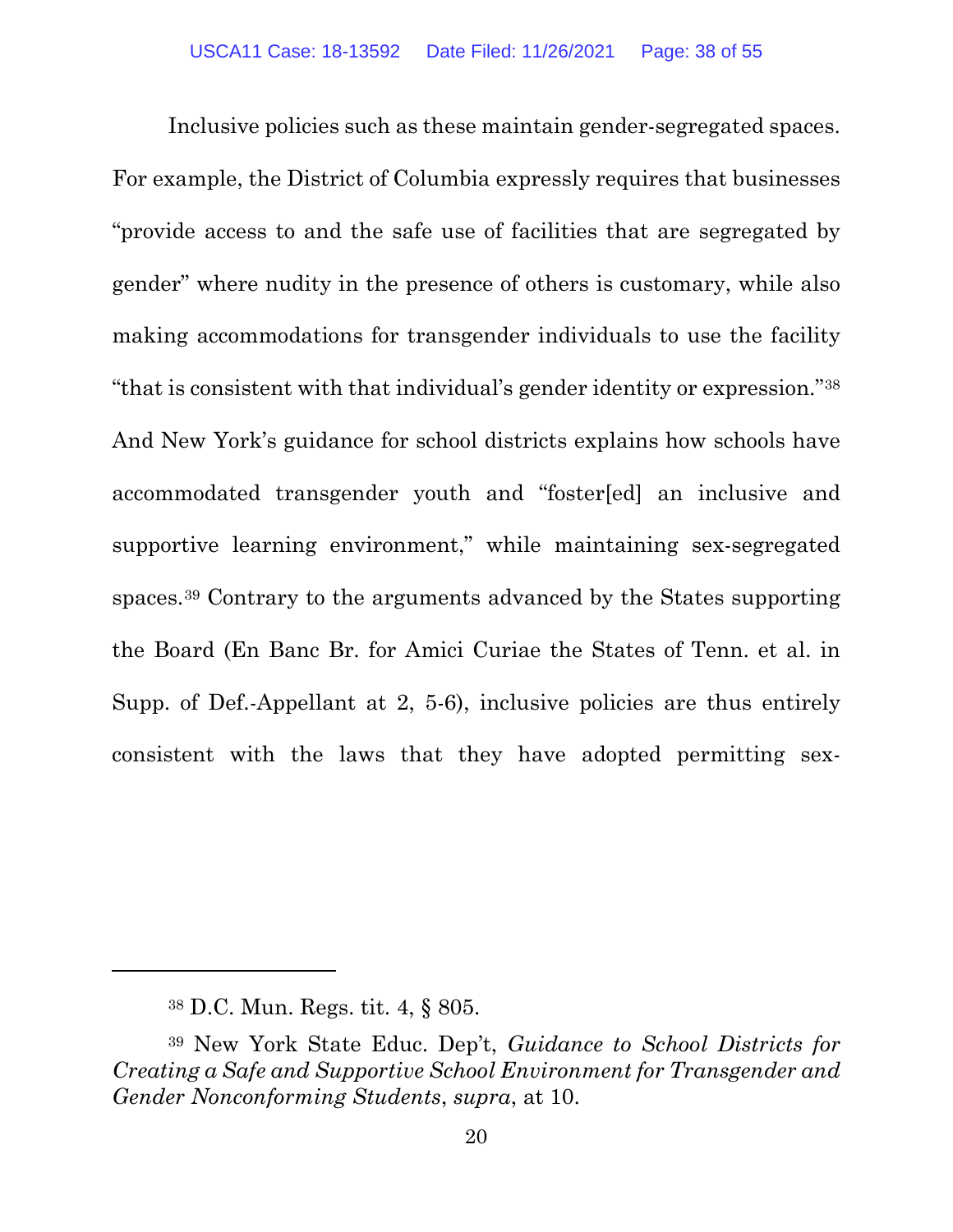segregated facilities,  $40$  as well as the provisions of Title IX permitting schools to maintain sex-segregated facilities.<sup>41</sup>

On the other hand, discriminatory restroom policies barring transgender students from using bathrooms that align with their gender identity are more likely to raise privacy concerns and create a needless risk of violence against transgender people, whose physical appearance may diverge from their sex assigned at birth and who therefore are likely to be perceived as using the "wrong" restroom.[42](#page-38-2) As the district court found, the Board's assertion that Adams may use the girls' restroom "seems disingenuous" given that "permitting him to use the girls' restroom would be unsettling for all the same reasons the School District does not want any other boy in the girls' restroom." *Adams*, 318 F. Supp. 3d at 1308 n.30. In short, policies like the unwritten policy here, which bars transgender individuals from using a facility that aligns with their

<span id="page-38-0"></span><sup>40</sup> *See, e.g.*, Neb. Rev. Stat. Ann. § 79-2,124; Okla. Admin. Code § 335:15-3-2(b)(5); W. Va. Code Ann. §§ 21-3-12, 21-3-13.

<sup>41</sup> *See* 20 U.S.C. § 1686; 34 C.F.R. § 106.33 (2021).

<span id="page-38-2"></span><span id="page-38-1"></span><sup>42</sup> *See* James et al., *2015 U.S. Transgender Survey*, *supra*, at 225- 27; *see also* Matt Pearce, *What It's Like to Live Under North Carolina's Bathroom Law If You're Transgender*, L.A. Times (June 12, 2016) (internet).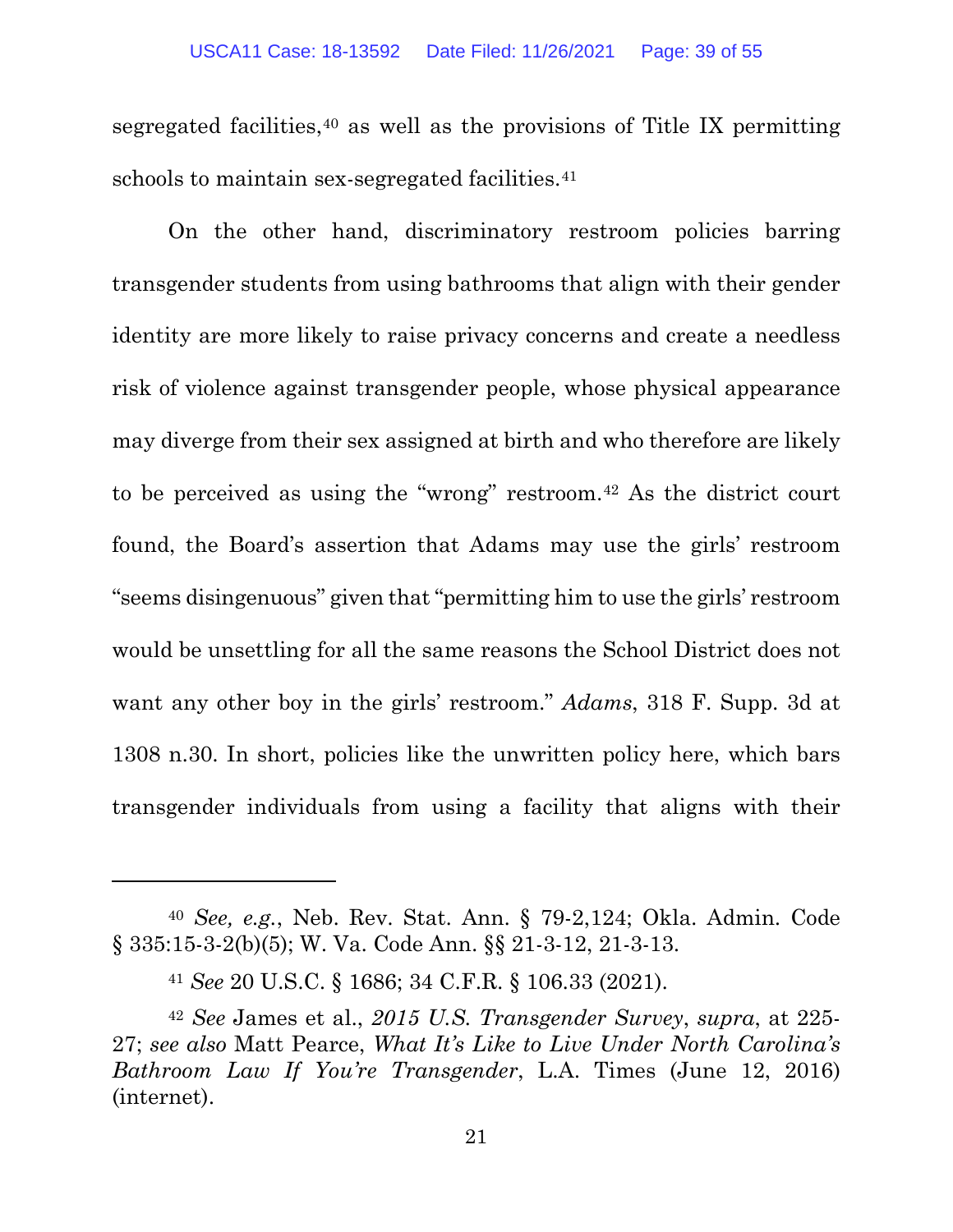<span id="page-39-0"></span>gender identity, are more likely to pose safety and privacy concerns than inclusive policies.

#### **POINT II**

#### <span id="page-39-1"></span>**TITLE IX AND THE EQUAL PROTECTION CLAUSE PROHIBIT THE GENDER-IDENTITY DISCRIMINATION IN THIS CASE**

This Court directed the parties to brief whether sex-segregated bathrooms violate the Equal Protection Clause or Title IX. But Adams has never disputed a school's authority to separate bathrooms by sex. As the district court explained, "Adams is not contending that the school cannot provide separate restrooms for the sexes—he just wants the school to recognize that, interpreting sex to include gender identity, he is a boy and should be permitted to use the boys' restrooms." *Adams*, 318 F. Supp. 3d at 1322.

Both parties here agree that the issue is whether discrimination based on a person's gender identity is sex discrimination prohibited by Title IX or the Equal Protection Clause. *See* Br. at 21-23. The evidence at trial showed that Adams is a transgender male who has long identified as male, is recognized as male on both his birth certificate and his driver's license, "has undergone extensive surgery to conform his body to his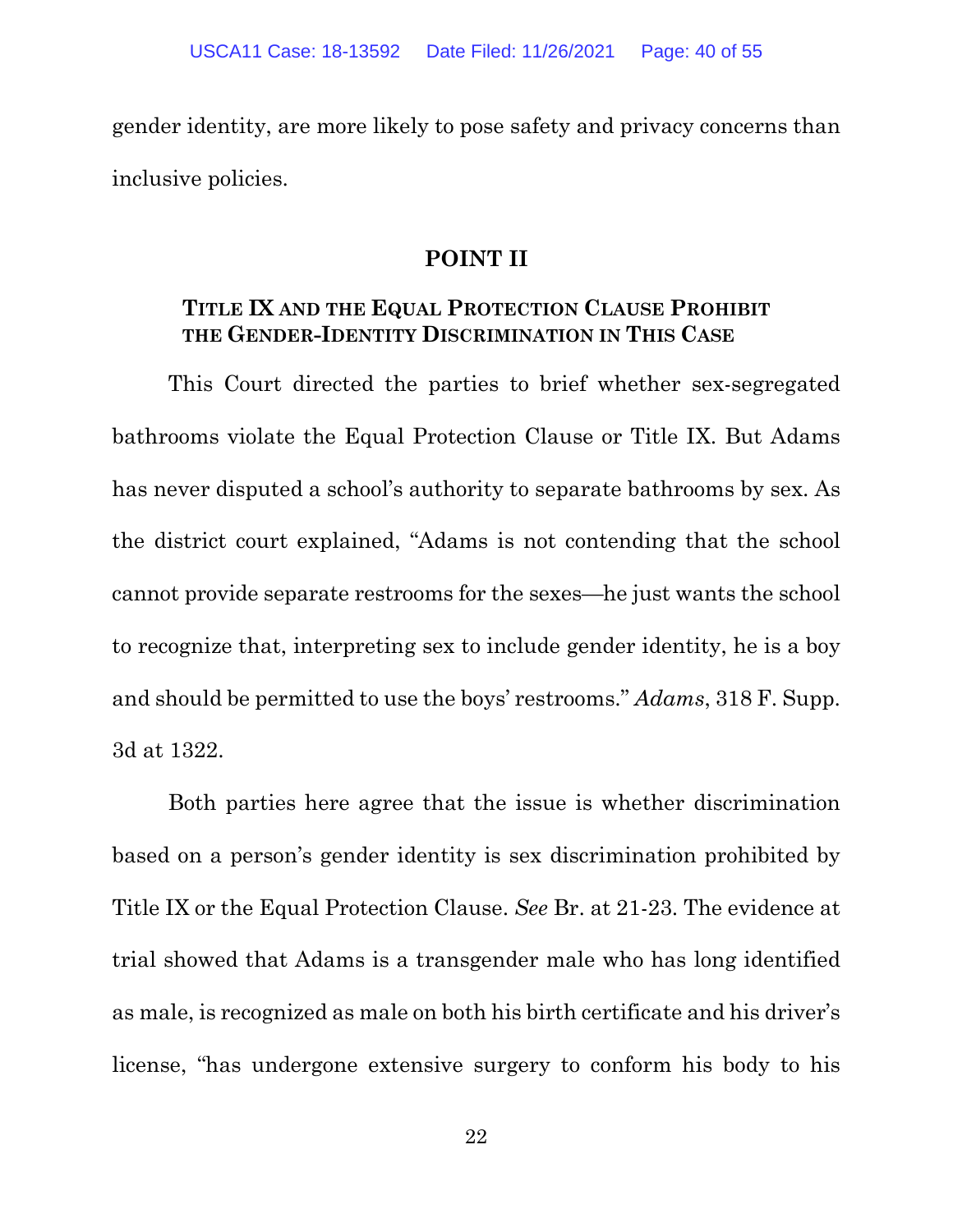gender identity," uses the men's bathroom "wherever he goes" except at school, and was treated as a boy "in every way" at school except for which bathroom he was allowed to use. *Adams*, 318 F. Supp. 3d at 1296-97.

Consistent with amici's collective State experience (see *supra* at 11- 22), there is no evidence that allowing students like Adams to use the bathroom corresponding to their gender identity jeopardizes student safety or privacy, or fails to maintain the sex-segregated bathrooms allowed by Title IX. Indeed, the Board's bathroom policy discriminates based on sex in violation of Title IX and the Equal Protection Clause because it forbids Adams from using the bathroom that matches his sex simply because he is transgender.

The Supreme Court in *Bostock v. Clayton County*, 140 S. Ct. 1731 (2020), and this Court in *Glenn v. Brumby*, 663 F.3d 1312 (11th Cir. 2011), have found that gender-identity discrimination is necessarily sex discrimination.[43](#page-40-0) Discriminating against a person for being transgender

<span id="page-40-0"></span><sup>43</sup> When determining whether conduct constitutes discrimination based on sex under Title IX, courts routinely look to and apply case law interpreting Title VII. *See, e.g.*, *Davis ex rel. LaShonda D. v. Monroe Cnty. Bd. of Educ.*, 526 U.S. 629, 636, 651 (1999); *Franklin v. Gwinnett Cnty. Pub. Schs.*, 503 U.S. 60, 75 (1992).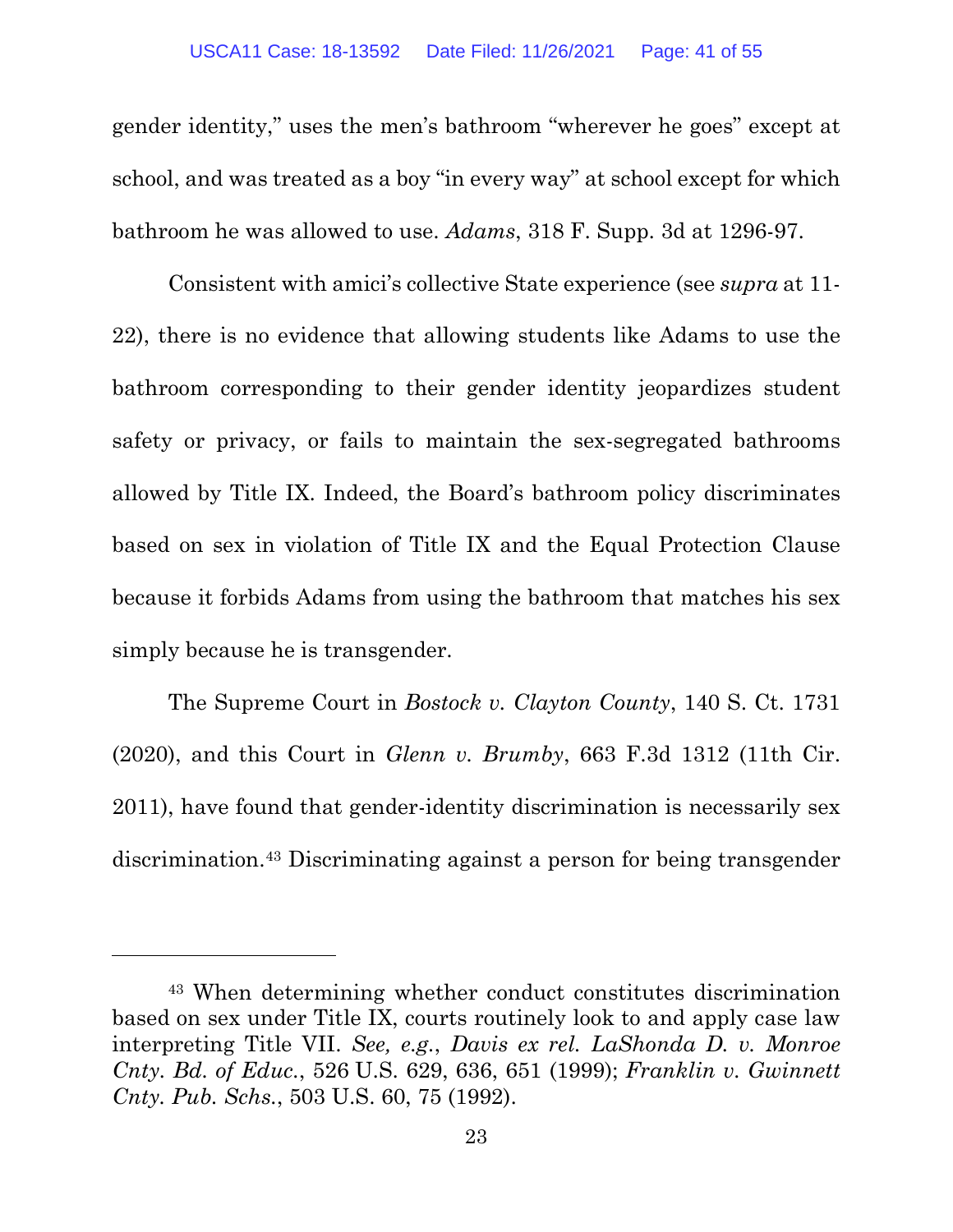is sex discrimination because "[i]t is impossible to discriminate against a person for being homosexual or transgender without discriminating against that individual based on sex." *Bostock*, 140 S. Ct. at 1741. For example, a person who is discriminated against for identifying as female simply because she was identified as male at birth is necessarily being discriminated against based on sex. *Id.* In reaching its conclusion, the Supreme Court acknowledged that "transgender status" is a distinct concept from "sex," but observed that sexual harassment and motherhood are also distinct concepts that, unquestionably, still qualify as sex discrimination. *Id.* at 1742, 1746-47.

Years before *Bostock*, this Court came to the same conclusion. In upholding a transgender state employee's 42 U.S.C. § 1983 claim for violation of equal protection based on workplace gender-identity discrimination, this Court explained that because transgender persons do not conform to the stereotypes associated with their sex assigned at birth there is "a congruence between discriminating against transgender . . . individuals and discrimination on the basis of gender-based behavioral norms." *Glenn*, 663 F.3d at 1316. "Accordingly, discrimination against a transgender individual because of [his or] her gender-nonconformity is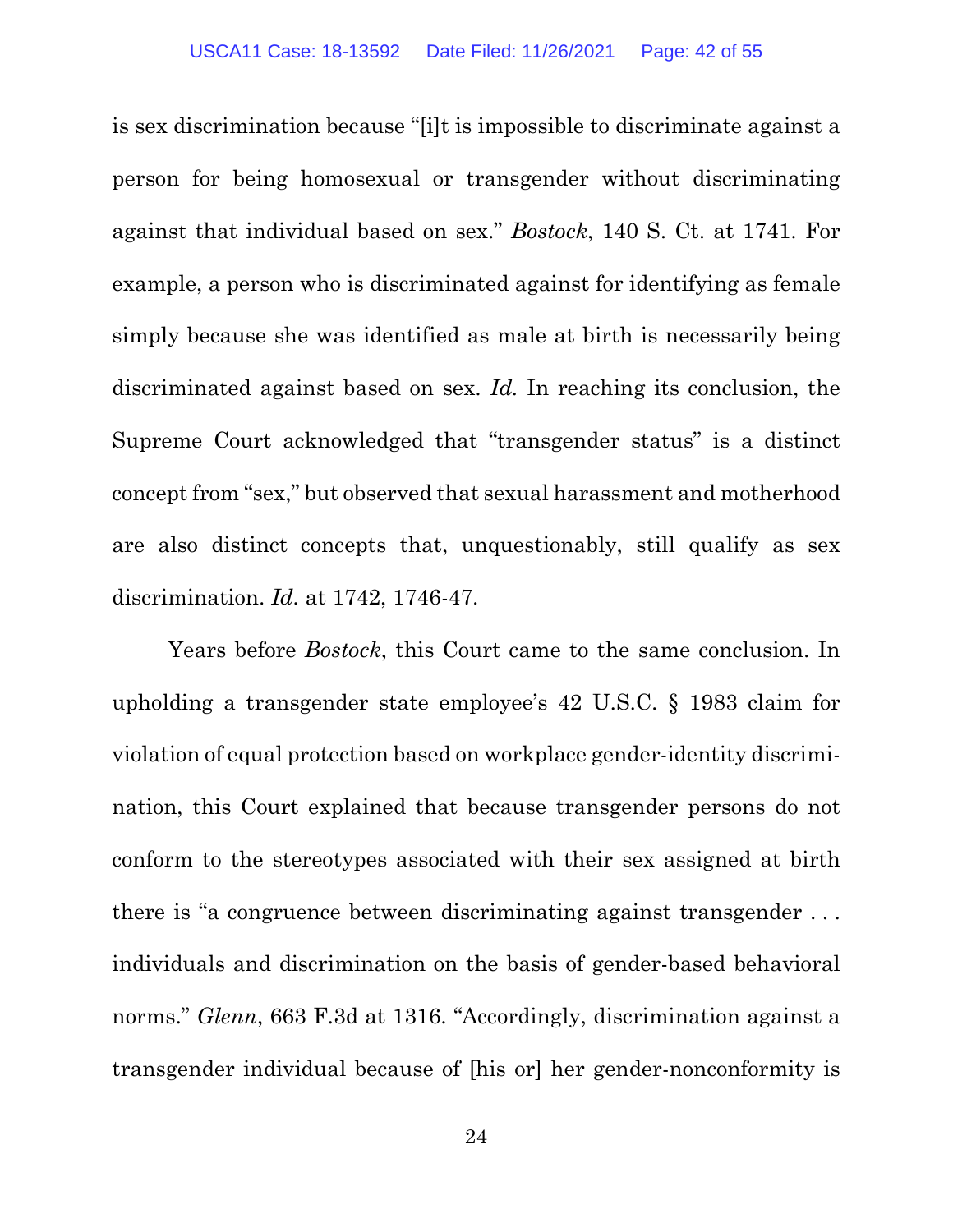sex discrimination, whether it's described as being on the basis of sex or gender." *Id.* at 1317.

Other courts have similarly recognized that Title IX's bar against sex discrimination prohibits policies like the Board's that bar transgender students from using the bathroom that aligns with their gender identity. In *Whitaker ex rel. Whitaker v. Kenosha Unified School District No. 1 Board of Education*, the Seventh Circuit upheld a grant of preliminary injunctive relief under Title IX where, as here, a school district denied a transgender boy access to the boys' restroom. *See* 858 F.3d 1034, 1049-50, 1055 (7th Cir. 2017). As that court explained, a "policy that requires an individual to use a bathroom that does not conform with his or her gender identity punishes that individual for his or her gender non-conformance, which in turn violates Title IX." *Id.* at 1049. Such a policy also subjects transgender students to "different rules, sanctions, and treatment than non-transgender students, in violation of Title IX." *Id.* at 1049-50; *see Grimm*, 972 F.3d at 616-19; *Dodds v. United States Dep't of Educ.*, 845 F.3d 217, 221-22 (6th Cir. 2016); *see also Parents for Privacy v. Barr*, 949 F.3d 1210, 1228-29 (9th Cir.) (transgender students use of sex-segregated spaces that align with their gender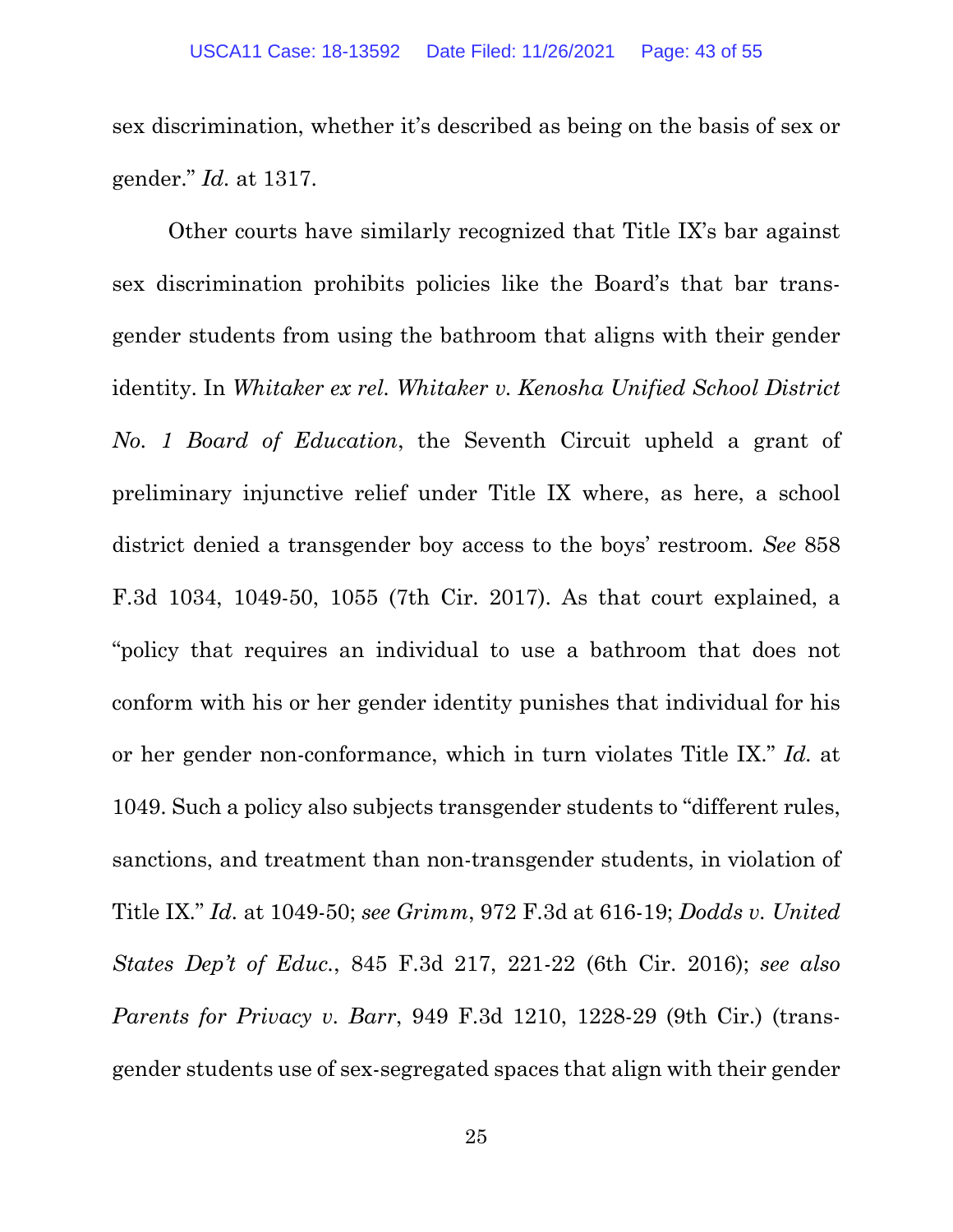identity do not violate Title IX rights of cisgender students), *cert. denied*, 141 S. Ct. 894 (2020); *Doe ex rel. Doe v. Boyertown Area Sch. Dist.*, 897 F.3d 518, 534-35 (3d Cir. 2018), *cert. denied*, 139 S. Ct. 2636 (2019).[44](#page-43-0)

Courts have thus widely held that Title IX bars policies that prohibit transgender students from using sex-segregated spaces that align with their gender identity. The district court did not err in reaching the same conclusion here.

The Board's policy needlessly denies Adams something most people take for granted: the ability to use a public restroom consistent with one's lived experience of one's own gender. The policy singles out transgender students like Adams and forces them either to forgo restroom use or to choose between two other detrimental options: using common restrooms corresponding to their sex assigned at birth or using special single-user restrooms (i.e., those with no specific gender designation). The first option contravenes a core aspect of transgender people's identities, subjects

<span id="page-43-0"></span><sup>44</sup> *See also N.H. v. Anoka-Hennepin Sch. Dist. No. 11*, 950 N.W.2d 553, 563-64 (Minn. Ct. App. 2020) (considering Title IX precedents to interpret Minnesota anti-discrimination statute).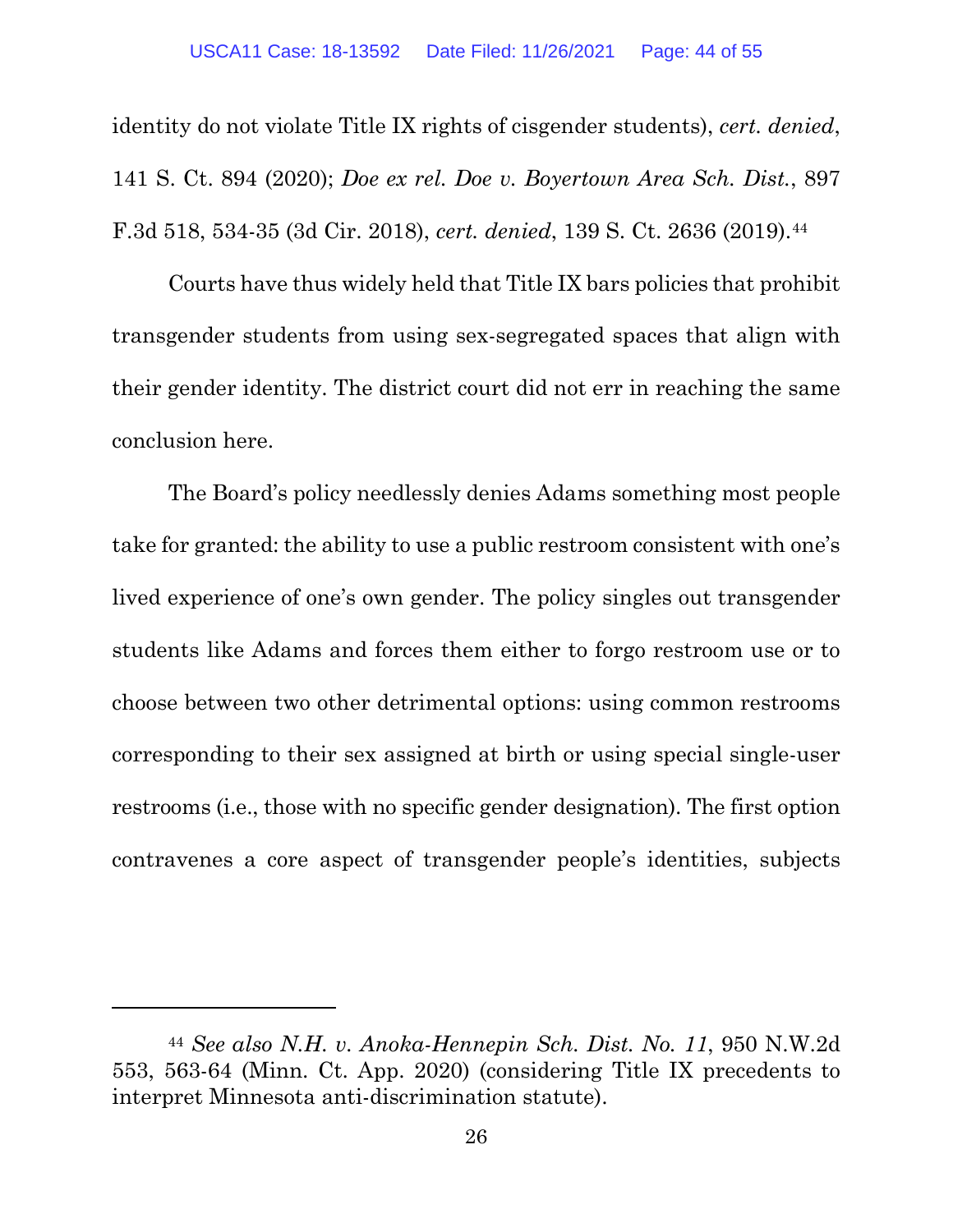them to potential harassment and violence, and violates medical treatment protocols. The second option stigmatizes the person—like "outing" individuals as transgender in settings where they could be exposed to danger or prefer to keep that information private—assuming that singleuser restrooms are even available and equally convenient.[45](#page-44-0) *See Adams*, 318 F. Supp. 3d at 1307-08.

Nor is there any regulatory basis for such stigmatizing discrimination. In permitting "separate toilet, locker room, and shower facilities on the basis of sex," 34 C.F.R. § 106.33, Title IX's implementing regulation does not dictate segregation of the enumerated facilities exclusively on the basis of "biological sex" (*see* Br. at 22, 24). Neither Title IX nor its implementing regulations define "sex" in terms of biological sex. In fact, as courts have uniformly recognized, "sex" incorporates gender identity (see *supra* at 23-26), and Title IX's statutory language broadly prohibits discrimination on the basis of sex, 20 U.S.C. § 1681(a).

<span id="page-44-0"></span><sup>45</sup> The same concerns are not posed by the privacy-enhancing measures described above (see *supra* at 16-19), which are available to all students who desire additional privacy. Such measures do not single out or stigmatize transgender students, and thus do not force students into the untenable choice presented by the kind of policy at issue here.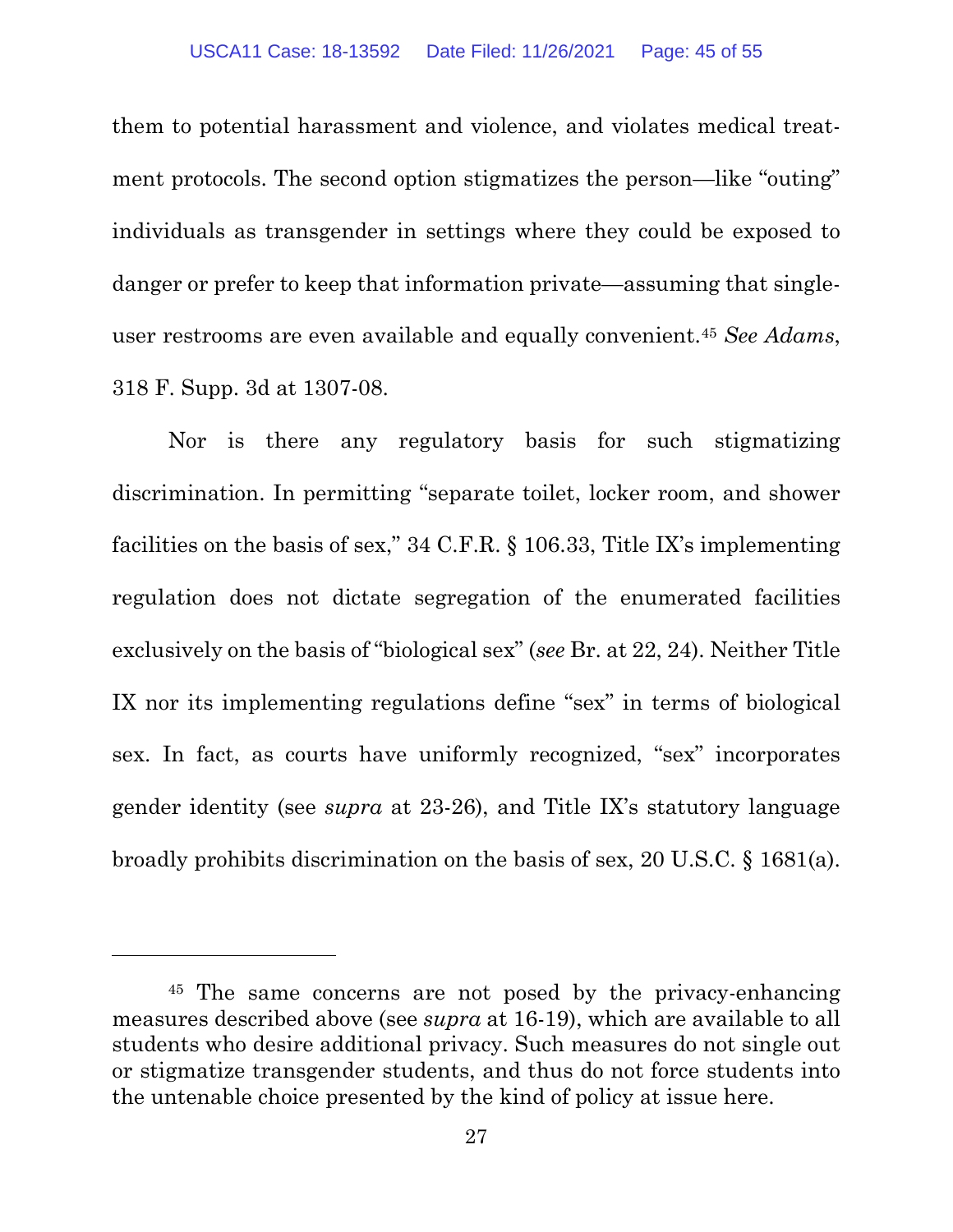To be valid, 34 C.F.R. § 106.33 must be interpreted as consistent with the statute. *See, e.g., United States v. Larionoff*, 431 U.S. 864, 873 (1977) ("[R]egulations, in order to be valid must be consistent with the statute under which they are promulgated."); *Manhattan Gen. Equip. Co. v. Comm'r*, 297 U.S. 129, 134 (1936) (a regulation that "operates to create a rule out of harmony with the statute" is "a mere nullity").

In light of the courts' uniform construction of Title IX, the Board's interpretation of 34 C.F.R. § 106.33 is an unreasonable and inconsistent reading of Title IX's language prohibiting sex discrimination. Indeed, the absurdity of the Board's reading is borne out by the evidence adduced at trial, which showed that Adams is recognized by the Board (as well as the State of Florida and the Florida High School Athletic Association) as male for all other purposes, but the moment he enters the bathroom, the Board suddenly considers him a girl. *Adams*, 318 F. Supp. 3d at 1296-97. It would be irrational for Title IX's regulation to permit statutory protections to switch on and off throughout the day, depending on whether Adams happens to be near a bathroom door. Instead, Title IX and its implementing regulations require the Board to forgo discrimination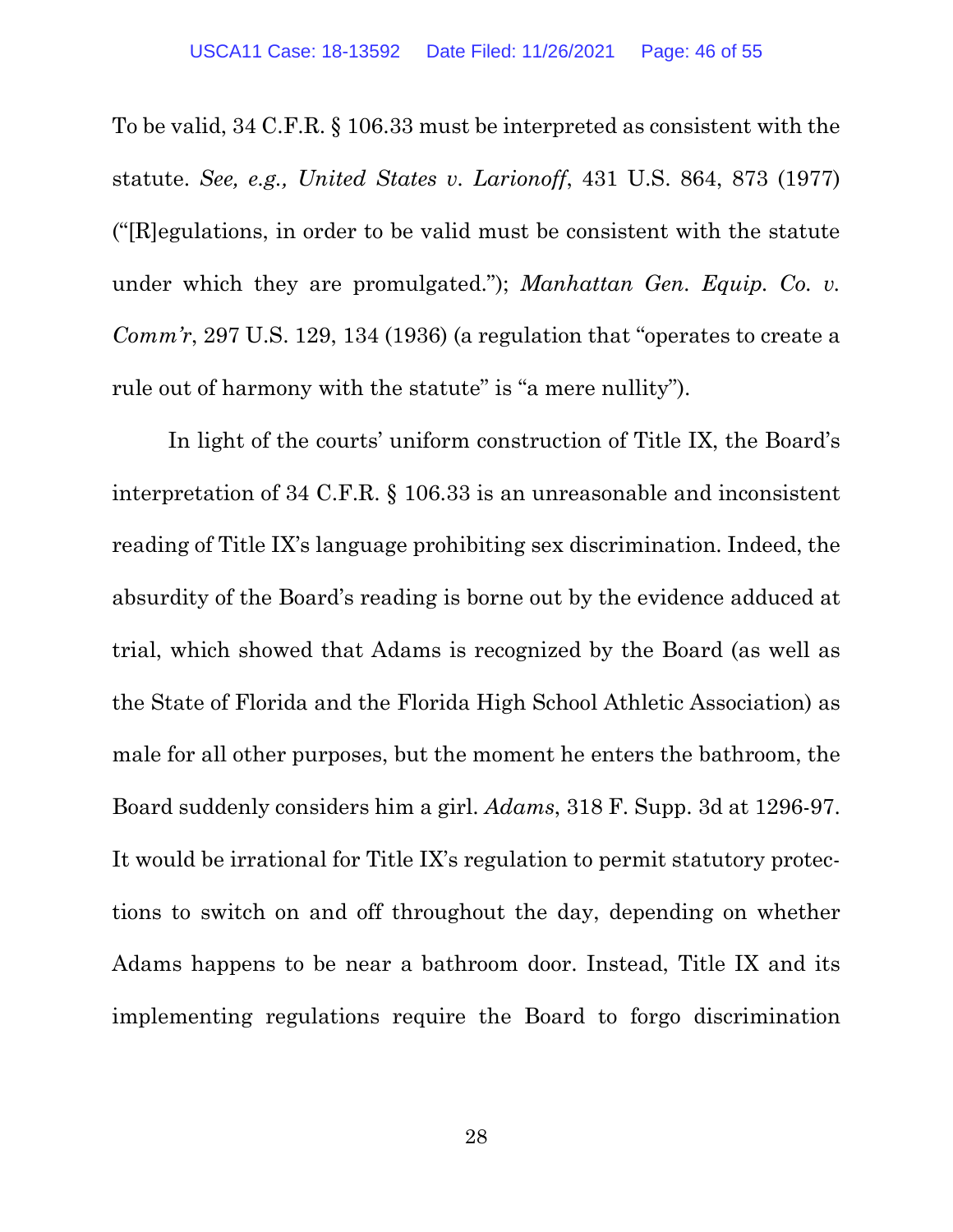against students based on transgender status, regardless of where on campus they may be.

Of course, allowing transgender persons to use the bathroom corresponding to their gender identity does not disturb the undisputed rule that sex-segregated restrooms are allowed by Title IX. As the amici States' successful experiences demonstrate (see *supra* at 20-21), female students would still use the girls' restrooms and male students would still use the boys' restrooms.

There is also no merit to the Board's unpreserved argument (Br. at 26-28) that interpreting Title IX to grant Adams and other transgender students access to common restrooms consistent with their gender identity will impose a new condition on the receipt of federal funds in violation of the Spending Clause. It is undisputed that Title IX lawfully requires recipients of federal funds to refrain from discrimination based on sex. The application of that longstanding principle to the Board's discriminatory policies in no way creates a new mandate violating the rule that conditions on the receipt of federal funds must be announced in advance.

The Supreme Court made clear decades ago that when Congress places conditions on the receipt of federal funds in the exercise of its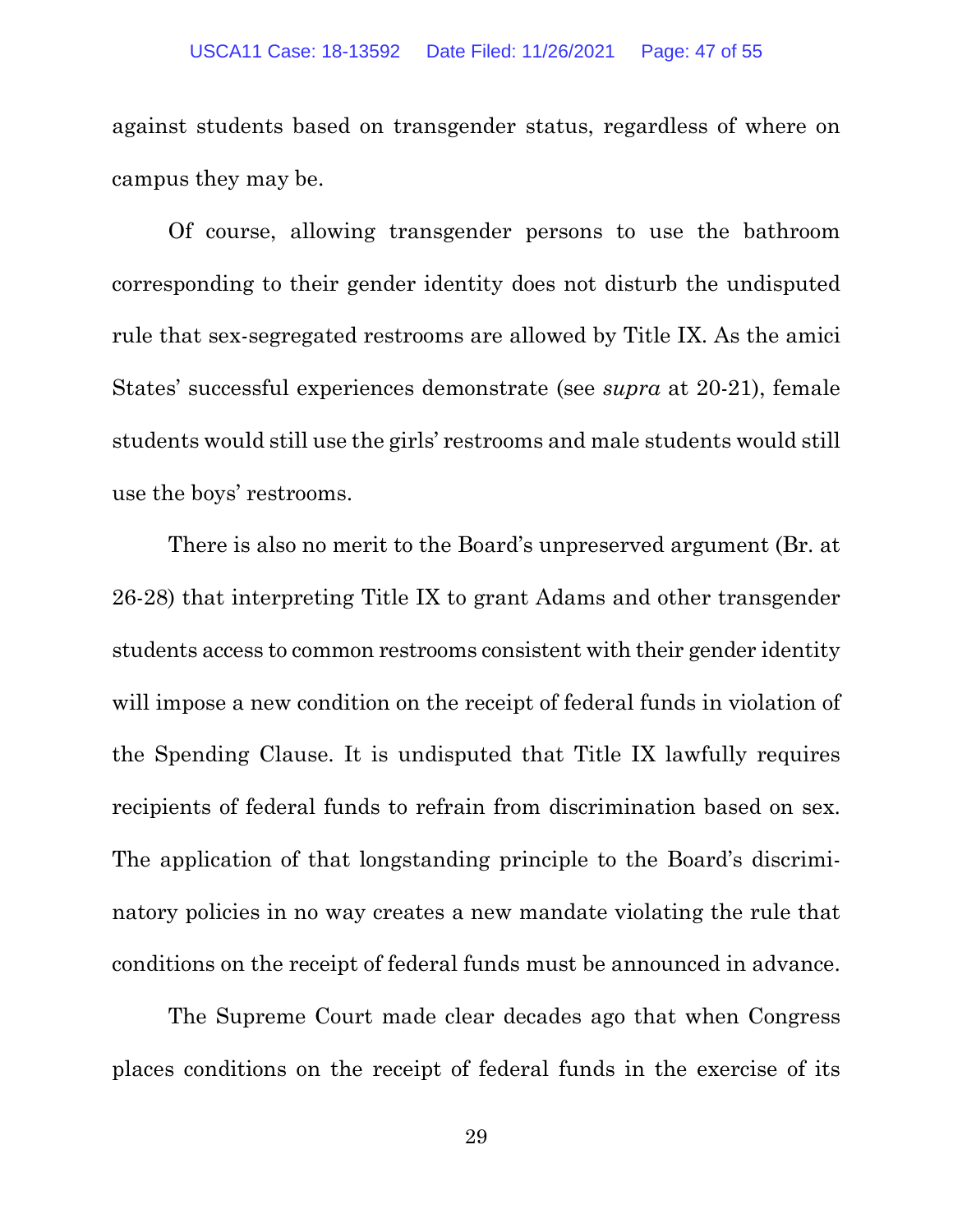Spending Clause power, the precise parameters of a condition need not be "specifically identified and proscribed" in the statute, *Bennett v. Kentucky Dep't of Educ.*, 470 U.S. 656, 665-66 (1985), so long as Congress "unambiguously" imposed the condition in the first place, *Pennhurst State Sch. & Hosp. v. Halderman*, 451 U.S. 1, 17 (1981). Accordingly, a circumstance where the details of federal requirements are clarified through litigation is not ordinarily an instance where recipients of federal funding lack the required notice of their potential liability for violating a federal command. *See Jackson v. Birmingham Bd. of Educ.*, 544 U.S. 167, 182-83 (2005).

That principle is applicable here. At bottom, the Board's policy is a particular instance of gender-based discrimination that violates Title IX's clear, broad, and longstanding mandate of gender equality.

For similar reasons, the Board's policy contravenes the Equal Protection Clause. The Supreme Court has long made clear that equal protection prohibits government policies that serve only to express "negative attitudes, or fear" toward people viewed as "different." *City of Cleburne v. Cleburne Living Ctr.*, 473 U.S. 432, 448 (1985). The policy at issue here falls squarely into this category.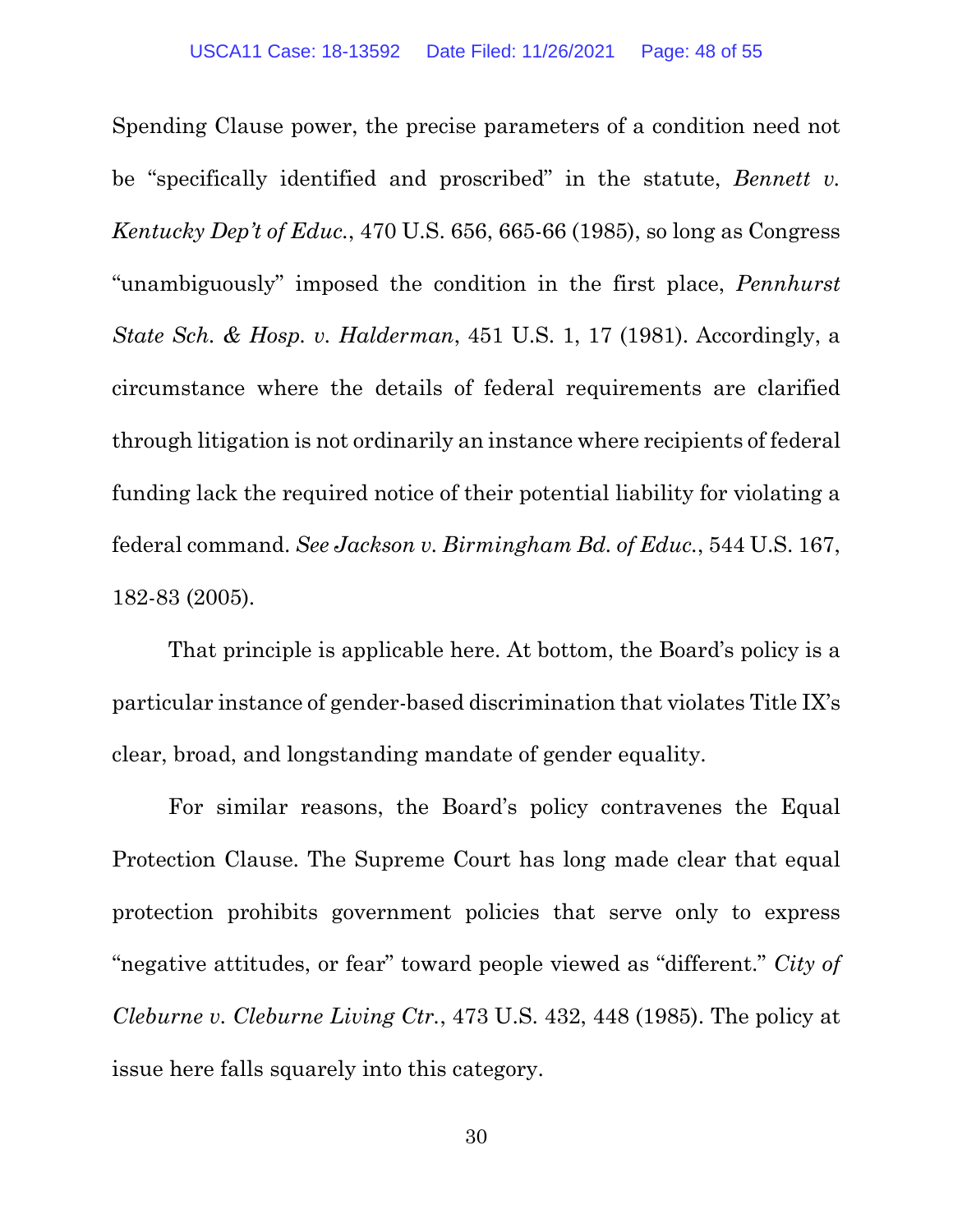As the district court noted, the Board's policy "applies differently to transgender students" by barring them (and them alone) from using common restrooms consistent with their gender identity, and "class separation raises an 'inevitable inference' of animosity toward the affected class." *Adams*, 318 F. Supp. 3d at 1312 n.37 (quoting *Romer v. Evans*, 517 U.S. 620, 634 (1996)). And as the district court correctly recognized, prohibiting transgender students from using common restrooms under the circumstances of this case fails to advance legitimate state interests, such as protecting public safety or personal privacy. *Id.* at 1313-16. See *supra* at 11-22.

The discrimination here is exactly the type forbidden by the Equal Protection Clause: decisions built on stereotypes and a "frame of mind resulting from irrational or uncritical analysis." *See Nguyen v. Immigration & Naturalization Serv.*, 533 U.S. 53, 68 (2001). The Board's alleged justification for prohibiting Adams from using the boys' restrooms is to ensure student safety and privacy. But despite having the opportunity at trial, the Board produced no evidence that allowing Adams or any other transgender male student to use the boys' restrooms would jeopardize student safety or privacy. In fact, the Board "has never received any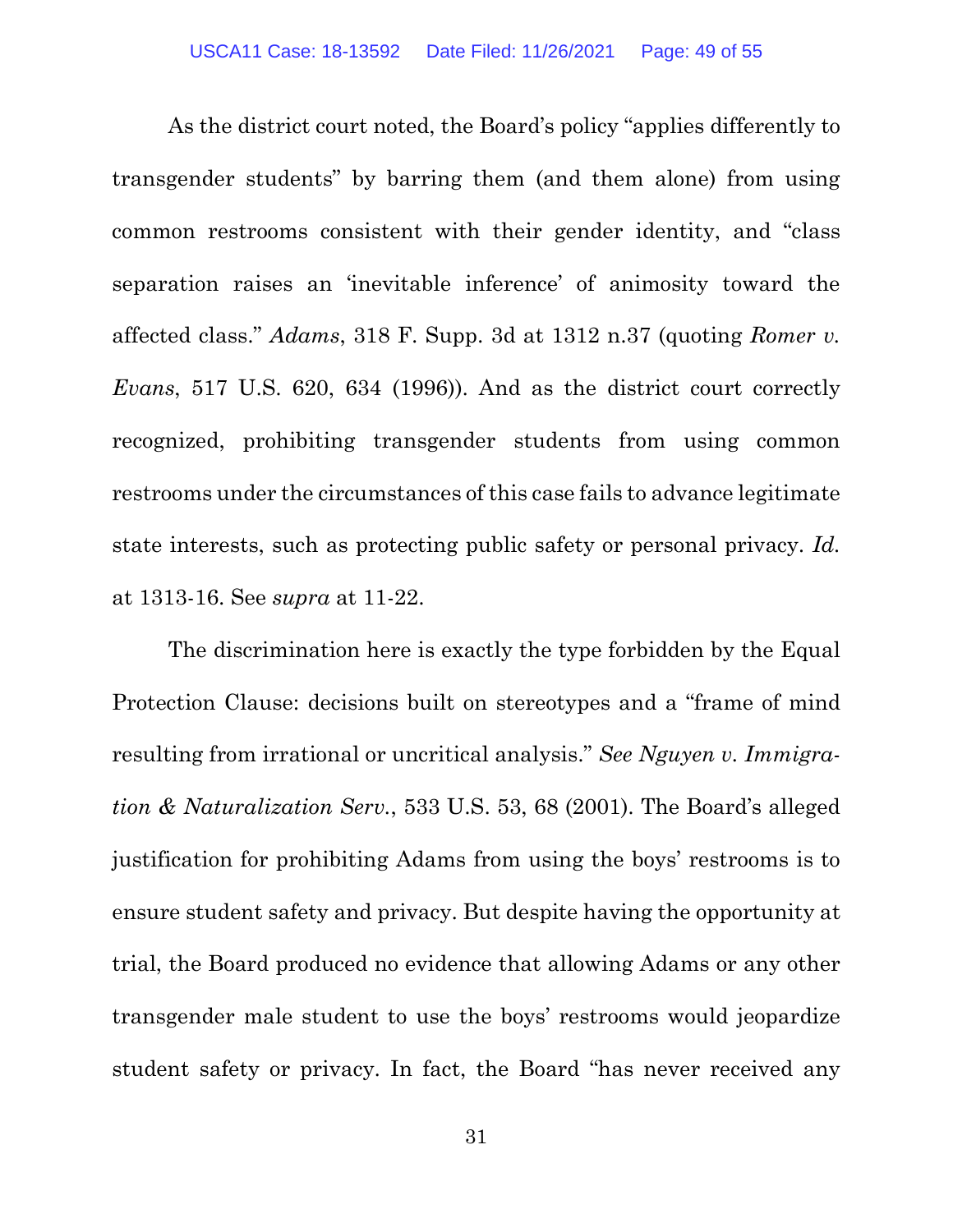complaints of untoward behavior involving a transgender student." *Adams*, 318 F. Supp. 3d at 1305.

Based on the full evidentiary record here, it is clear that the Board's policy is based not on evidence or even the Board's own experience, but instead on unfounded assumptions and irrational stereotypes. The district court found that the policy stigmatizes transgender students like Adams by sending a message "that the school does not view him as a real boy." *Id.* at 1316. Under well-established constitutional analysis, such discrimination cannot withstand any level of equal protection scrutiny.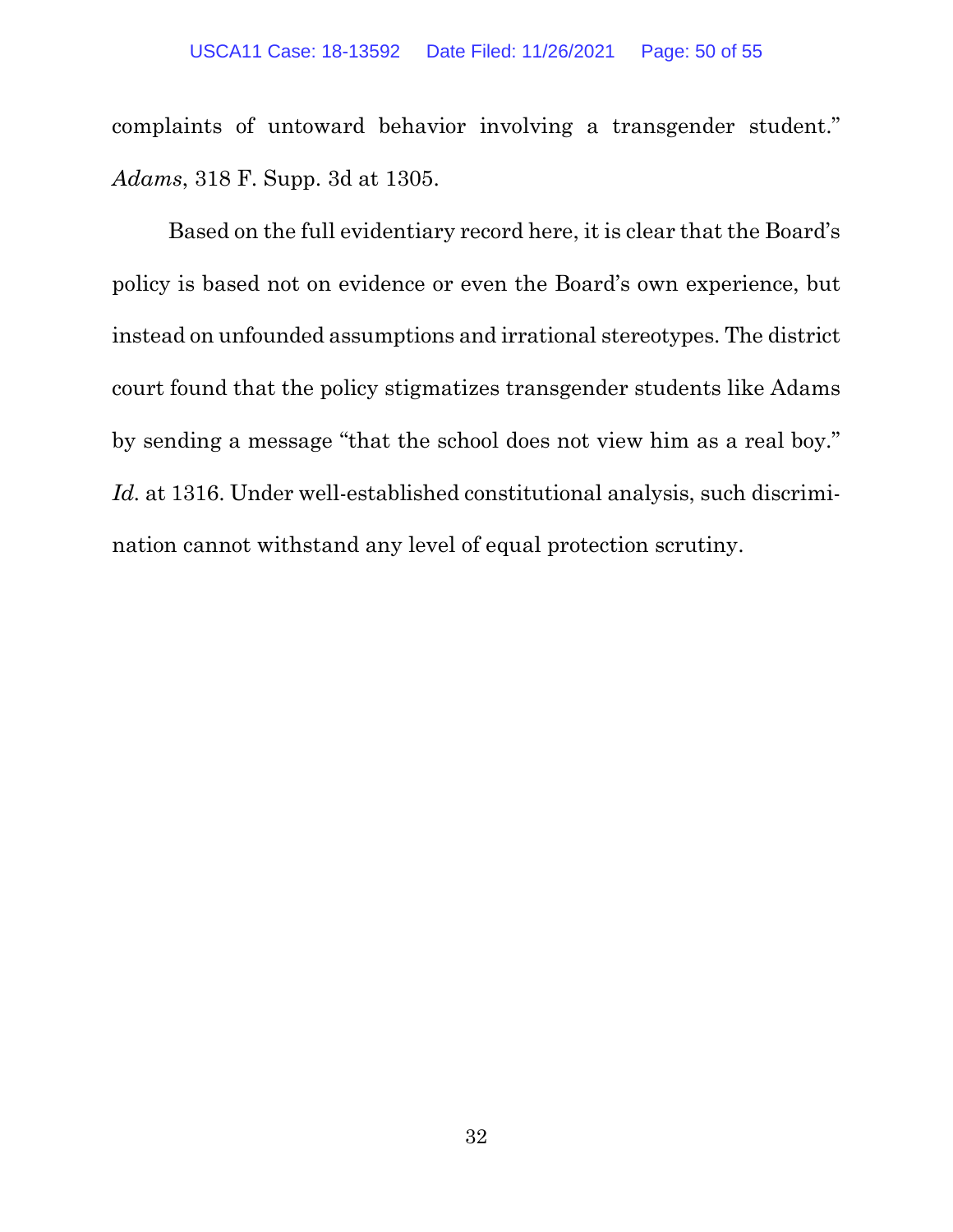#### **CONCLUSION**

This Court should affirm the decision below.

<span id="page-50-0"></span>Dated: New York, New York November 26, 2021

Respectfully submitted,

ROBERT W. FERGUSON *Attorney General State of Washington*

LETITIA JAMES *Attorney General State of New York*

By: /s/ Mark S. Grube MARK S. GRUBE Assistant Solicitor General

COLLEEN M. MELODY *Assistant Attorney General* NEAL LUNA *Assistant Attorney General*

P.O Box 40100 Olympia, WA 98504 (360) 753-6200

BARBARA D. UNDERWOOD *Solicitor General* ANISHA S. DASGUPTA *Deputy Solicitor General* ANDREW W. AMEND *Assistant Deputy Solicitor General of Counsel*

28 Liberty Street New York, NY 10005 (212) 416-8028

*(Counsel listing continues on next page.)*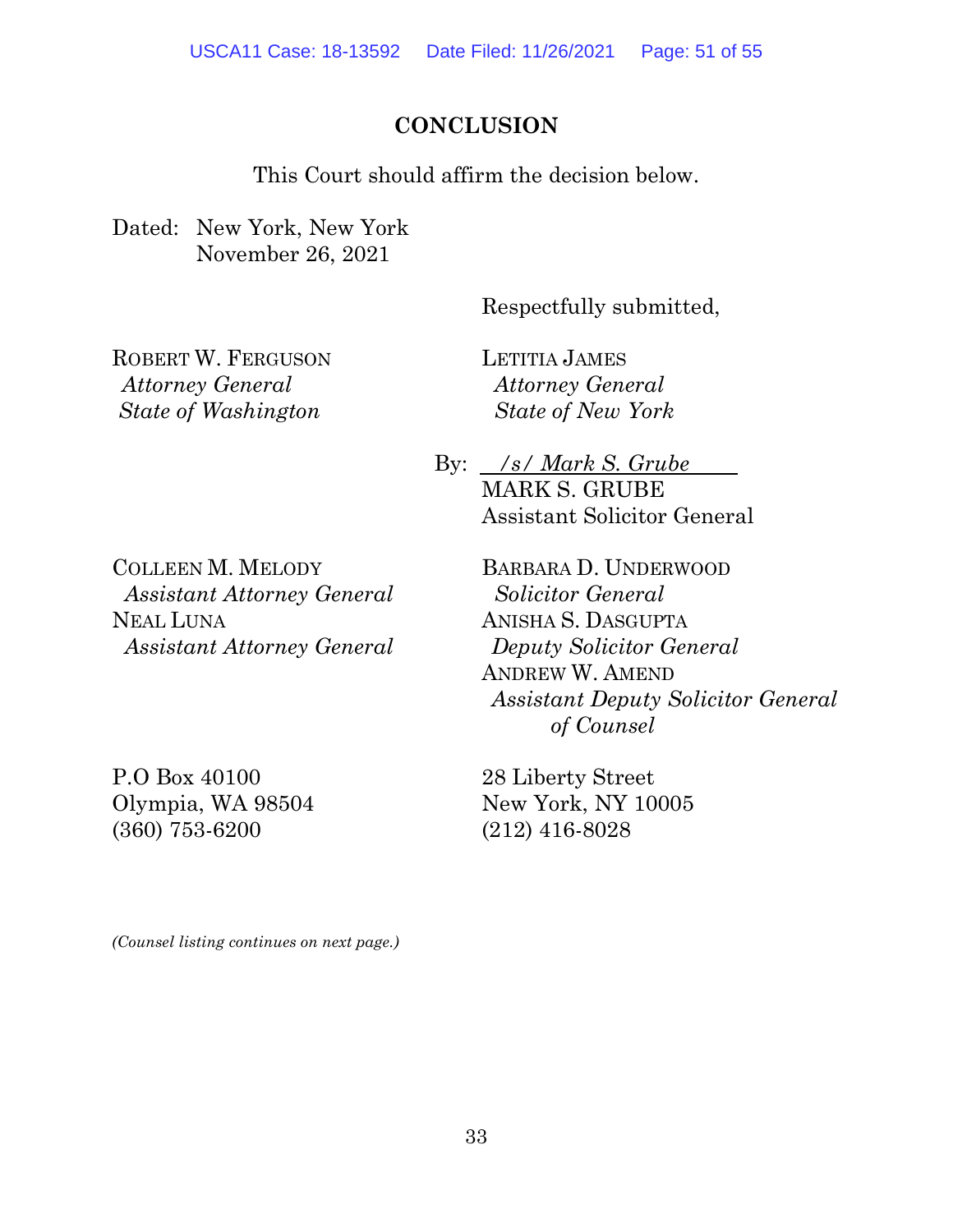ROB BONTA  *Attorney General State of California* 1300 I Street Sacramento, CA 94244

PHILIP J. WEISER  *Attorney General State of Colorado* 1300 Broadway Denver, CO 80203

WILLIAM TONG *Attorney General State of Connecticut* 165 Capital Avenue Hartford, CT 06106

KATHLEEN JENNINGS  *Attorney General State of Delaware* 820 N. French Street, 6th Floor Wilmington, DE 19801

CLARE E. CONNORS  *Attorney General State of Hawaiʻi*  425 Queen Street Honolulu, HI 96813

KWAME RAOUL  *Attorney General State of Illinois* 100 West Randolph Street Chicago, IL 60601

AARON M. FREY  *Attorney General State of Maine* 6 State House Station Augusta, ME 04333

BRIAN E. FROSH  *Attorney General State of Maryland* 200 Saint Paul Place Baltimore, MD 21202

MAURA HEALEY  *Attorney General Commonwealth of Massachusetts* One Ashburton Place Boston, MA 02108

DANA NESSEL *Attorney General State of Michigan* P.O. Box 30212 Lansing, MI 48909

KEITH ELLISON  *Attorney General State of Minnesota* 102 State Capitol 75 Rev. Dr. Martin Luther King Jr. Blvd. St. Paul, MN 55155

AARON D. FORD  *Attorney General State of Nevada* 100 North Carson Street Carson City, NV 89701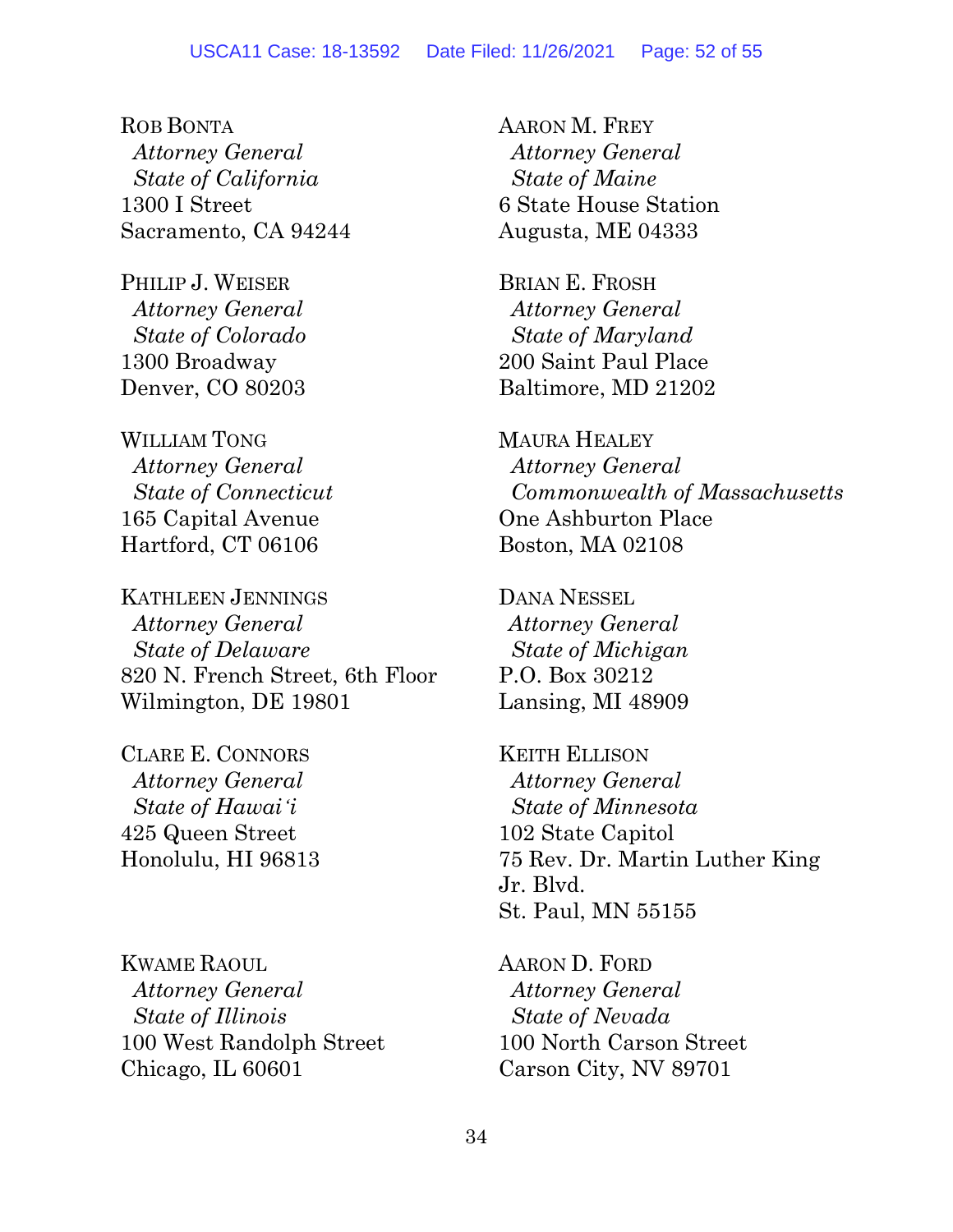ANDREW J. BRUCK *Acting Attorney General State of New Jersey* Richard J. Hughes Justice Complex 25 Market Street Trenton, NJ 08625

HECTOR BALDERAS  *Attorney General State of New Mexico* P.O. Drawer 1508 Santa Fe, NM 87504

JOSHUA H. STEIN *Attorney General State of North Carolina* 114 W. Edenton Street Raleigh, NC 27603

ELLEN F. ROSENBLUM  *Attorney General State of Oregon* 1162 Court Street N.E. Salem, OR 97301

JOSH SHAPIRO  *Attorney General Commonwealth of Pennsylvania* Strawberry Square Harrisburg, PA 17120

PETER F. NERONHA  *Attorney General State of Rhode Island* 150 South Main Street Providence, RI 02903

THOMAS J. DONOVAN, JR.  *Attorney General State of Vermont* 109 State Street Montpelier, VT 05609

MARK R. HERRING  *Attorney General Commonwealth of Virginia*  202 North Ninth Street Richmond, VA 23219

KARL A. RACINE  *Attorney General District of Columbia* 400 6th Street, NW, Suite 8100 Washington, D.C. 20001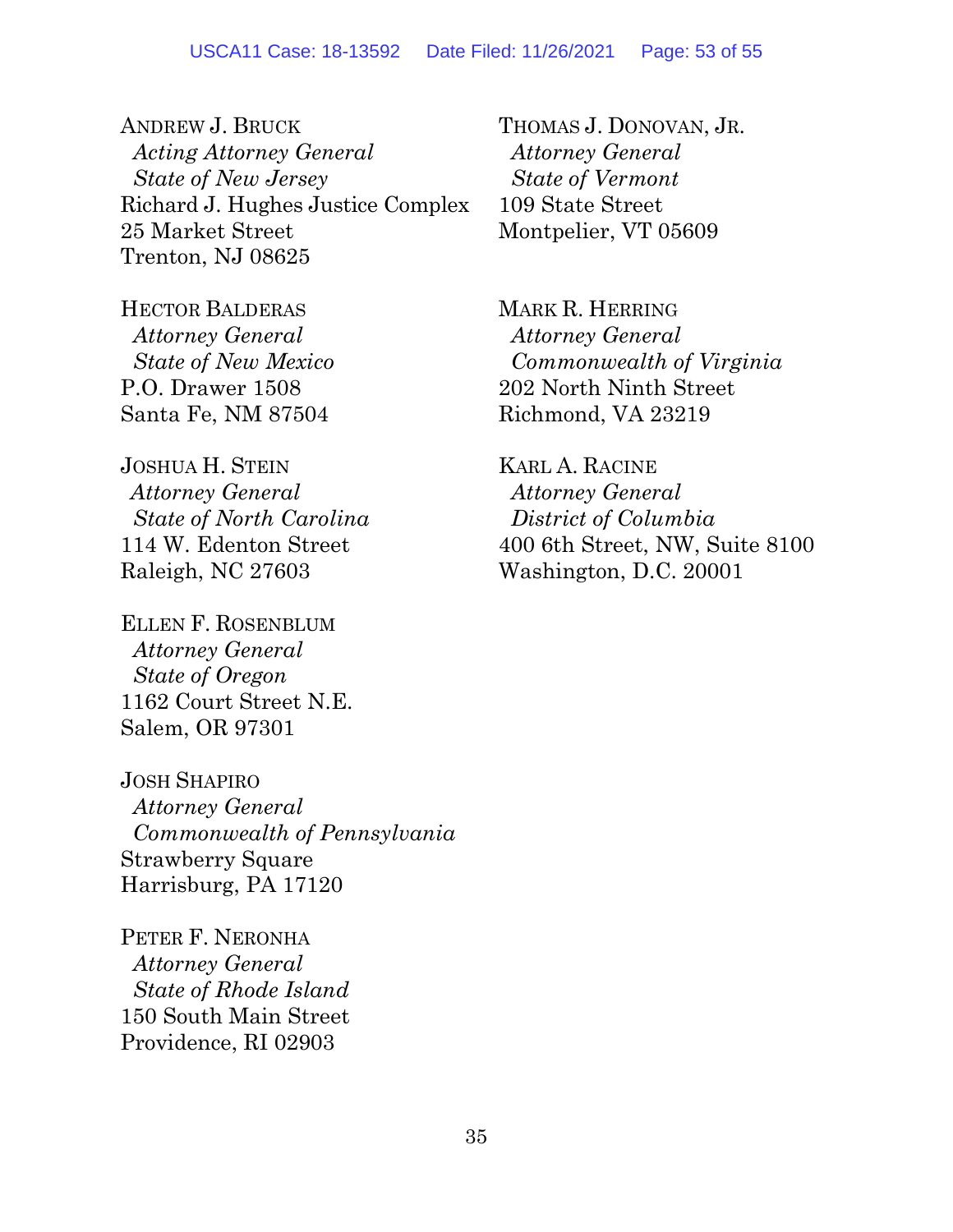#### **CERTIFICATE OF COMPLIANCE**

Pursuant to Rule 32(a) of the Federal Rules of Appellate Procedure, Kelly Cheung, an employee in the Office of the Attorney General of the State of New York, hereby certifies that according to the word count feature of the word processing program used to prepare this brief, the brief contains 6,469 words and complies with the typeface requirements and length limits of Rules 29 and 32(a)(5)-(7) and the corresponding local rules.

. /s/ *Kelly Cheung* .